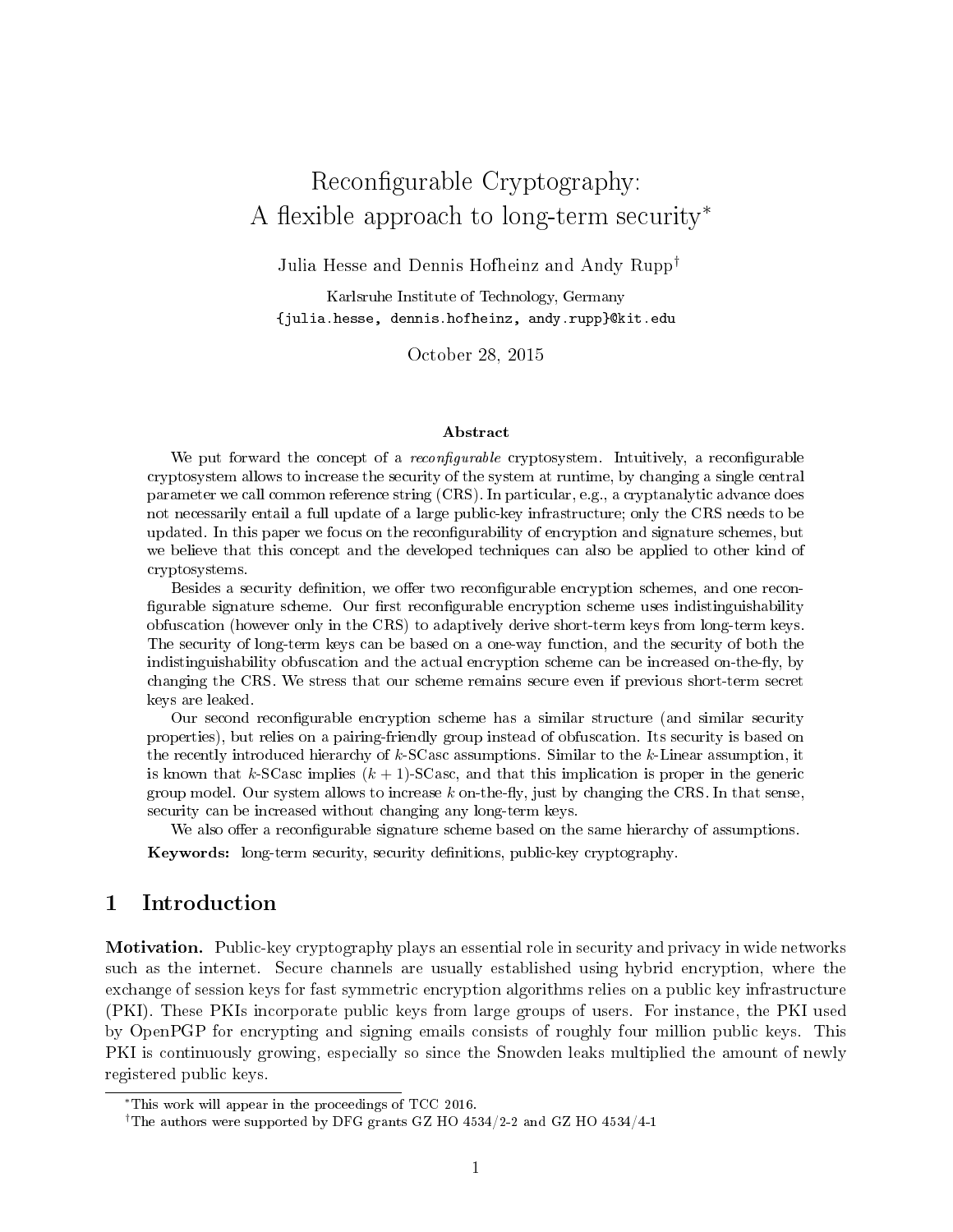One drawback of large PKIs is that they are slow to react to security incidents. For instance, consider a PKI that predominantly stores 2048-bit RSA keys, and imagine a sudden cryptanalytic advance that renders 2048-bit RSA keys insecure. In order to change all keys to, say, 4096-bit keys, every user would have to generate new keypairs and register the new public key. Similarly, expensive key refresh processes are necessary in case, e.g., a widely deployed piece of encryption software turns out to leak secret keys, the assumed adversarial resources the system should protect from suddenly increase (e.g., from the computing resources of a small group of hackers to that of an intelligence agency), etc.

In this paper, we consider a scenario where key updates are triggered by a central authority for all users/devices participating in a PKI (and not by the individuals themselves), e.g., such as a large company maintaining a PKI for its employees who wants the employees to update their keys every year or when new recommendations on minimal key lengths are released. Other conceivable examples include operators of a PKI for wireless-sensor networks or for other IoT devices. We do not consider the problem of making individually initiated key updates more efficient.

**Reconfigurable Cryptography.** This paper introduces the concept of reconfigurable cryptography. In a nutshell, in a reconfigurable cryptographic scheme, there are long-term and short-term public and secret keys. Long-term public and secret keys are generated once for each user, and the long-term public key is publicized, e.g., in a PKI. Using a central and public piece of information (the common reference string or CRS), long-term keys allow to derive short-term keys, which are then used to perform the actual operation. If the short-term keys become insecure (or leak), only the central CRS (but not the long-term keys) needs to be updated (and certified). Note that the long-term secret keys are only needed for the process of deriving new short-term secret keys and not for the actual decryption process. Thus, they can be kept "offline" at a secure place.

We call the process of updating the CRS *reconfiguration*. An attack model for a reconfigurable cryptography scheme is given by an adversary who can ask for short-term secret keys derived from the PKI and any deprecated CRSs. After that, the adversary is challenged on a fresh short-term key pair. This models the fact that short-term key pairs should not reveal any information about the long-term secret keys of the PKI and thus, after their leakage, the whole system can be rescued by updating only the central CRS. Note that for most such schemes (except some trivial ones described below), the entity setting up the CRS needs to be trusted not to keep a trapdoor allowing to derive short-term secret keys for all users and security levels. In order to mitigate this risk however, a CRS could also be computed in a distributed fashion using MPC techniques.

**Related concepts and first examples.** An objection to our approach that might come to mind when first thinking about long-term secure encryption is the following: why do we not follow a much simpler approach like letting users exchange sufficiently long symmetric encryption keys once (which allow for fast encryption/decryption), using a (slow) public key scheme with comparable security? Unfortunately, it quickly turns out that there are multiple drawbacks with this approach: advanced encryption features known only for public-key encryption (e.g., homomorphic encryption) are excluded; each user needs to maintain a secure database containing the shared symmetric keys with his communication partners; the long-term secret key of the PKE scheme needs to be kept "online" in order to be able to decrypt symmetric keys from new communication partners, etc. Hence, we do not consider this a satisfying approach to long-term security.

A first attempt to create a scheme which better complies with our concept of reconfigurable encryption could be the following: simply define the long-term keys as a sequence of short-term keys. For instance, a long-term public key could consist of RSA keys of different lengths, say, of 2048. 4096, and 8192 bits. The CRS could be an index that selects which key (or, keylength) to use as a short-term key. If a keylength must be considered broken, simply take the next. This approach is perfectly viable, but does not scale well: only an a-priori fixed number (and type) of keys can be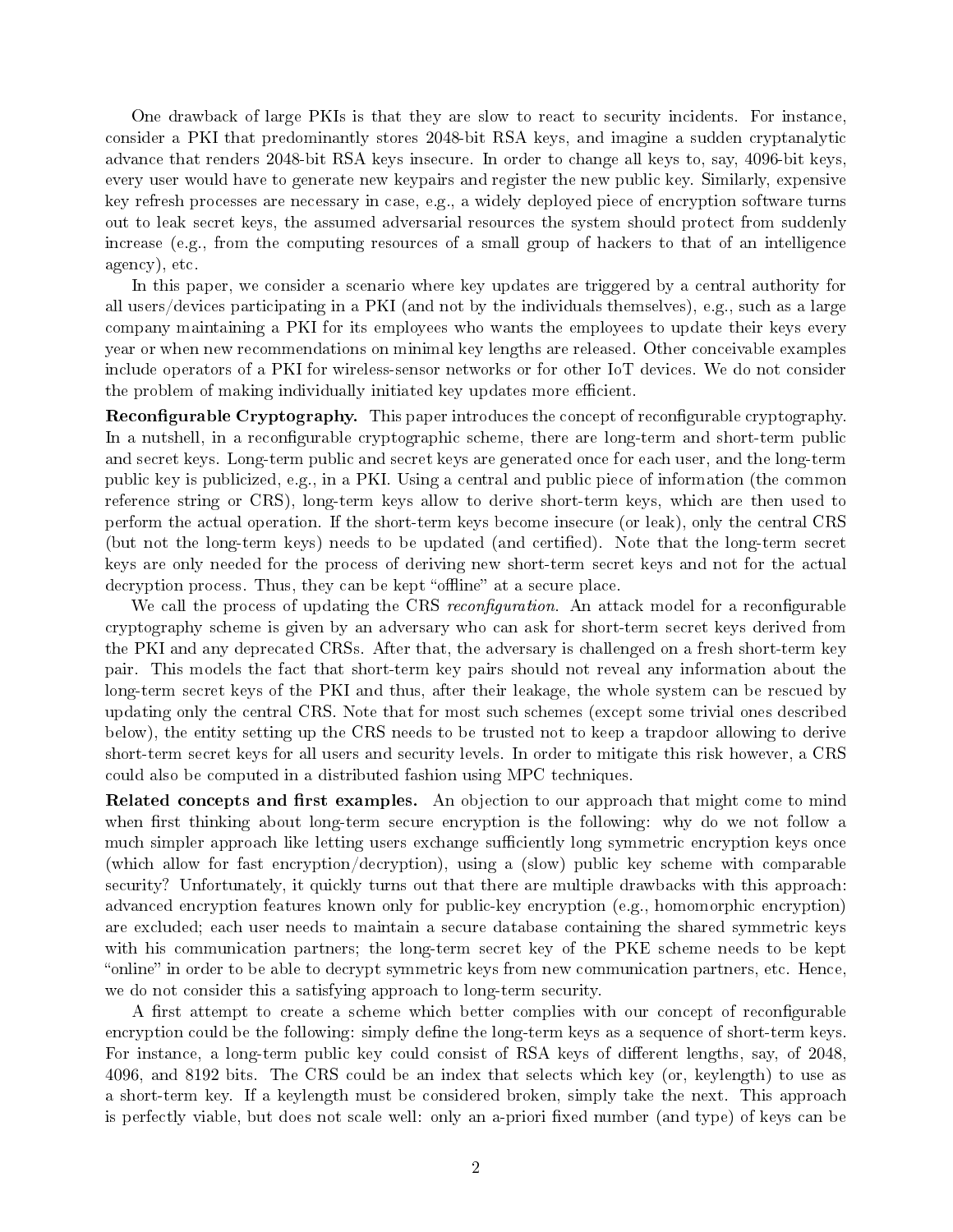stored in a long-term key, and the size of such a long-term key grows linearly in the number of possible short-term keys.

A second attempt might be to use identity-based techniques: for instance, the long-term public and secret key of a user of a reconfigurable encryption scheme could be the master public and secret key of an identity-based encryption (IBE [\[21,](#page-25-0) [17,](#page-25-1) [6\]](#page-24-0)) scheme. The CRS selects an IBE identity (used by all users), and the short-term secret key is the IBE user secret key for the identity specified by the CRS. Encryptions are always performed to the current identity (as specified by the CRS), such that the short-term secret key can be used to decrypt. In case (some of) the current short-term secret keys are revealed, simply change the identity specified in the CRS. This scheme scales much better to large numbers of reconfigurations than the trivial scheme above. Yet, security does not increase after a reconfiguration. (For instance, unlike in the trivial example above, there is no obvious way to increase keylengths through reconfiguration.)

Finally, we note that our security requirements are somewhat orthogonal to the ones found in forward security [\[10,](#page-24-1) [4,](#page-24-2) [9\]](#page-24-3). Namely, in a forward-secure scheme, we would achieve that revealing a current (short-term) secret key does not harm the security of previous instances of the scheme. In contrast, we would like to achieve that revealing the current (and previous) short-term secret keys does not harm the security of future instances of the scheme. Furthermore, we are interested in *increasing* the security of the scheme gradually, through reconfigurations (perhaps at the cost of decreased efficiency).

**Our contribution.** We introduce the concept of reconfigurable cryptography. For this purpose, it is necessary to give a security definition for a cryptographic scheme defined in two security parameters. This definition needs to capture the property that security can be increased by varying the short-term security parameter. As it turns out, finding a reasonable definition which captures our notion and is satisfiable at the same time is highly non-trivial. Ultimately, here we present a non-uniform security definition based on an asymptotic version of *concrete security* introduced by Bellare et al. in  $[3, 2]$  $[3, 2]$ . The given definition is intuitive and leads to relatively simple proofs. Consequently, also our building blocks need to be secure against non-uniform adversaries (what can be assumed when building on non-uniform complexity assumptions). Alternatively, also a uniform security definition is conceivable which, however, would lead to more intricate proofs.

Besides a security definition, we offer three constructions: two reconfigurable public-key encryption schemes (one based on indistinguishability obfuscation [\[1,](#page-24-6) [12,](#page-24-7) [20\]](#page-25-2), the other based on the family of SCasc assumptions [\[11\]](#page-24-8) in pairing-friendly groups), and a reconfigurable signature scheme based on arbitrary families of matrix assumptions (also in pairing-friendly groups).

To get a taste of our solutions, we now sketch our schemes.

**Some notation.** We call  $\lambda \in \mathbb{N}$  the long-term security parameter, and  $k \in \mathbb{N}$  the short-term security parameter.  $\lambda$  has to be fixed at setup time, and intuitively determines how hard it should be to retrieve the long-term secret key from the long-term public key. (As such,  $\lambda$  gives an an upper bound of the security of the whole system. In particular, we should be interested in systems in which breaking the long-term public key should be qualitatively harder than breaking short-term keys.) In contrast,  $k$  can (and should) increase with each reconfiguration. Intuitively, a larger value of  $k$  should make it harder to retrieve short-term keys.

Our obfuscation-based reconfigurable encryption scheme. Our first scheme uses indistinguishability obfuscation  $\begin{bmatrix} 1, 12, 20 \end{bmatrix}$  $\begin{bmatrix} 1, 12, 20 \end{bmatrix}$  $\begin{bmatrix} 1, 12, 20 \end{bmatrix}$ , a pseudorandom generator PRG, and an arbitrary public-key encryption scheme PKE. As a long-term secret key, we use a value  $x \in \{0,1\}^{\lambda}$ ; the long-term public key is  $PRG(x)$ . A CRS consists of the obfuscation of an algorithm Gen, that inputs either a long-term public key  $PRG(x)$  or a long-term secret key x, and proceeds as follows:

• Gen(PRG(x)) generates a PKE public key, using random coins derived from PRG(x) for PKE key generation,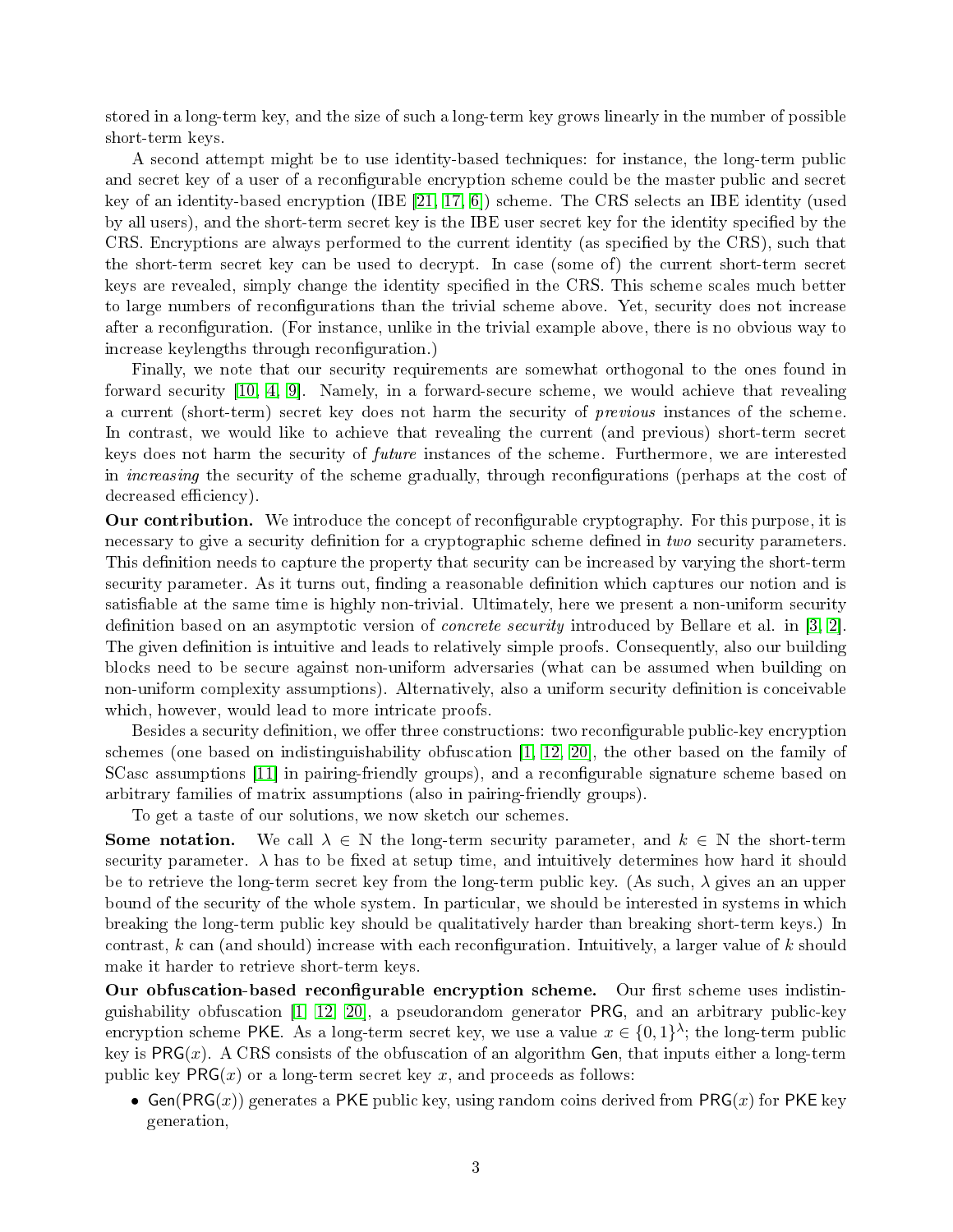• Gen(x) generates a PKE secret key, using random coins derived from  $PRG(x)$ .

Note that  $Gen(x)$  outputs the matching PKE secret key to the public key output by  $Gen(PRG(x))$ . Furthermore, we use  $\lambda + k$  as a security parameter for the indistinguishability obfuscation, and k for the PKE key generation. (Hence, with larger  $k$ , the keys produced by Gen become more secure.)

We note that the long-term security of our scheme relies *only* on the security of PRG. Moreover, the short-term security (which relies on the obfuscator and  $PKE$ ) can be increased (by increasing k and replacing the CRS) without changing the PKI. Furthermore, we show that releasing short-term secret keys for previous CRSs does not harm the security of the current instance of the scheme. (We remark that a similar setup and technique has been used by [\[7\]](#page-24-9) for a different purpose, in the context of non-interactive key exchange.)

**Reconfigurable encryption in pairing-friendly groups.** We also present a reconfigurable encryption scheme in a cyclic group  $G = \langle g \rangle$  that admits a symmetric pairing  $e : G \times G \to G_T$  into some target group  $G_T = \langle g_T \rangle$ . Both groups are of prime order  $p > 2^{\lambda}$ . The long-term assumption is the hardness of computing discrete logarithms in  $G$ , while the short-term assumption is the k-SCasc assumption from [\[11\]](#page-24-8) over G (with a pairing).<sup>[1](#page-3-0)</sup> To explain our scheme in a bit more detail, we adopt the notation of [\[11\]](#page-24-8) and write  $[x] \in G$  (resp.  $[x]_T \in G_T$ ) for the group element  $g^x$  (resp.  $g^x_T$ ), and similarly for vectors  $[\vec{u}]$  and matrices  $[A]$  of group elements.

A long-term secret key is an exponent  $x$ , and the corresponding long-term public key is  $[x]$ . A CRS for a certain value  $k \in \mathbb{N}$  is a uniform vector  $[\vec{y}] \in G^k$  of group elements. The induced short-term public key is a matrix  $[\mathbf{A}_x] \in G^{(k+1)\times k}$  derived from [x], and the short-term secret key is a vector  $[\vec{r}] \in G^{k+1}$  satisfying  $\vec{r}^{\perp} \cdot \mathbf{A}_x = \vec{y}$ . An encryption of a message  $m \in G_T$  is of the form

$$
c = ([\mathbf{A}_x \cdot \vec{s}], [\vec{y}^\top \cdot \vec{s}]_T \cdot m)
$$

for a uniformly chosen  $[\vec{s}] \in G^k$ . Intuitively, the k-SCasc assumption states that  $[\mathbf{A}_x \cdot \vec{s}]$  is computationally indistinguishable from a random vector of group elements. This enables a security proof very similar to that for (dual) Regev encryption [\[18,](#page-25-3) [13\]](#page-24-10) (see also [\[8\]](#page-24-11)).

Hence, the long-term security of the above scheme is based on the discrete logarithm problem. Its short-term security relies on the  $k$ -SCasc assumption, where  $k$  can be adapted at runtime, without changing keys in the underlying PKI. Furthermore, we show that revealing previous short-term keys  $|\vec{r}|$  does not harm the security of the current instance.<sup>[2](#page-3-1)</sup>

We remark that [\[11\]](#page-24-8) also present a less complex generalization of ElGamal to the  $k$ -SCasc assumption. Although they do not emphasize this property, their scheme allows to dynamically choose  $k$  at encryption time. However, their scheme does not in any obvious way allow to derive a short-term secret key that would be restricted to a given value of  $k$ . In other words, after, e.g., a key leakage, their scheme becomes insecure for all  $k$ , without the possibility of a reconfiguration.

**Our reconfigurable signature scheme.** We also construct a reconfigurable signature scheme in pairing-friendly groups. Its long-term security is based on the Computational Diffie-Hellman (CDH) assumption, and its short-term security can be based on any matrix assumption (e.g., on  $k$ -SCasc). Of course, efficient (non-reconfigurable) signature schemes from the CDH assumption already exist (e.g.,

<span id="page-3-0"></span><sup>&</sup>lt;sup>1</sup>The k-SCasc assumption states that it is hard to distinguish vectors of group elements from a certain linear subspace from vectors of independently uniform group elements. Here, the parameter  $k$  determines the size of vectors, and  $$ similar to the k-Linear assumption –, it is known that the k-SCasc assumption implies the  $(k + 1)$ -SCasc assumption. In the generic group model, the  $(k + 1)$ -SCasc assumption is also *strictly* weaker than the k-SCasc assumption [\[11\]](#page-24-8). Hence, increasing  $k$  leads to (at least generically) weaker assumptions.

<span id="page-3-1"></span><sup>&</sup>lt;sup>2</sup>Currently, the best way to solve most problems in cyclic groups (such as  $k$ -SCasc or  $k$ -Linear instances) appears to be to compute discrete logarithms. In that sense, it would seem that the long-term and short-term security of our scheme are in a practical sense equivalent. Still, we believe that it is useful to offer solutions that give progressively stronger provable security guarantees (such as in our case with the k-SCasc assumption), if only to have fallback solutions in case of algorithmic advances, say, concerning the Decisional Diffie-Hellman problem.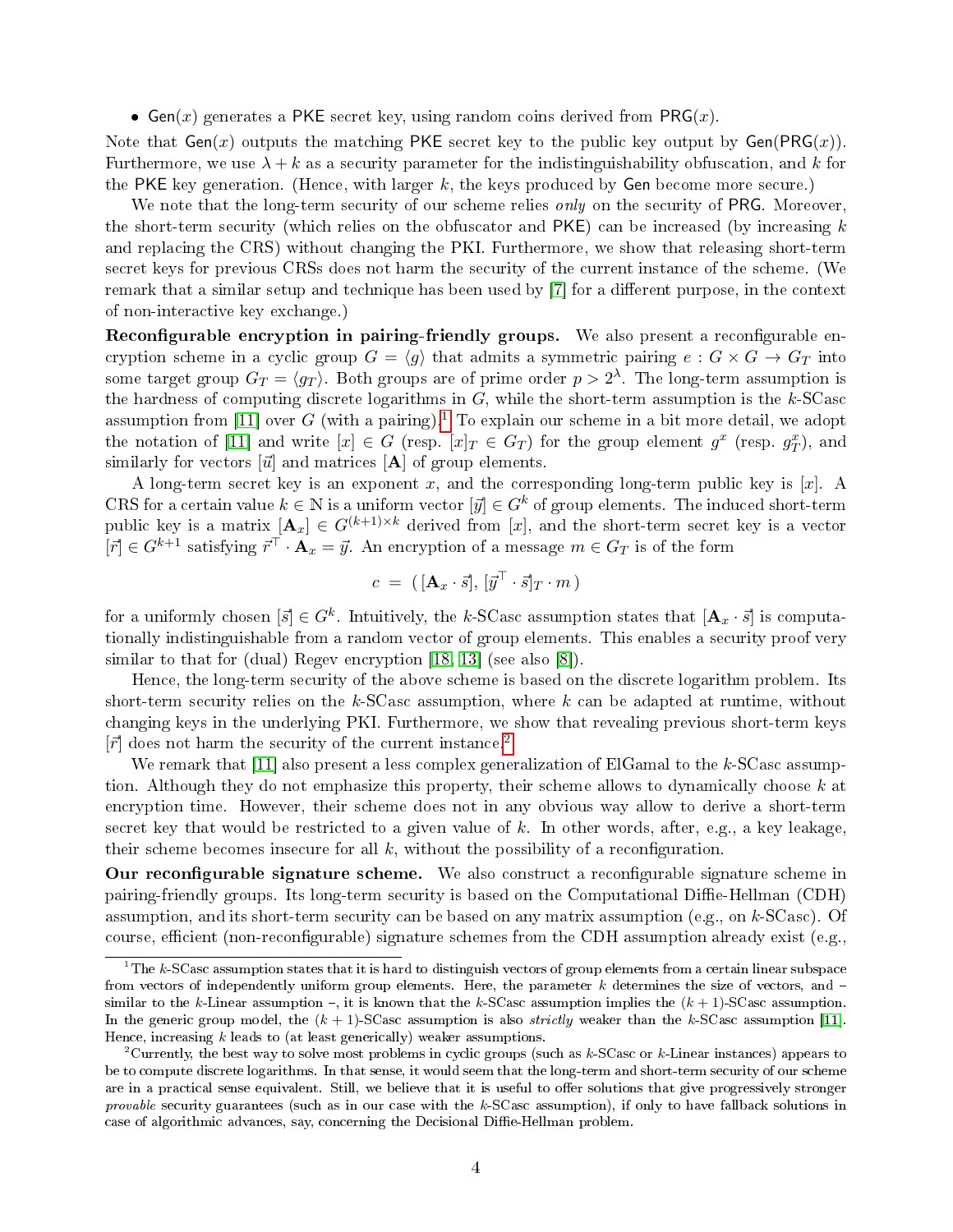Waters' signature scheme [\[23\]](#page-25-4)). Compared to such schemes, our scheme still offers reconfigurability in case, e.g., short-term secret keys are leaked.

**Roadmap.** We start with some preliminaries in [Section 2,](#page-4-0) followed by the definition of a reconfigurable encryption scheme and the security experiment in [Section 3.](#page-6-0) In [Section 4,](#page-9-0) we give the details of our two constructions for reconfigurable encryption. Finally, we treat reconfigurable signature schemes in [Section 5.](#page-17-0)

## <span id="page-4-0"></span>2 Preliminaries

**Notation.** Throughout the paper,  $\lambda, k, \ell \in \mathbb{N}$  denote security parameters. For a finite set S, we denote by  $s \leftarrow S$  the process of sampling s uniformly from S. For a probabilistic algorithm A, we denote with  $\mathcal{R}_{\mathcal{A}}$  the space of  $\mathcal{A}'$ 's random coins.  $y \leftarrow \mathcal{A}(x; r)$  denotes the process of running  $\mathcal{A}$  on input x and with uniform randomness  $r \in \mathcal{R}_{\mathcal{A}}$ , and assigning y the result. We write  $y \leftarrow \mathcal{A}(x)$  for  $y \leftarrow \mathcal{A}(x; r)$  with uniform r. If  $\mathcal{A}$ 's running time, denoted by  $\mathbf{T}(\mathcal{A})$ , is polynomial in  $\lambda$ , then  $\mathcal{A}$  is called probabilistic polynomial-time (PPT). We call a function  $\eta$  negligible if for every polynomial  $p$ there exists  $\lambda_0$  such that for all  $\lambda \geq \lambda_0$  holds  $|\eta(\lambda)| \leq \frac{1}{p(\lambda)}$ .

Concrete security. To formalize security of reconfigurable encryption schemes, we make use of the concept of concrete security as introduced in [\[3,](#page-24-4) [2\]](#page-24-5). Here one considers an explicit function for the adversarial advantage in breaking an assumption, a primitive, a protocol, etc. which is parameterized in the adversarial resources. More precisely, as usual let  $\mathsf{Adv}_{\mathcal{P},\mathcal{A}}^{\mathsf{x}}(\lambda)$  denote the advantage function of an adversary  $A$  in winning some security experiment  $Exp_{\mathcal{P},\mathcal{A}}^{\times}(\lambda)$  defined for some cryptographic object P (e.g., a PKE scheme, the DDH problem, etc.) in the security parameter  $\lambda$ . For an integer  $t \in \mathbb{N}$ , we define the *concrete advantage*  $\mathsf{CAdv}_{\mathcal{P}}^{\times}(t, \lambda)$  of breaking  $\mathcal P$  with runtime  $t$  by

<span id="page-4-1"></span>
$$
\mathrm{CAdv}_{\mathcal{P}}^{\mathsf{x}}(t,\lambda) := \max_{\mathcal{A}} \{ \mathrm{Adv}_{\mathcal{P},\mathcal{A}}^{\mathsf{x}}(\lambda) \},\tag{1}
$$

where the maximum is over all  $\mathcal A$  with time complexity  $t$ . It is straightforward to extend this definition to cryptographic objects defined in two security parameters which we introduce in this paper. In the following, if we are given an advantage function  $\mathsf{Adv}_{\mathcal{P},\mathcal{A}}^{\mathsf{x}}(\lambda)$  for a cryptographic primitive  $\mathcal P$  that we consider, the definition of the concrete advantage can then be derived as in  $(1)$ . Asymptotic security (against non-uniform adversaries and when only one security parameter is considered) then means that  $CAdv_{\mathcal{P}}^{\mathsf{x}}(t(\lambda),\lambda)$  is negligible for all polynomials t in  $\lambda$ . Hence, if we only give the usual security definition for a cryptographic building block in the following its concrete security is also defined implicitly as described above.

**Implicit representation.** Let G be a cyclic group of order p generated by g. Then by  $[a] := g^a$  we denote the *implicit representation* of  $a \in \mathbb{Z}_p$  in G. To distinguish between implicit representations in two groups G and  $G_T$ , we use  $[\cdot]$  and  $[\cdot]_T$ , respectively. The notation naturally extends to vectors and matrices of group elements.

Matrix-vector products. Sometimes, we will need to perform simple operations from linear algebra "in the exponent", aided by a pairing operation as necessary. Concretely, we will use the following operations: If a matrix  $[\mathbf{A}] = [(a_{i,j})_{i,j}] \in G^{m \times n}$  is known "in the exponent", and a vector  $\vec{u} = (u_i)_i \in \mathbb{Z}_p^n$  is known "in plain", then the product  $[\mathbf{A} \cdot \vec{u}] \in G^m$  can be efficiently computed as  $[(v_i)_i]$  for  $[v_i] = \sum_{j=1}^n u_j \cdot [a_{i,j}]$ . Similarly, inner products  $[\vec{u}^\top \cdot \vec{v}]$  can be computed from  $[\vec{u}]$  and  $\vec{v}$  (or from  $\vec{u}$  and  $[\vec{v}]$ ). Finally, if only  $[\mathbf{A}]$  and  $[\vec{u}]$  are known (i.e., only "in the exponent"), still  $[\mathbf{A} \cdot \vec{u}]_T$  can be computed in the target group, as  $[(v_i)_i]_T$  for  $[v_i]_T = \sum_{j=1}^n e([a_{i,j}], [u_j])$ .

Symmetric pairing-friendly group generator. A symmetric pairing-friendly group generator is a probabilistic polynomial time algorithm  ${\cal G}$  that takes as input a security parameter  $1^\lambda$  and outputs a tuple  $\mathbb{G} := (p, G, g, G_T, e)$  where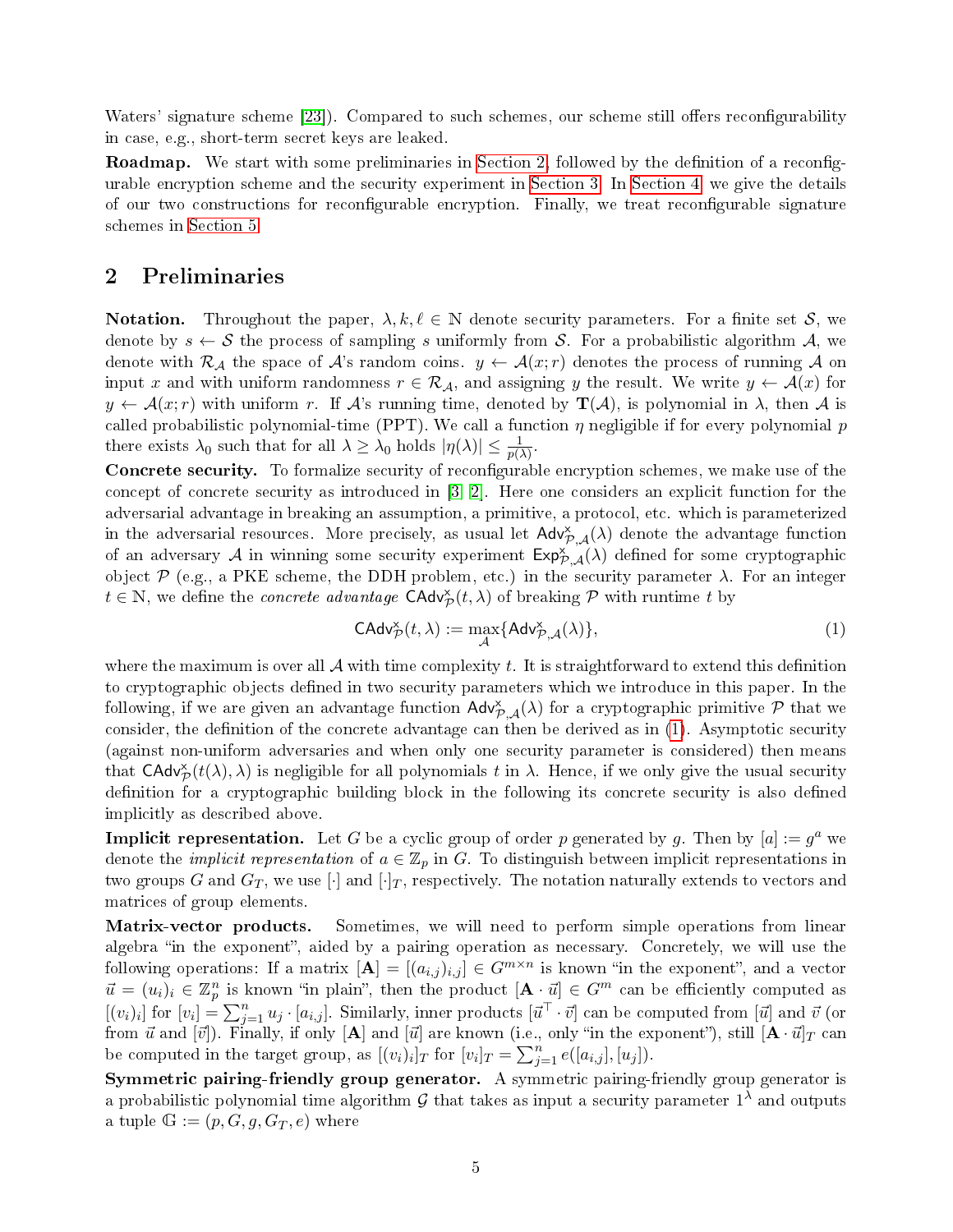- G and  $G_T$  are cyclic groups of prime order p,  $\lceil \log_2(p) \rceil = \lambda$  and  $\langle g \rangle = G$
- $e: G \times G \longrightarrow G_T$  is an efficiently computable non-degenerate bilinear map

The Matrix Diffie-Hellman assumption ([\[11\]](#page-24-8)). Let  $k, q \in \mathbb{N}$  and  $\mathcal{D}_k$  be an efficiently samplable matrix distribution over  $\mathbb{Z}_q^{(k+1)\times k}$ . The  $\mathcal{D}_k$ -Diffie-Hellman assumption  $(\mathcal{D}_k\text{-MDDH})$  relative to a pairing-friendly group generator  $G$  states that for all PPT adversaries  $A$  it holds that

$$
\mathsf{Adv}_{\mathcal{G}, \mathcal{A}}^{\mathcal{D}_k\text{-MDDH}}(\lambda) := |\mathrm{Pr}[\mathcal{A}(\mathbb{G}, [\mathbf{A}, \mathbf{A}\vec{w}]) = 1] - \mathrm{Pr}[\mathcal{A}(\mathbb{G}, [\mathbf{A},\vec{u}]) = 1]|
$$

is negligible in  $\lambda$ , where the probability is over the random choices  $\mathbf{A} \leftarrow \mathcal{D}_k, \vec{w} \leftarrow \mathbb{Z}_q^k$  and  $\vec{u} \leftarrow \mathbb{Z}_q^{k+1}$ ,  $G := (p, G, g, G_T, e) \leftarrow G$  and the random coins of A. Examples of  $\mathcal{D}_k$ -MDDH assumptions are the k-Lin assumption and the compact symmetric k-cascade assumption (k-SCasc or  $SC_k$ -MDDH). For the latter the matrix distribution  $\mathcal{SC}_k$  samples matrices of the form

<span id="page-5-0"></span>
$$
\mathbf{A}_{x} := \begin{pmatrix} \frac{x}{1} & \cdots & 0 & 0\\ 0 & 1 & \cdots & 0 & 0\\ 0 & 0 & \cdots & 0 & 0\\ 0 & 0 & \cdots & 0 & 1\\ 0 & 0 & \cdots & 0 & 0 \end{pmatrix} \in \mathbb{Z}_{n}^{(k+1)\times k}
$$
(2)

for uniformly random  $x \leftarrow \mathbb{Z}_n$ . In [Section 4.2,](#page-14-0) we will consider a version of the SCasc assumption defined in two security parameters,  $\lambda$  (which defines the group order) and k.

**PKE** schemes. A public-key encryption (PKE) scheme PKE with message space  $M$  consists of three PPT algorithms Gen, Enc, Dec. Key generation Gen( $1^{\ell}$ ) outputs a public key  $pk$  and a secret key sk. Encryption  $Enc(pk, m)$  takes pk and a message  $m \in \mathcal{M}$ , and outputs a ciphertext c. Decryption  $Dec(sk, c)$  takes sk and a ciphertext c, and outputs a message m. For correctness, we want  $\mathsf{Dec}(sk, c) = m$  for all  $m \in \mathcal{M}$ , all  $(pk, sk) \leftarrow \mathsf{Gen}(1^{\ell})$ , and all  $c \leftarrow \mathsf{Enc}(pk, m)$ .

IND-CPA and IND-CCA security. Let PKE be a PKE scheme as above. For an adversary A, consider the following experiment: first, the experiment samples  $(pk, sk) \leftarrow$  Gen $(1^k)$  and runs  ${\cal A}$  on input pk. Once A outputs two messages  $m_0, m_1$ , the experiment flips a coin  $b \leftarrow \{0, 1\}$  and runs A on input  $c^* \leftarrow \mathsf{Enc}(pk, m_b)$ . We say that A wins the experiment iff  $b' = b$  for A's final output b'. We denote A's advantage with  $\mathsf{Adv}_{\mathsf{PKE},\mathcal{A}}^{\mathsf{ind-cpa}}(k) := |\Pr[\mathcal{A} \text{ wins}] - 1/2|$  and say that PKE is IND-CPA secure iff  $\mathsf{Adv}_{\mathsf{PKE},\mathcal{A}}^{\mathsf{ind-cpa}}(k)$  is negligible for all PPT  $\mathcal{A}$ . Similarly, write  $\mathsf{Adv}_{\mathsf{PKE},\mathcal{A}}^{\mathsf{ind-cca}}(k) := |\Pr[\mathcal{A} \text{ wins}] - 1/2|$  for A's winning probability when A additionally gets access to a decryption oracle  $\textsf{Dec}(sk, \cdot)$  at all times. (To avoid trivialities,  $A$  may not query Dec on  $c^*$ , though.)

PRGs. Informally, a pseudorandom generator (PRG) is a deterministic algorithm that maps a short random bit string (called seed) to a longer pseudo-random bitstring. More formally, let  $p(\cdot)$ be a polynomial such that  $p(\lambda) > \lambda$  for all  $\lambda \in \mathbb{N}$  and let PRG be a deterministic polynomial-time algorithm which on input of a bit string in  $\{0,1\}^{\lambda}$  returns a bit string in  $\{0,1\}^{p(\lambda)}$  (also denoted by PRG :  $\{0,1\}^{\lambda} \rightarrow \{0,1\}^{p(\lambda)}$ ). The security of PRG is defined through the advantage

$$
\mathsf{Adv}_{\mathsf{PRG}, D}^{\mathsf{prg}}(\lambda) := \left| \Pr[\mathbf{1} \leftarrow D(\mathsf{PRG}(x))] - \Pr[\mathbf{1} \leftarrow D(r)] \right],
$$

where D is a distinguisher,  $x \leftarrow \{0,1\}^{\lambda}$  and  $r \leftarrow \{0,1\}^{p(\lambda)}$ .

Indistinguishability Obfuscation  $(i\mathcal{O})$ . For our construction in Section [4.1,](#page-9-1) we make use of indistinguishability obfuscators for polynomial-size circuits. Intuitively, such an algorithm is able to obfuscate two equivalent circuits in a way such that a PPT adversary who receives the two obfuscated circuits as input is not able to distinguish them. The following denition is taken from [\[12\]](#page-24-7).

**Definition 2.1** (Indistinguishability Obfuscator). A uniform PPT machine iO is called an indistinquishability obfuscator for a circuit class  $\{\mathcal{C}_\ell\}$  if the following conditions are satisfied: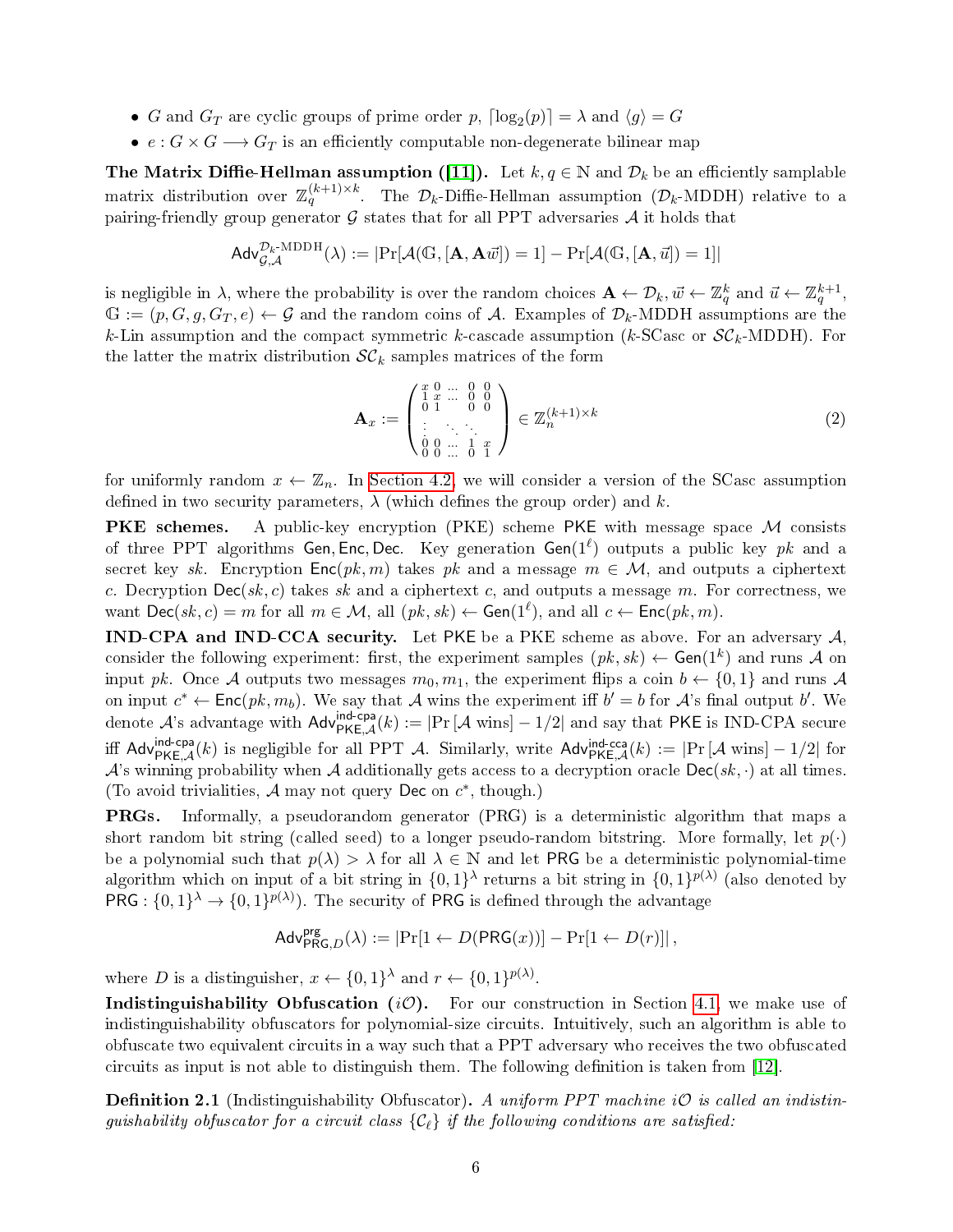• For all security parameters  $\ell \in \mathbb{N}$ , for all  $C \in \mathcal{C}_{\ell}$ , for all inputs x, we have that

$$
\Pr[C'(x) = C(x) : C' \leftarrow i\mathcal{O}(\ell, C)] = 1
$$

• For any (not necessarily uniform) PPT distinguisher D, there exists a negligible function  $\alpha$  such that the following holds: For all security parameters  $\ell \in \mathbb{N}$ , for all pairs of circuits  $C_0, C_1 \in \mathcal{C}_{\ell}$ , we have that if  $C_0(x) = C_1(x)$  for all inputs x, then

$$
\mathsf{Adv}_{i\mathcal{O},D}^{\mathsf{io}}(\ell) := |\mathrm{Pr}[1 \leftarrow D(i\mathcal{O}(\ell, C_0))] - \mathrm{Pr}[1 \leftarrow D(i\mathcal{O}(\ell, C_1))]|\leq \alpha(\ell)
$$

Note that an iO candidate for circuit classes  $\{\mathcal{C}_{\ell}\}\,$ , where the input size as well as the maximum circuit size are polynomials in  $\ell$  has been proposed in [\[12\]](#page-24-7).

 ${\bf Punctural}$   ${\bf PRF.}$  Informally speaking, a puncturable (or constrained)  ${\rm PRF}$   $F_K: \{0,1\}^{n(\ell)} \rightarrow$  $\{0,1\}^{p(\ell)}$  is a PRF for which it is possible to constrain the key K (i.e., derive a new key  $K_S$ ) in order to exclude a certain subset  $S \subset \{0,1\}^{n(\ell)}$  of the domain of the PRF. (Note that this means that  $F_{K_S}(x)$  is not defined for  $x \in S$  and equal to  $F_K(x)$  for  $x \notin S$ .) Given the punctured key  $K_S$ , an adversary may not be able to distinguish  $F_K(x)$  from a random  $y\in\{0,1\}^{p(\ell)}$  for  $x\in S.$  The following definition adapted from [\[19\]](#page-25-5) formalizes this notion.

**Definition 2.2.** A puncturable family of PRFs F is given by three PPT algorithms  $Gen_F$ , Puncture<sub>F</sub>, and Eval<sub>F</sub>, and a pair of computable functions  $(n(\cdot), p(\cdot))$ , satisfying the following conditions:

• For every  $S \subset \{0,1\}^{n(\ell)}$ , for all  $x \in \{0,1\}^{n(\ell)}$  where  $x \notin S$ , we have that:

$$
\Pr[\mathsf{Eval}_F(K, x) = \mathsf{Eval}_F(K_S, x): K \leftarrow \mathsf{Gen}_F(1^{\ell}), K_S \leftarrow \mathsf{Puncture}_F(K, S)] = 1
$$

• For every PPT adversary A such that  $\mathcal{A}(1^{\ell})$  outputs a set  $S \subset \{0,1\}^{n(\ell)}$  and a state state, consider an experiment where  $K \leftarrow$  Gen $_F(1^{\ell})$  and  $K_S$  = Puncture $_F(K, S)$ . Then the advantage  $\mathsf{Adv}_{F,\mathcal{A}}^{\mathsf{pprf}}(\ell)$  of  $\mathcal A$  defined by

$$
|\Pr[1 \leftarrow \mathcal{A}(\text{state}, K_S, \text{Eval}_F(K, S))] - \Pr[1 \leftarrow \mathcal{A}(\text{state}, K_S, U_{p(\ell) \cdot |S|})]
$$

is negligible, where  $\textsf{Eval}_F(K, S)$  denotes the concatenation of  $\textsf{Eval}_F(K, x_i), i = 1, ..., m$ , where  $S = \{x_1, \ldots, x_m\}$  is the enumeration of the elements in S in lexicographic order, and  $U_t$  denotes the uniform distribution over t bits.

To simplify notation, we write  $F_K(x)$  instead of  $\textsf{Eval}_F (K, x)$ . Note that if one-way functions exist, then there also exist a puncturable PRF family for any efficiently computable functions  $n(\ell)$  and  $p(\ell)$ .

## <span id="page-6-0"></span>3 Definitions

The idea behind our concept of a reconfigurable public key cryptosystem is very simple: instead of directly feeding a PKI into the algorithms of the cryptosystem, we add some precomputation routines to derive a temporary short-term PKI. This PKI is then used by the cryptosystem. Instructions on how to derive and when to update the short-term PKI are given by a trusted entity. Our concept is quite modular and, thus, is applicable to other cryptosystems as well. In this section, we consider the case of reconfigurable encryption.

In Definition [3.1,](#page-7-0) we give a formal description of a reconfigurable public key encryption  $(RPKE)$ scheme. An RPKE scheme is a multi-user system which is setup (once) by some trusted entity generating public system parameters given a long-term security parameter  $1^{\lambda}$ . Based on these public parameters, each user generates his long-term key pair. Moreover, the entity uses the public parameters to generate a common reference string defining a certain (short-term) security level  $k$ . Note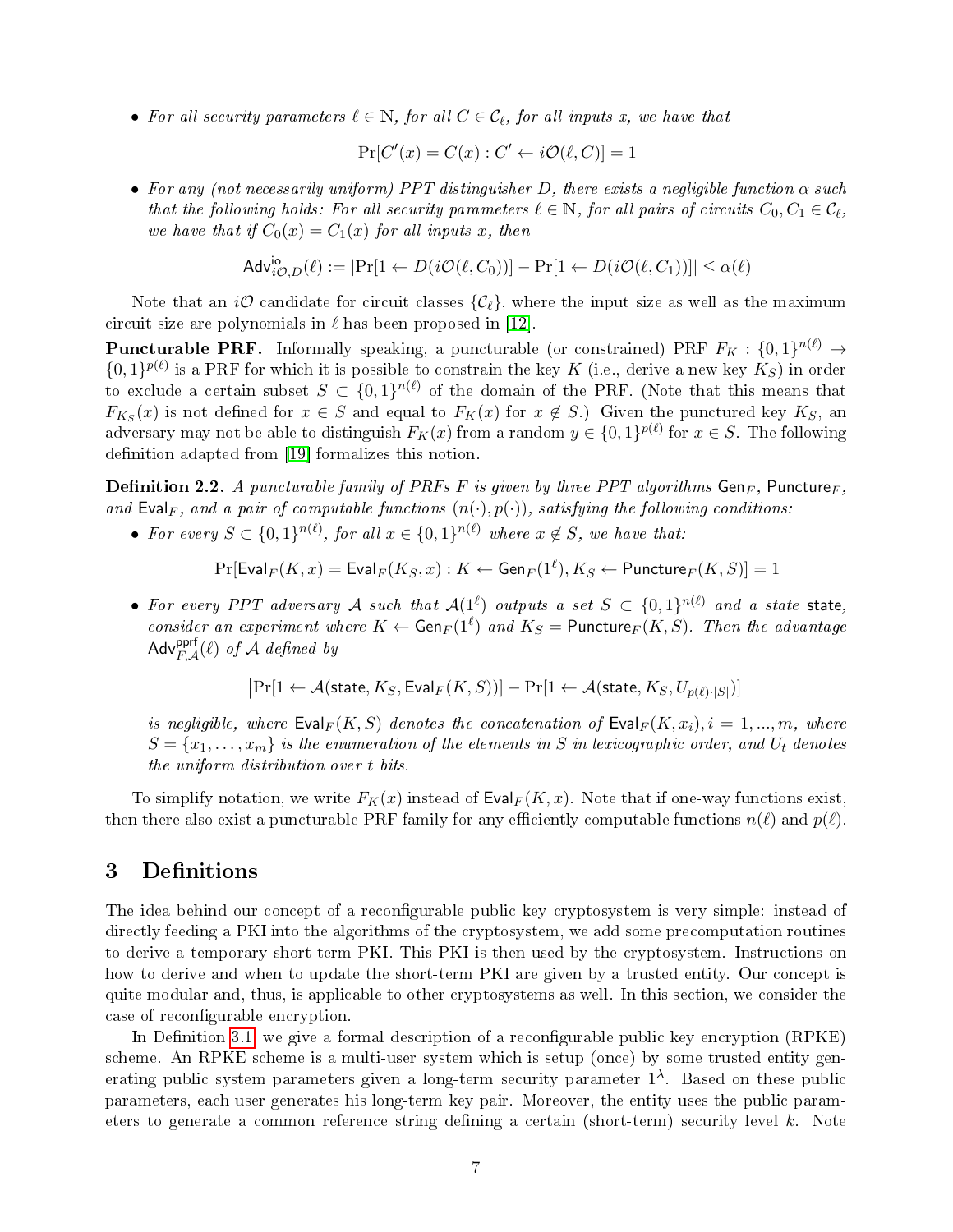that only this CRS is being updated when a new short-term security level for the system should be established. The current CRS is distributed to all users, who derive their short-term secret and public keys for the corresponding security level from their long-term secret and public keys and the CRS. Encryption and decryption of messages works as in a standard PKE using the short-term key pair of a user.

<span id="page-7-0"></span>**Definition 3.1.** A reconfigurable public-key encryption (RPKE) scheme RPKE consists of the following PPT algorithms:

- Setup( $1^{\lambda}$ ) receives a long-term security parameter  $1^{\lambda}$  as input, and returns (global) long-term public parameters PP.
- MKGen( $PP$ ) takes the long-term public parameters  $PP$  as input and returns the long-term public and private key (mpk, msk) of a user.
- CRSGen(PP,  $1^k$ ) is given the long-term public parameters PP, a short-term security parameter  $1^k$ , and returns a (global) short-term common reference string CRS. We assume that the message space  $\mathcal M$  is defined as part of CRS.
- PKGen(CRS, mpk) takes the CRS CRS as well as the long-term public key mpk of a user as input and returns a short-term public key pk for this user.
- SKGen(CRS, msk) takes the CRS CRS as well as the long-term secret key msk of a user as input and returns a short-term secret key sk for this user.
- Enc $(pk, m)$  receives a user's short-term public key pk and a message  $m \in \mathcal{M}$  as input and returns a ciphertext c.
- $Dec(sk, c)$  receives a user's short-term secret key sk and a ciphertext c as input and returns  $m \in \mathcal{M} \cup \{\perp\}.$

We call RPKE correct if for all  $\lambda, k \in \mathbb{N}$ ,  $\mathcal{PP} \leftarrow$  Setup $(1^{\lambda})$ ,  $(mpk, msk) \leftarrow \mathsf{MKGen}(\mathcal{PP})$ ,  $CRS \leftarrow$  $CRSGen(\mathcal{PP}, 1^k), m \in \mathcal{M}, pk \leftarrow \mathsf{PKGen}(CRS, mpk), sk \leftarrow \mathsf{SKGen}(CRS, msk), and all c \leftarrow \mathsf{Enc}(pk, m),$ it holds that  $\mathsf{Dec}(sk, c) = m$ .

Security. Our security experiment for RPKE systems given in [Figure 1](#page-8-0) is inspired by the notion of IND-CCA (IND-CPA) security, extended to the more involved key generation phase of a reconfigurable encryption scheme. Note that we provide the adversary with a secret key oracle for deprecated shortterm keys. The intuition behind our security definition is that we can split the advantage of an adversary into three parts. One part (called  $f_1$  in Definition 3.2) reflects its advantage in attacking the subsystem of an RPKE that is only responsible for long-term security ( $\lambda$ ). Another part ( $f_2$ ) represents its advantage in attacking the subsystem that is only responsible for short-term security  $(k)$ . The remaining part  $(f_3)$  stands for its advantage in attacking the subsystem that links the longterm with the short-term security subsystem (e.g., short-term key derivation). We demand that all these advantages are negligible in the corresponding security parameter, i.e., part one in  $\lambda$ , part two in k, and part three in both  $\lambda$  (where k is fixed) and in k (where  $\lambda$  is fixed).

Note that it is not reasonable to simply demand that the overall advantage is negligible in  $\lambda$  and in k. For instance, consider the advantage function  $\mathsf{CAdv}(t(\lambda, k), \lambda, k) \leq 2^{-\lambda} + 2^{-k} + 2^{-(\lambda + k)}$ . Intuitively, we would like to call an RPKE exhibiting this bound as secure. Unfortunately, it is neither negligible in  $\lambda$  nor in k.

<span id="page-7-1"></span>**Definition 3.2.** Let RPKE be an RPKE scheme according to Definition [3.1.](#page-7-0) Then we define the advantage of an adversary A as

$$
\mathsf{Adv}_{\mathsf{RPKE},\mathcal{A}}^{\mathsf{r}\text{-}\mathsf{ind}\text{-}\mathsf{cca}}(\lambda,k) := \left|\Pr[\mathsf{Exp}_{\mathsf{RPKE},\mathcal{A}}^{\mathsf{r}\text{-}\mathsf{ind}\text{-}\mathsf{cca}}(\lambda,k) = 1] - \frac{1}{2}\right|
$$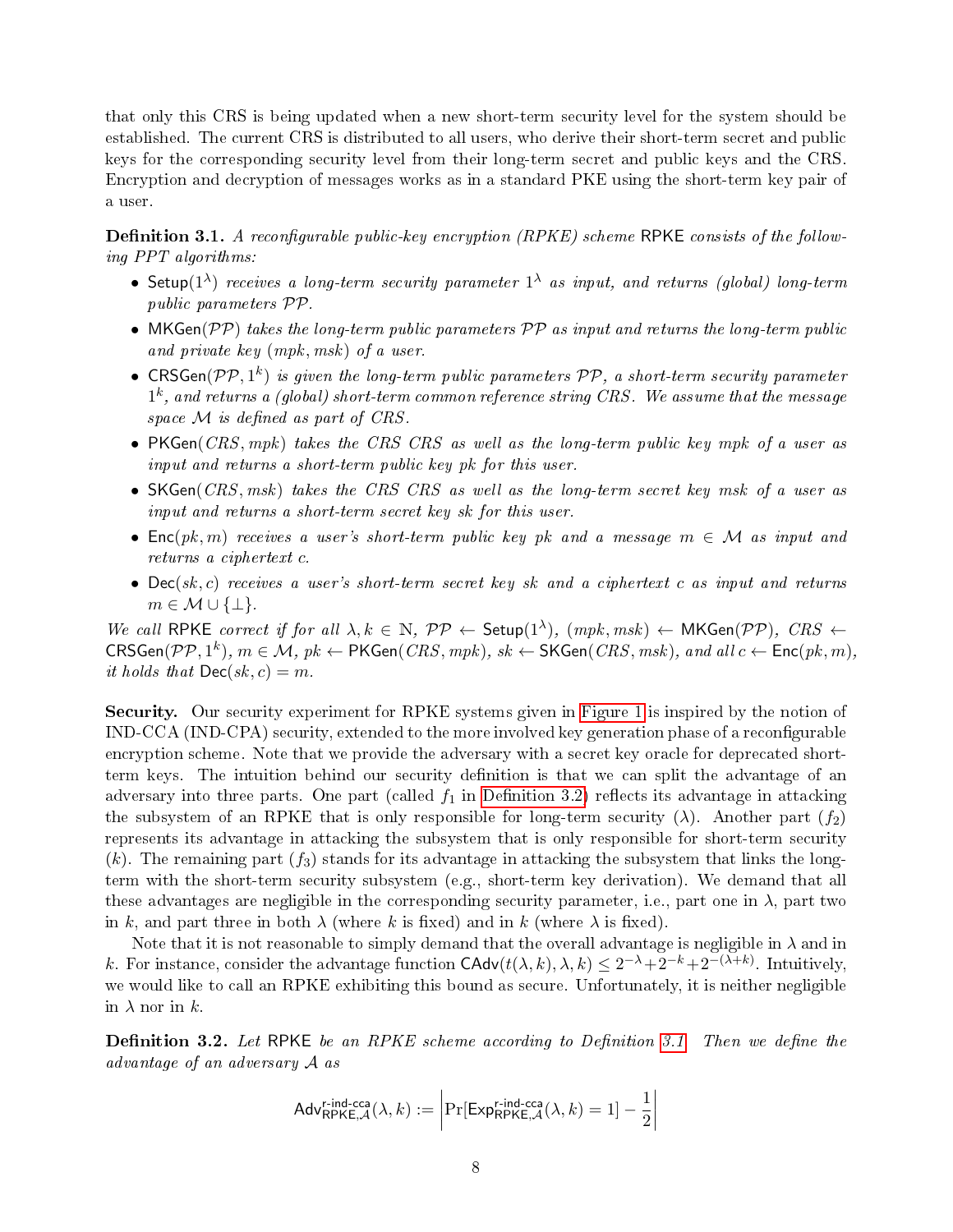<span id="page-8-0"></span> ${\bf Experiment ~Exp}_{\sf RPKE, \mathcal{A}}^{\sf r-ind\text{-}cca}(\lambda, k)$  $\mathcal{PP} \leftarrow \mathsf{Setup}(1^\lambda)$  $(mpk, msk) \leftarrow \mathsf{MKGen}(\mathcal{PP})$ state  $\leftarrow \mathcal{A}^{\text{Break}(\mathcal{PP}, \text{msk}, \cdot)}(1^{\lambda}, 1^k, \mathcal{PP}, \text{mpk}, \text{``learn''})$  $CRS^* \leftarrow \textsf{CRSGen}(\mathcal{PP}, 1^k)$  $sk^* \leftarrow \mathsf{SKGen}(\mathit{CRS}^*, \mathit{msk})$  $pk^* \leftarrow \text{PKGen}(CRS^*, mpk)$  $(m_0, m_1, state') \leftarrow \mathcal{A}^{\mathsf{Dec}(sk^*,\cdot)}(CRS^*, state, "select")$  $b \leftarrow \{0, 1\}$  $c^* \leftarrow \mathsf{Enc}(pk^*, m_b)$  $out_A \leftarrow \mathcal{A}^{\mathsf{Dec}(sk^*,\cdot)}(c^*, state', \text{``guess''})$ 

Let  $k_1,\ldots,k_\ell$  be the inputs sent to the Break-Oracle by  ${\mathcal A}$ . On input  $k_i,$  the Break-Oracle returns  $CRS_{k_i} \leftarrow \text{CRSGen}(\mathcal{PP}, 1^{k_i})$  as well as  $sk_{k_i} \leftarrow \text{SKGen}(CRS_{k_i}, msk)$  to A.

Return 1 if  $k_i < k$  for all i,  $|m_0| = |m_1|$ ,  $out_A = b$ , and  $c^*$  has never been sent as input to the Dec-Oracle. Otherwise, return 0.

Figure 1: R-IND-CCA experiment for reconfigurable PKE.

where  $\mathsf{Exp}_{\mathsf{RPKE},\mathcal{A}}^{\mathsf{r}\text{-}\mathsf{ind}\text{-}\mathsf{cca}}$  is the experiment given in [Figure 1.](#page-8-0) The concrete advantage  $\mathsf{CAdv}_{\mathsf{RPKE}}^{\mathsf{r}\text{-}\mathsf{ind}\text{-}\mathsf{cca}}(t,\lambda,k)$  of adversaries against RPKE with time complexity t follows canonically (cf. [Section 2\)](#page-4-0).

An RPKE scheme RPKE is then called R-IND-CCA secure if for all polynomials  $t(\lambda, k)$ , there exist positive functions  $f_1: \mathbb{N}^2 \to \mathbb{R}_0^+$ ,  $f_2: \mathbb{N}^2 \to \mathbb{R}_0^+$ , and  $f_3: \mathbb{N}^3 \to \mathbb{R}_0^+$  as well as polynomials  $t_1(\lambda, k)$ ,  $t_2(\lambda, k)$ , and  $t_3(\lambda, k)$  such that

 $(\lambda, k)$ , and  $t_3(\lambda, k)$  such that<br>CAdv<sup>r-ind-cca</sup> $(t(\lambda, k), \lambda, k) \leq f_1(t_1(\lambda, k), \lambda) + f_2(t_2(\lambda, k), k) + f_3(t_3(\lambda, k), \lambda, k)$ 

for all  $\lambda, k$ , and the following conditions are satisfied for  $f_1, f_2, f_3$ :

- For all  $k \in \mathbb{N}$  it holds that  $f_1(t_1(\lambda, k), \lambda)$  is negligible in  $\lambda$
- For all  $\lambda \in \mathbb{N}$  it holds that  $f_2(t_2(\lambda, k), k)$  is negligible in k
- For all  $k \in \mathbb{N}$  it holds that  $f_3(t_3(\lambda, k), \lambda, k)$  is negligible in  $\lambda$
- For all  $\lambda \in \mathbb{N}$  it holds that  $f_3(t_3(\lambda, k), \lambda, k)$  is negligible in k

• For all  $\lambda \in \mathbb{N}$  it holds that  $f_3(t_3(\lambda, k), \lambda, k)$  is negligible in k<br>We define R-IND-CPA security analogously with respect to the modified experiment  $\mathsf{Exp}_{\mathsf{RPKE},\mathcal{A}}^{\mathsf{r}\text{-ind-cpa}}(\lambda, k)$ ,<br>which is identical to which is identical to  $\mathsf{Exp}_{\mathsf{RPRE},\mathcal{A}}^{\mathsf{r}\text{-}\mathsf{ind}\text{-}\mathsf{cca}}(\lambda, k)$  except that A has no access to an Dec-Oracle.

In [Section 1](#page-0-0) we already sketched an IBE-based RPKE scheme that would be secure in the sense of Definition [3.2.](#page-7-1) However, for this RPKE it is obvious that  $f_2$  and  $f_3$  can be set to be the zero function, meaning that the adversarial advantage cannot be decreased by increasing  $k$ . In this paper we are not interested in such schemes.

Of course, one can think of several reasonable modifications to the security definition given above. For instance, one may want to omit the "learn" stage in the experiment and instead give the algorithm access to the Break-Oracle during the "select" and "guess" stages. Fortunately, it turned out that most of these reasonable, slight modifications lead to a definition which is equivalent to the simple version we chose.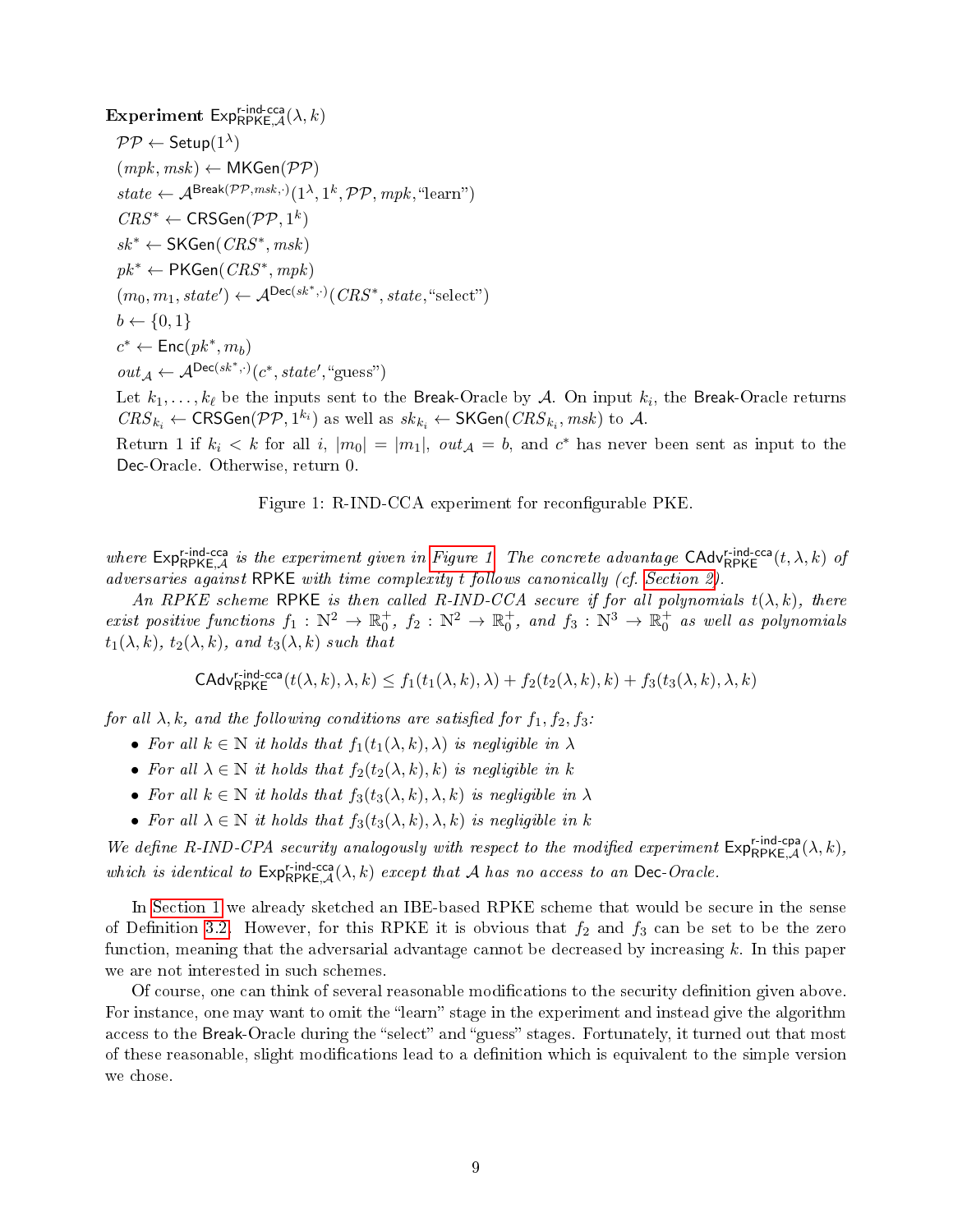# <span id="page-9-0"></span>4 Constructions

## <span id="page-9-1"></span>4.1 Reconfigurable Encryption from Indistinguishability Obfuscation

We can build a R-IND-CCA (R-IND-CPA) secure reconfigurable encryption scheme from any IND-CCA (IND-CPA) secure PKE using indistinguishable obfuscation and puncturable PRFs. The basic idea is simple: We obfuscate a circuit which on input of the long-term public or secret key, where the public key is simply the output of a PRG on input of the secret key, calls the key generator of the PKE scheme using random coins derived by means of the PRF. It outputs the public key of the PKE scheme if the input to the circuit was the long-term public key and the secret key if the input was the long-term secret key.

**Ingredients.** Let  $PKE_{CCA} = (Gen_{CCA}, Enc_{CCA}, Dec_{CCA})$  be an IND-CCA secure encryption scheme. Assuming the first component of the key pair that  $\mathsf{Gen_{CCA}}(1^\ell)$  outputs is the public key, we define the <code>PPT</code> algorithms <code>PKGen<sub>CCA( $1^\ell$ )</code> :=  $\#1(\mathsf{Gen_{CCA}}(1^\ell))$  and <code>SKGen<sub>CCA( $1^k$ )</code> :=  $\#2(\mathsf{Gen_{CCA}}(1^k))$  which</code></sub></code></sub> run  $\mathsf{Gen_{CCA}}(1^\ell)$  and output only the public key or only the secret key, respectively. By writing  $\mathsf{Gen_{CCA}}(1^k; r)$ , PKGen<sub>CCA</sub> $(1^k; r)$ , SKGen<sub>CCA</sub> $(1^k; r)$  we will denote the act of fixing the randomness used by Gen<sub>CCA</sub> for key generation to be r, a random bit string of sufficient length. For instance, r could be of polynomial length  $p(k)$ , where p equals the runtime complexity of Gen<sub>CCA</sub>. We allow r to be longer than needed and assume that any additional bits are simply ignored by  $\mathsf{Gen_{CCA}}^3$  $\mathsf{Gen_{CCA}}^3$  Furthermore, let PRG :  $\{0,1\}^{\lambda} \to \{0,1\}^{2\lambda}$  be a pseudo-random generator and F be a family of puncturable PRFs mapping  $n(\ell) := 2\ell$  bits to  $p(\ell)$  bits. For  $i \in \mathbb{N}$  we define  $\mathsf{pad}_i : \{0,1\}^* \to \{0,1\}^*$  as the function which appends  $i$  zeroes to a given bit string. As a last ingredient, we need an indistinguishability obfuscator  $i\mathcal{O}(\ell, C)$  for a class of circuits of size at most  $q(\ell)$ , where q is a suitable polynomial in  $\ell = \lambda + k$  which upper bounds the size of the circuit  $Gen(a, b)$  to be defined as part of CRSGen.<sup>[4](#page-9-3)</sup>

Our scheme. With the ingredients described above our RPKE RPKE<sub>iO</sub> can be defined as in Figure [2.](#page-10-0) Note that the security parameter  $\ell$  used in the components for deriving short-term keys from longterm keys, i.e., F and iO, is set to  $\lambda + k$ . That means, it increases (and the adversarial advantage becomes negligible) with both, the long-term and the short-term security parameter. (Alternative choices with the same effect like  $\ell = \frac{\lambda}{2} + k$  are also possible.) Since the components which generate and use the short-term secrets depend on  $k$ , the security of the scheme can be increased by raising  $k$ . As a somewhat disturbing side-effect of our choice of  $\ell$ , the domain of F, which is used to map the long-term public key  $mpk\in\{0,1\}^{2\lambda}$  to a pseudo-random string to be used by  $\mathsf{Gen_{CCA}},$  is actually too large. Hence, we have to embed  $2\lambda$ -bit strings into  $2(\lambda + k)$ -bit strings by applying  $\mathsf{pad}_{2k}$ .

Security. R-IND-CCA security of RPKE<sub>i</sub> $\varphi$  follows from the following Lemma.

**Lemma 4.1.** Let a  $t \in \mathbb{N}$  be given and let t' denote the maximal runtime of the experiment **Lemma 4.1.** Let  $a$   $t \in \mathbb{N}$  be given and let  $t'$  denote the maximal runtime  $\epsilon$ <br>Expr-ind-cca  $(\lambda, k)$  involving arbitrary adversaries with runtime  $t$ . Then it holds that<br>CAdv $\Pr_{\text{RPKE}_{i\mathcal{O}}}^{r\text{-ind-cca}}(t, \lambda, k) \leq \frac$ 

<span id="page-9-4"></span>
$$
\begin{array}{rcl}\n\mathsf{CAdv}_{\mathsf{RPKE}_{i\mathcal{O}}^{\mathsf{r}\text{-}\mathsf{ind}\text{-}\mathsf{cca}}(t,\lambda,k) & \leq & \frac{1}{2^{\lambda}} + \mathsf{CAdv}_{\mathsf{PRG}}^{\mathsf{prg}}(s_1,\lambda) + \mathsf{CAdv}_{\mathsf{PKE}_{\mathsf{CCA}}^{\mathsf{ind}\text{-}\mathsf{cca}}(s_2,k) \\
& & + \quad \mathsf{CAdv}_{\mathsf{F}}^{\mathsf{pprf}}(s_3,\lambda+k) + \mathsf{CAdv}_{i\mathcal{O}}^{\mathsf{io}}(s_4,\lambda+k)\n\end{array} \tag{3}
$$

where  $t' \approx s_1 \approx s_2 \approx s_3 \approx s_4$ .

Proof. The following reduction will be in the non-uniform adversary setting. Consider an adversary A against RPKE<sub>iO</sub> for fixed security parameters  $\lambda$  and k who has an advantage denoted by Adv<sup>r-ind-cca</sup>,  $\mathcal{A}(\lambda, k)$ . We will first show that A can be turned into adversaries

<span id="page-9-2"></span><sup>&</sup>lt;sup>3</sup>Equivalently, we could apply a truncate function trunc<sub>p(k)</sub> :  $\{0,1\}^*$   $\rightarrow$   $\{0,1\}^{p(k)}$  which outputs the p(k) most significant bits of a given input.

<span id="page-9-3"></span><sup>&</sup>lt;sup>4</sup>Note that actually q must be chosen as an upper bound of both Gen and Gen', where the latter is defined in the security proof.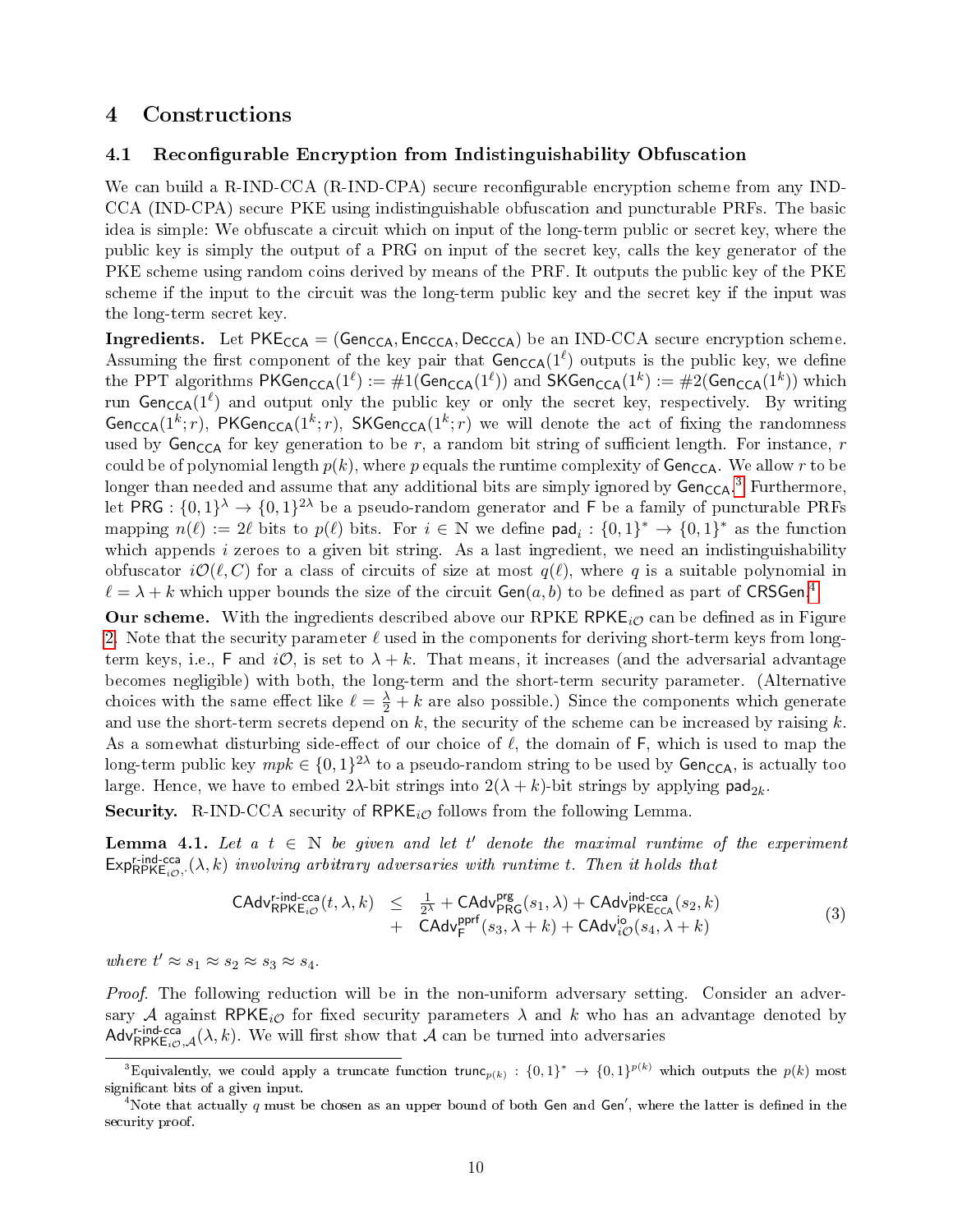<span id="page-10-0"></span>

| Setup $(1^{\lambda})$                                                                                                                                                                                                                                                                            | $MKGen(\mathcal{PP})$              |
|--------------------------------------------------------------------------------------------------------------------------------------------------------------------------------------------------------------------------------------------------------------------------------------------------|------------------------------------|
| return $\mathcal{PP} := (1^{\lambda})$                                                                                                                                                                                                                                                           | $x \leftarrow \{0,1\}^{\lambda}$   |
|                                                                                                                                                                                                                                                                                                  | $mpk := PRG(x)$                    |
|                                                                                                                                                                                                                                                                                                  | $msk := x$                         |
|                                                                                                                                                                                                                                                                                                  | return $(mpk, msk)$                |
|                                                                                                                                                                                                                                                                                                  |                                    |
| $CRSGen(\mathcal{PP}, 1^k)$                                                                                                                                                                                                                                                                      |                                    |
| $K \leftarrow$ Gen <sub>F</sub> $(1^{\lambda+k})$                                                                                                                                                                                                                                                |                                    |
|                                                                                                                                                                                                                                                                                                  |                                    |
|                                                                                                                                                                                                                                                                                                  |                                    |
| $\textsf{Gen}(a,b):=\begin{cases} \textsf{PKGen}_{\textsf{CCA}}(1^k;\mathsf{F}_K(\textsf{pad}_{2k}(a))), & b=0 \wedge a\in\{0,1\}^{2\lambda} \\ \textsf{SKGen}_{\textsf{CCA}}(1^k;\mathsf{F}_K(\textsf{pad}_{2k}(\textsf{PRG}(a)))) , & b=1 \wedge a\in\{0,1\}^{\lambda} \\ \bot, & \end{cases}$ |                                    |
| $iOGen \leftarrow iO(\lambda + k, Gen(a, b))$                                                                                                                                                                                                                                                    |                                    |
| return $CRS := (iOGen)$                                                                                                                                                                                                                                                                          |                                    |
|                                                                                                                                                                                                                                                                                                  |                                    |
| PKGen(CRS, mpk)                                                                                                                                                                                                                                                                                  | SKGen(CRS, msk)                    |
| parse iOGen := $CRS$                                                                                                                                                                                                                                                                             | parse iOGen := $CRS$               |
| return $i$ OGen $(mpk, 0)$                                                                                                                                                                                                                                                                       | return $i$ OGen $(msk, 1)$         |
|                                                                                                                                                                                                                                                                                                  |                                    |
| Enc(pk, m)                                                                                                                                                                                                                                                                                       | Dec(sk, c)                         |
| return $\mathsf{Enc}_{\mathsf{CCA}}(pk, m)$                                                                                                                                                                                                                                                      | return $\mathsf{Dec_{CCA}}(sk, c)$ |
|                                                                                                                                                                                                                                                                                                  |                                    |

Figure 2: Our  $i\mathcal{O}$ -based RPKE scheme RPKE<sub>i $\mathcal{O}$ </sub>

- B against PRG for fixed security parameter  $\lambda$  with advantage  $\mathsf{Adv}_{PRG, B_k}^{prg}(\lambda)$ ,
- C against iO for fixed security parameter  $\lambda + k$  with advantage  $\mathsf{Adv}_{i\mathcal{O},\mathcal{C}}^{io}(\lambda + k)$ ,
- D against F for fixed security parameter  $\lambda + k$  with advantage  $\mathsf{Adv}_{\mathsf{F},\mathcal{D}}^{\mathsf{pprf}}(\lambda + k)$ , and
- $\mathcal E$  against PKE<sub>CCA</sub> for fixed security parameter k with advantage Adv<sup>ind-cca</sup>  $\mathcal E(k)$

such that the advantage  $\mathsf{Adv}_{\mathsf{RPKE}_{i\mathcal{O}},\mathcal{A}}^{r\text{-ind-cca}}(\lambda, k)$  is upper bounded by

<span id="page-10-1"></span>
$$
\frac{1}{2^{\lambda}} + \mathsf{Adv}_{\mathsf{PRG},\mathcal{B}}^{\mathsf{prg}}(\lambda) + \mathsf{Adv}_{\mathsf{PKE}_{\mathsf{CCA},\mathcal{E}}^{\mathsf{ind}\text{-}\mathsf{cca}}(k) + \mathsf{Adv}_{i\mathcal{O},\mathcal{C}}^{\mathsf{io}}(\lambda + k) + \mathsf{Adv}_{\mathsf{F},\mathcal{D}}^{\mathsf{pprf}}(\lambda + k). \tag{4}
$$

After that, we will argue that from Equation [4](#page-10-1) the upper bound on the concrete advantage stated in Equation [3](#page-9-4) from our Lemma follows.

Throughout the reduction proof, let  $\mathsf{Adv}_{\mathsf{RPKE}_{i\mathcal{O}},\mathcal{A}}^{Game_i}(\lambda,k)$  denote the advantage of  $\mathcal A$  in winning Game *i* for fixed  $\lambda$ , *k*.

**Game** 1 is the real experiment  $Exp^{\text{r-ind-cca}}_{RPKE_{i}\mathcal{O},\mathcal{A}}$ . So we have

<span id="page-10-2"></span>
$$
\mathsf{Adv}_{\mathsf{RPKE}_{i\mathcal{O}},\mathcal{A}}^{\mathsf{r}\text{-}\mathsf{ind}\text{-}\mathsf{cca}}(\lambda,k) = \mathsf{Adv}_{\mathsf{RPKE}_{i\mathcal{O}},\mathcal{A}}^{\mathsf{Game}_1}(\lambda,k). \tag{5}
$$

Game 2 is identical to Game 1 except that a short-term secret key returned by the Break-Oracle on input  $k' < k$  is computed by executing

 $\mathsf{SKGen}_\mathsf{CCA}(1^{k'};\mathsf{F}_K(\mathsf{pad}_{2k'}(\mathit{mpk})))$ 

instead of calling  $\mathsf{SKGen}(\mathit{CRS}_{k'},\mathit{msk}),$  where  $\mathit{CRS}_{k'}\leftarrow \mathsf{CRSGen}(\mathcal{PP},1^{k'})$  and  $K\leftarrow \mathsf{Gen}_{\mathsf{F}}(1^{\lambda+k'})$  is the corresponding PRF key generated in the scope of CRSGen $({\cal PP},1^{k'})$ . Similarly, the challenge secret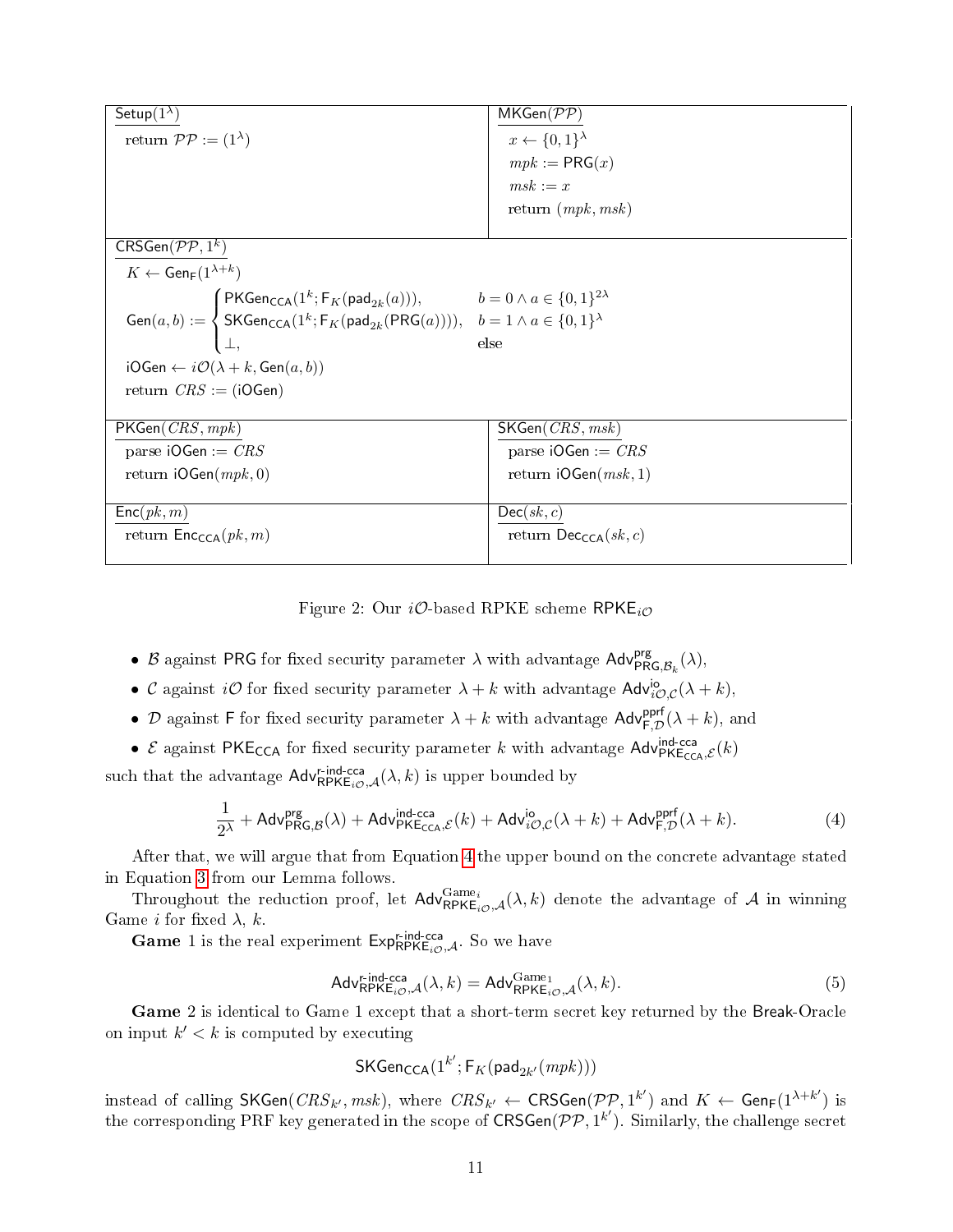key  $sk^*$  is computed by the challenger by executing

$$
\mathsf{SKGen}_\mathsf{CCA}(1^k; \mathsf{F}_{K^*}(\mathsf{pad}_{2k}(mpk))),
$$

and not by calling  $\mathsf{SKGen}(\mathit{CRS^*},\mathit{msk}),$  where  $\mathit{CRS^*}$  denotes the challenge  $\mathit{CRS}$  and  $K^*$  the  $\mathit{PRF}$  key used in the process of generating  $CRS^*$  by applying  $CRSGen(\mathcal{PP}, 1^k)$ . In this way, msk is not used in the game anymore after  $mpk = PRG(msk)$  has been generated. Obviously, this change cannot be noticed by  $A$  and so we have

$$
\mathsf{Adv}_{\mathsf{RPKE}_{i\mathcal{O}},\mathcal{A}}^{\mathsf{Game}_2}(\lambda,k) = \mathsf{Adv}_{\mathsf{RPKE}_{i\mathcal{O}},\mathcal{A}}^{\mathsf{Game}_1}(\lambda,k). \tag{6}
$$

Game 3 is identical to Game 2 except that the challenge long-term public key is no longer computed as  $mpk = \textsf{PRG}(msk)$  but set to be a random bit string  $r \leftarrow \{0,1\}^{2\lambda}$ . Note with the change introduced in Game 2, we achieved that this game only depended on  $PRG(msk)$  but not on msk itself. Hence, we can immediately build an adversary  $\beta$  against PRG for (fixed) security parameter  $\lambda$  from a distinguisher between Games 1 and 2 with advantage

$$
\mathsf{Adv}_{\mathsf{PRG},\mathcal{B}_k}^{\mathsf{prg}}(\lambda) = \left| \mathsf{Adv}_{\mathsf{RPKE}_{i\mathcal{O}},\mathcal{A}}^{\mathsf{Game}_2}(\lambda,k) - \mathsf{Adv}_{\mathsf{RPKE}_{i\mathcal{O}},\mathcal{A}}^{\mathsf{Game}_3}(\lambda,k) \right|.
$$
 (7)

As a consequence, in Game 3 nothing at all is leaked about msk.

The PRG adversary B receives a bit string  $y \in \{0,1\}^{2\lambda}$  from the PRG challenger which is either random (as in Game 3) or the output of  $PRG(x)$  for  $x \leftarrow \{0,1\}^{\lambda}$  (as in Game 2). It computes  $\mathcal{PP} \leftarrow \mathsf{Setup}(1^{\lambda}), \; \mathit{CRS}^* \leftarrow \mathsf{CRSGen}(\mathcal{PP},1^k), \text{ and sets } \mathit{mpk} := y.$  Note that due to the changes in Game 2 the key msk (which would be the unknown x) is not needed to execute the experiment. Then it runs A on input  $\mathcal{PP}$  and  $mpk$ . A Break-Query is handled as described in Game 2, i.e., sk is computed by B based on  $mpk$ . The challenge short-term key  $sk^*$  is computed in the same way from mpk. In this way, B can perfectly simulate the Dec-Oracle when it runs A on input  $CRS^*$ . When receiving two messages  $m_0$  and  $m_1$  from the adversary,  $\mathcal B$  returns  $c^* \leftarrow \mathsf{Enc}(pk^*, m_b)$  for random  $b$ where  $pk^*$  has been generated as usual from  $mpk$ . Then B forwards the final output of A. Clearly, if y was random  $\beta$  perfectly simulated Game 3, otherwise it simulated Game 2.

To introduce the changes in Game 4, let

$$
K_{\{\mathsf{pad}_{2k}(mpk)\}}^*:=\mathsf{Puncture}_{\mathsf{F}}(K^*,\{\mathsf{pad}_{2k}(mpk)\})
$$

denote the key  $K^*$  (used in the construction of  $CRS^*$ ) where we punctured out  $mpk$  (represented as an element of  $\{0,1\}^{2(\lambda+k)}$ ). This implies that  $\mathsf{F}_{K^*_{\{\text{pad}_{2k}(mpk)\}}}(a)$  is undefined for  $a = \mathsf{pad}_{2k}(mpk)$ . Now, we set  $r:=\mathsf{F}_{K^*}(\mathsf{pad}_{2k}(mpk))$  and the challenge short-term keys  $pk^*:=\mathsf{PKGen}_\mathsf{CCA}(1^k;r)$  and  $sk^* := {\sf SKGen}_{\sf CCA}(1^k; r)$ . Those keys are computed in the experiment immediately after the generation of the long-term key pair  $(mpk, msk)$ . This is equivalent to the way these keys have been computed in Game 3. Additionally, we replace  $Gen(a, b)$  in CRSGen for the challenge security level k by

$$
\text{Gen}'(a,b) := \begin{cases} pk^*, & b=0 \wedge a=mpk \\ \text{PKGen}_{\text{CCA}}(1^k; \text{F}_{K^*_{\{\text{pad}_{2k}(mpk)\}}}( \text{pad}_{2k}(a))), & b=0 \wedge a \in \{0,1\}^{2\lambda} \setminus \{mpk\} \\ \text{SKGen}_{\text{CCA}}(1^k; \text{F}_{K^*_{\{\text{pad}_{2k}(mpk)\}}}( \text{pad}_{2k}(\text{PRG}(a)) )), & b=1 \wedge a \in \{0,1\}^{\lambda} \\ \perp, & \text{else} \end{cases}
$$

CRS<sup>\*</sup> will now include the obfuscated circuit  $iOGen' \leftarrow iO(\lambda + k, Gen'(a, b)).$ 

We now verify that the circuits Gen and Gen' are indeed equivalent (most of the time). Obviously, it holds that  $\mathsf{Gen}(a,0) = \mathsf{Gen}'(a,0)$  for all  $a \in \{0,1\}^{2\lambda}$ : the precomputed value  $pk^*$  results from running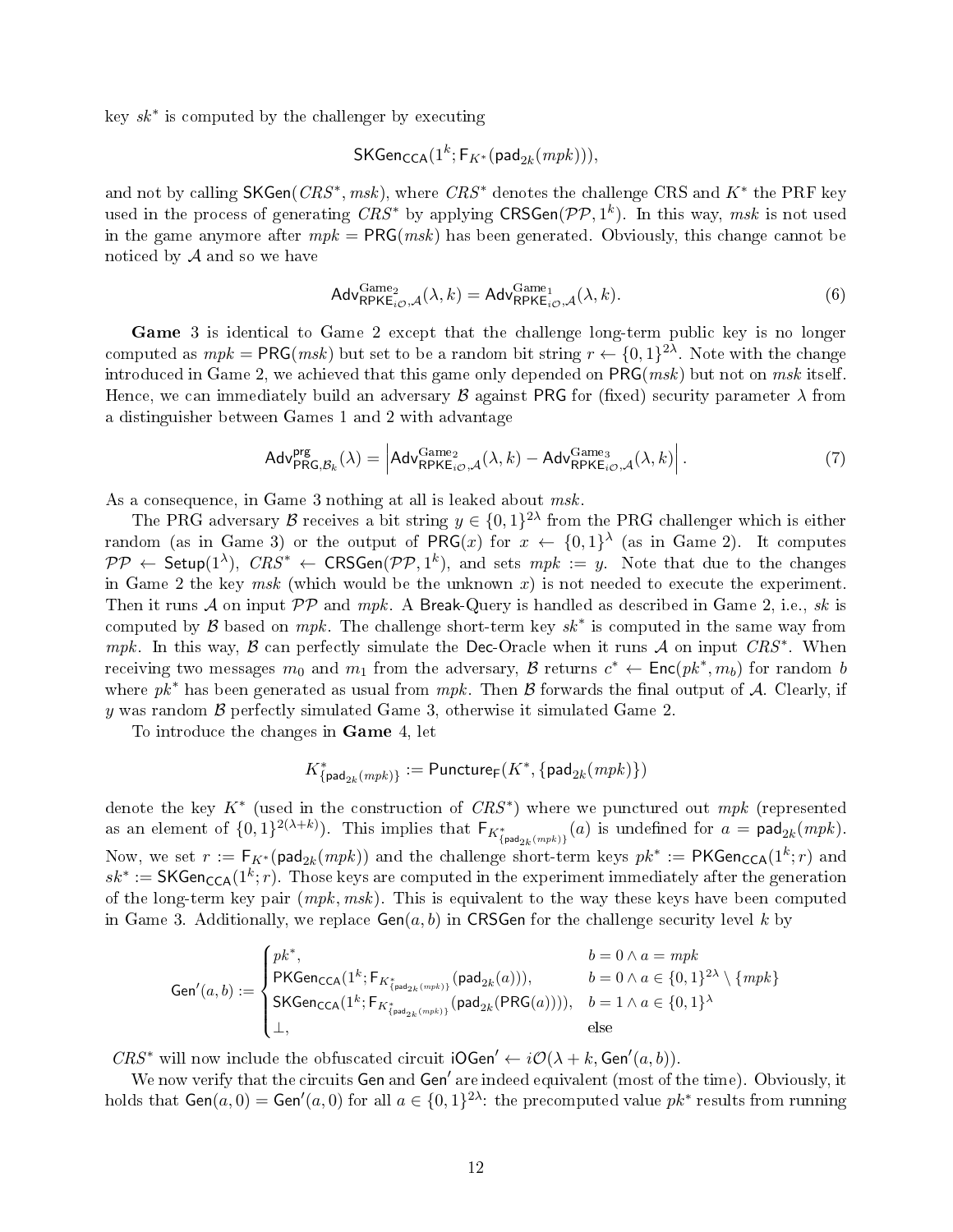PKGen<sub>CCA</sub>(1<sup> $\lambda+k$ </sup>; F<sub>K\*</sub>(pad<sub>2k</sub>(mpk))) which is exactly what Gen(mpk,0) would run too. Moreover, we have

$$
\mathsf{F}_{K^*}(\mathsf{pad}_{2k}(a)) = \mathsf{F}_{K^*_{\{\mathsf{pad}_{2k}(mpk)\}}}(\mathsf{pad}_{2k}(a))
$$

for all  $a \in \{0,1\}^{2\lambda} \setminus \{mpk\}$ . Let us now consider  $Gen'(a,1)$  for  $a \in \{0,1\}^{\lambda}$ . Remember that starting with Game 3, mpk is a random element from  $\{0,1\}^{2\lambda}$ . That means, with probability at least  $1-\frac{1}{2\lambda}$  $2^{\lambda}$ we have that  $mpk$  is not in the image of PRG and, thus,

$$
\mathsf{F}_{K^*}(\mathsf{pad}_{2k}(\mathsf{PRG}(a))) = \mathsf{F}_{K^*_{\{\mathsf{pad}_{2k}(mpk)\}}}(\mathsf{pad}_{2k}(\mathsf{PRG}(a)))
$$

for all  $a \in \{0,1\}^{\lambda}$ . Hence, with probability  $1-\frac{1}{2}$  $\frac{1}{2^{\lambda}}$  the circuits **Gen** and **Gen'** are equivalent for all inputs. So a distinguisher between Game 4 and Game 3 can be turned into an adversary  $\mathcal C$  against  $i\mathcal{O}$  for security parameter  $\lambda + k$  with advantage

$$
\mathsf{Adv}_{i\mathcal{O},\mathcal{C}}^{i\mathsf{o}}(\lambda+k) \ge \left| \mathsf{Adv}_{\mathsf{RPKE}_{i\mathcal{O}},\mathcal{A}}^{\mathsf{Game}_3}(\lambda,k) - \mathsf{Adv}_{\mathsf{RPKE}_{i\mathcal{O}},\mathcal{A}}^{\mathsf{Game}_4}(\lambda,k) \right| - \frac{1}{2^{\lambda}}.\tag{8}
$$

C computes  $\mathcal{PP} \leftarrow \mathsf{Setup}(1^{\lambda})$  and  $mpk \leftarrow \{0,1\}^{2\lambda}$ . Then it chooses a PPRF F :  $\{0,1\}^{2(\lambda+k)} \rightarrow$  $\{0,1\}^{p(\lambda+k)}$  and a corresponding key  $K^* \leftarrow$  Gen<sub>F</sub>(1<sup> $\lambda+k$ </sup>). Using these ingredients it sets up circuits  $C_0 :=$  Gen according to the definition from Game 3 and  $C_1 :=$  Gen' according to the definition from Game 4. As explained above, with probability  $1-\frac{1}{2}$  $\frac{1}{2^{\lambda}}$  these circuits are equivalent for all inputs.  $CRS^*$ is then set as the output of the iO challenger for security parameter  $\lambda + k$  on input of the circuits  $C_0$ and  $C_1$ .<sup>[5](#page-12-0)</sup>  $sk^*$  and  $pk^*$  can either be computed as defined in Game 3 or as in Game 4. As both ways are equivalent, it does not matter for the reduction. The remaining parts of Game 3 and Game 4 are identical. In particular, Break-Queries of A can be handled without knowing  $msk$ . The output bit of the third and final execution of A is simply forwarded by C to the  $i\mathcal{O}$  challenger.

**Game** 5 is identical to Game 4 except that the value r is chosen as a truly random string from  $\{0,1\}^{p(\lambda+k)}$  and not set to  $\mathsf{F}_{K^*}(\mathsf{pad}_{2k}(mpk))$ . As besides r, Game 4 did not depend on  $K^*$  anymore but only on  $K^*_{\{\text{pad}_{2k}(mpk)\}}$ , a distinguisher between Game 4 and Game 5 can directly be turned into an adversary  $\mathcal D$  against the pseudorandomness of the puncturable PRF family for security parameter  $\lambda + k$ . Thus, we have

$$
\mathsf{Adv}_{\mathsf{F},\mathcal{D}}^{\mathsf{pprf}}(\lambda+k) = \left| \mathsf{Adv}_{\mathsf{RPKE}_{i\mathcal{O}},\mathcal{A}}^{\mathsf{Game}_4}(\lambda,k) - \mathsf{Adv}_{\mathsf{RPKE}_{i\mathcal{O}},\mathcal{A}}^{\mathsf{Game}_5}(\lambda,k) \right|.
$$
 (9)

 $\mathcal D$  computes  $\mathcal{PP} \leftarrow \mathsf{Setup}(1^\lambda),\,mpk \leftarrow \{0,1\}^{2\lambda},\, \text{and chooses a PPRF F}: \{0,1\}^{2(\lambda + k)} \rightarrow \{0,1\}^{p(\lambda + k)}.$ Then it sends  $\mathsf{pad}_{2k}(mpk)$  to its challenger who chooses a key  $K^* \leftarrow \mathsf{Gen}_{\mathsf{F}}(1^{\lambda+k})$  and computes the punctured key  $K^*_{\{\text{pad}_{2k}(mpk)\}}$ . Furthermore, the challenger sets  $r_0 := \mathsf{F}_{K^*}(\text{pad}_{2k}(mpk))$  and  $r_1 \leftarrow \{0,1\}^{p(\lambda+k)}$ . It chooses  $b \leftarrow \{0,1\}$  and sends  $r_b$  along with  $K^*_{\{\text{pad}_{2k}(mpk)\}}$  to  $\mathcal{D}$ .  $\mathcal{D}$  sets  $r := t_b$ ,  $pk^*:=\mathsf{PKGen_{CCA}}(1^k; r)$  and  $sk^*:=\mathsf{SKGen_{CCA}}(1^k; r).$  Using the given punctured key  $K^*_{\{\mathsf{pad}_{2k}(mpk)\}},$  $\mathcal D$  can also generate  $CRS^*$  as described in Game 4. The rest of the reduction is straightforward. The output bit of the final execution of A is simply forwarded by C to its challenger. If  $b = 0$ , D perfectly simulates Game 4, otherwise it simulates Game 5.

Now, observe that in Game 5, the keys  $pk^*$  and  $sk^*$  are generated using  $Gen_{CCA}$  with a uniformly chosen random string r on its random tape. In particular,  $pk^*$  and  $sk^*$  are completely independent of the choice of  $mpk$  and  $msk$ . After the generation of these short-term keys, the adversary has access to the Break-Oracle, which, of course, will also not yield any additional information about them since the output of this oracle only depends on independent random choices like  $mpk$  and the PRF keys K. The remaining steps of Game 5 correspond to the regular IND-CCA game for  $PKE_{CCA}$  except

<span id="page-12-0"></span> $5C_0$  and  $C_1$  are assumed to be of the same size, otherwise the smaller one is padded accordingly.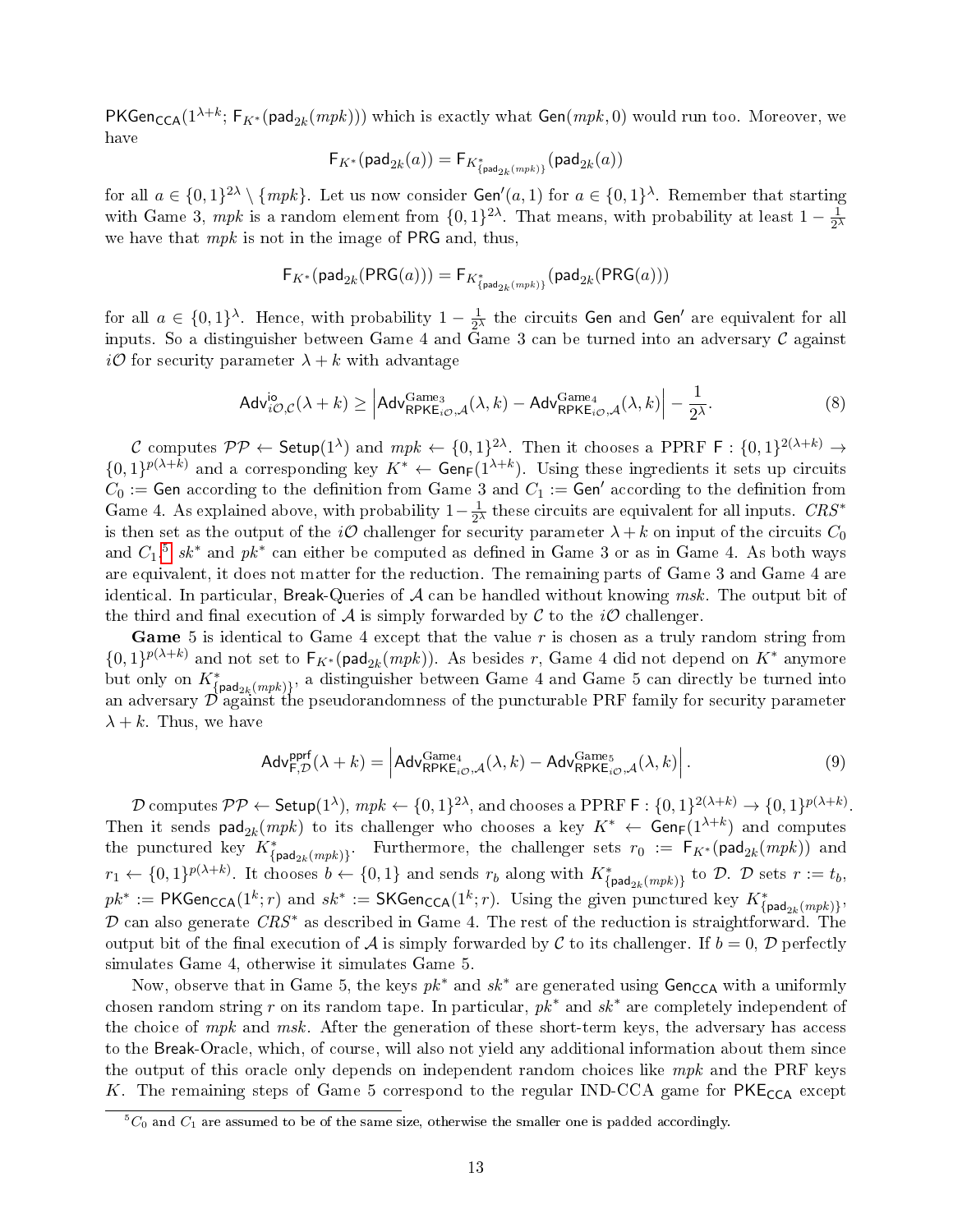that the adversary is given the additional input  $CRS^*$ , which however only depends on  $pk^*$ , and the independent choices  $mpk$  and  $K^*$ . So except for  $pk^*$  (which is the output of PKGen( $CRS^*$ ,  $mpk$ )), the adversary does not get any additional useful information from  $CRS^*$  (which he could not have computed by himself). Hence, it is easy to construct an IND-CCA adversary  $\mathcal E$  against PKE<sub>CCA</sub> for security parameter k from A which has the same advantage as A in winning Game 5, i.e.,

<span id="page-13-0"></span>
$$
\mathsf{Adv}_{\mathsf{PKE_{CCA}},\mathcal{E}}^{\mathsf{ind}\text{-}\mathsf{cca}}(k) = \mathsf{Adv}_{\mathsf{RPEK}_{i\mathcal{O}},\mathcal{A}}^{\mathsf{Game}_5}(\lambda,k). \tag{10}
$$

 $\mathcal E$  computes  $\mathcal {PP}\leftarrow \mathsf{Setup}(1^\lambda)$  and  $mpk\leftarrow \{0,1\}^{2\lambda}$ . Break-Queries from  $\mathcal A$  can be answered by  $\mathcal E$  only based on  $mpk$  (as described in Game 2). Then  $\mathcal E$  receives  $pk^*$  generated using  $\mathsf{Gen_{CCA}}(1^k)$ from the IND-CCA challenger. To compute  $CRS^*,\mathcal{E}$  chooses a PPRF  $\mathsf{F}:\{0,1\}^{2(\lambda+k)}\to\{0,1\}^{p(\lambda+k)},$ the corresponding key  $K^* \leftarrow \textsf{Gen}_{\textsf{F}}(1^{\lambda+k})$  and sets the punctured key  $K^*_{\{\textsf{pad}_{2k}(mpk)\}}$ . Using these ingredients, **Gen′** can be specified as in Game 4 and its obfuscation equals  $CRS^*$ . When  ${\cal E}$  runs  ${\cal A}$  on input  $CRS^*,$   $\mathcal{A}$ 's queries to the Dec-Oracle are forwarded to the IND-CCA challenger. Similarly, the messages  $m_0$  and  $m_1$  that  ${\cal A}$  outputs are sent to  ${\cal E}$ 's challenger. When  ${\cal E}$  receives  $c^*$  from its challenger, it runs A on this input, where Dec-Oracle calls are again forwarded, and outputs the output bit of  $\mathcal{A}$ .

Putting Equations [5-](#page-10-2)[10](#page-13-0) together, we obtain Equation [4.](#page-10-1)

From Eq. [4](#page-10-1) to Eq. [3.](#page-9-4) Let t denote the runtime of  $A$  and  $t'$  the maximal runtime of the experiment  $\mathsf{Exp}_{\mathsf{RPKE}_{i\mathcal{O}}}^{\mathsf{r}\text{-ind-cca}}(\lambda, k)$  involving an arbitrary adversary with runtime t. Furthermore, note that the reduction algorithms  $\mathcal{B}, \mathcal{C}, \mathcal{D}, \mathcal{E}$  are uniform in the sense that they perform the same operations for any given adversary A of runtime t. Let  $s_1, s_2, s_3$ , and  $s_4$  denote the maximal runtime of our PRG, IND-CCA, PPRF, and  $i\mathcal{O}$  reduction algorithm, respectively, for an RPKE adversary with runtime t. As all these reduction algorithms basically execute the R-IND-CCA experiment (including minor modifications) with the RPKE adversary, we have that  $t' \approx s_1 \approx s_2 \approx s_3 \approx s_4$ . Clearly, the runtime of our reduction algorithms are upper bounded by the corresponding values  $t_i$  and thus it follows

<span id="page-13-1"></span>
$$
\mathsf{Adv}_{\mathsf{RPKE}_{i\mathcal{O}},\mathcal{A}}^{\mathsf{r-ind}\text{-}\mathsf{cca}}(\lambda,k) \leq \frac{1}{2^{\lambda}} + \mathsf{CAdv}_{\mathsf{PRG}}^{\mathsf{prg}}(s_1,\lambda) + \mathsf{CAdv}_{\mathsf{PKE}_{\mathsf{CCA}}^{\mathsf{ind}\text{-}\mathsf{cca}}}(s_2(\lambda,k),k) + \mathsf{CAdv}_{\mathsf{F}}^{\mathsf{inf}\text{-}\mathsf{cca}}(s_3(\lambda,k),\lambda,k) + \mathsf{CAdv}_{i\mathcal{O}}^{\mathsf{io}}(s_4,\lambda+k). \tag{11}
$$

Finally, since the same upper bound (on the right-hand side of Eq. [11\)](#page-13-1) on the advantage holds for any adversary A with runtime t, this is also an upper bound for  $CAdv_{RPKE_{i\mathcal{O}}}^{r\text{-ind-cca}}(t, \lambda, k)$ .  $\Box$ 

**Theorem 4.2.** Let us assume that for any polynomial  $s(\ell)$ , the concrete advantages  $CAdv_{PRG}^{prg}(s(\ell), \ell)$ , **Theorem 4.2.** Let us assume that for any polynomial  $s(\ell)$ , the concrete advantages  $CAdv_{PRG}^{prg}(s(\ell), \ell)$ ,  $CAdv_{F}^{prf}(s(\ell), \ell)$  and  $CAdv_{PKE_{CCA}}^{ind\text{-}cca}(s(\ell), \ell)$  are negligible. Then  $RPKE_{i\mathcal{O}}$  is R-IND-CCA secure.

*Proof.* Let  $t(\lambda, k)$  be a polynomial and let us consider the upper bound on  $\text{CAdv}_{\text{RPKE}_{i}\mathcal{O}}^{\text{r-ind-cca}}(t(\lambda, k), \lambda, k)$ given by Lemma [4.1.](#page-9-4) First, note that since RPKE is efficient there is also a polynomial bound  $t'(\lambda, k)$ on the runtime complexity of the experiment and thus  $s_1(\lambda, k)$ ,  $s_2(\lambda, k)$ ,  $s_3(\lambda, k)$ , and  $s_4(\lambda, k)$  will be polynomial as  $t'(\lambda, k) \approx s_1(\lambda, k) \approx s_2(\lambda, k) \approx s_3(\lambda, k) \approx s_4(\lambda, k)$  for all  $\lambda, k \in \mathbb{N}$ . Furthermore, let  $t_1(\lambda, k) := s_1(\lambda, k), t_2(\lambda, k) := s_2(\lambda, k),$  and  $t_3(\lambda, k)$  be a polynomial upper bound on  $s_3(\lambda, k)$  and  $s_4(\lambda, k)$ . Now, consider the following partition of  $CAdv_{RPKE_{i\mathcal{O}}}^{r\textrm{-ind-cca}}(t(\lambda, k), \lambda, k)$  as demanded in Definition [3.2:](#page-7-1)  $f_1(t_1(\lambda, k), \lambda) := \frac{1}{2^{\lambda}} + \text{CAdv}_{PRG}^{pr}(t_1(\lambda, k), \lambda), f_2(t_2(\lambda, k), k) := \text{CAdv}_{PKE_{CCA}}^{ind\text{-}cca}(t_2(\lambda, k), k), \text{ and}$ 

$$
f_3(t_3(\lambda,k),\lambda,k):=\mathrm{CAdv}_{i\mathcal{O}}^{\mathrm{io}}\big(t_3(\lambda,k),\lambda+k\big)+\mathrm{CAdv}_{\mathsf{F}}^{\mathrm{pprf}}\big(t_3(\lambda,k),\lambda+k\big).
$$

Obviously, for all fixed  $k \in \mathbb{N}$ ,  $t_1(\lambda, k)$  is a polynomial in a single variable, namely  $\lambda$ , and thus  $f_1(t_1(\lambda, k), \lambda)$  is negligible in  $\lambda$  by assumption. Similarly, for all fixed  $\lambda \in \mathbb{N}$ ,  $f_2(t_2(\lambda, k), k)$  is negligible in k by assumption. Moreover, for all fixed  $k \in \mathbb{N}$  and for all fixed  $\lambda \in \mathbb{N}$ ,  $t_3(\lambda, k)$ becomes a polynomial in  $\lambda$  and in k, respectively, and the advantages  $\textsf{CAdv}_{i\mathcal{O}}^{i\circ}(t_3(\lambda,k),\lambda+k)$  and CAdv<sup>pprf</sup> $(t_3(\lambda, k), \lambda + k)$  are negligible in  $\lambda$  and in k by assumption.  $\Box$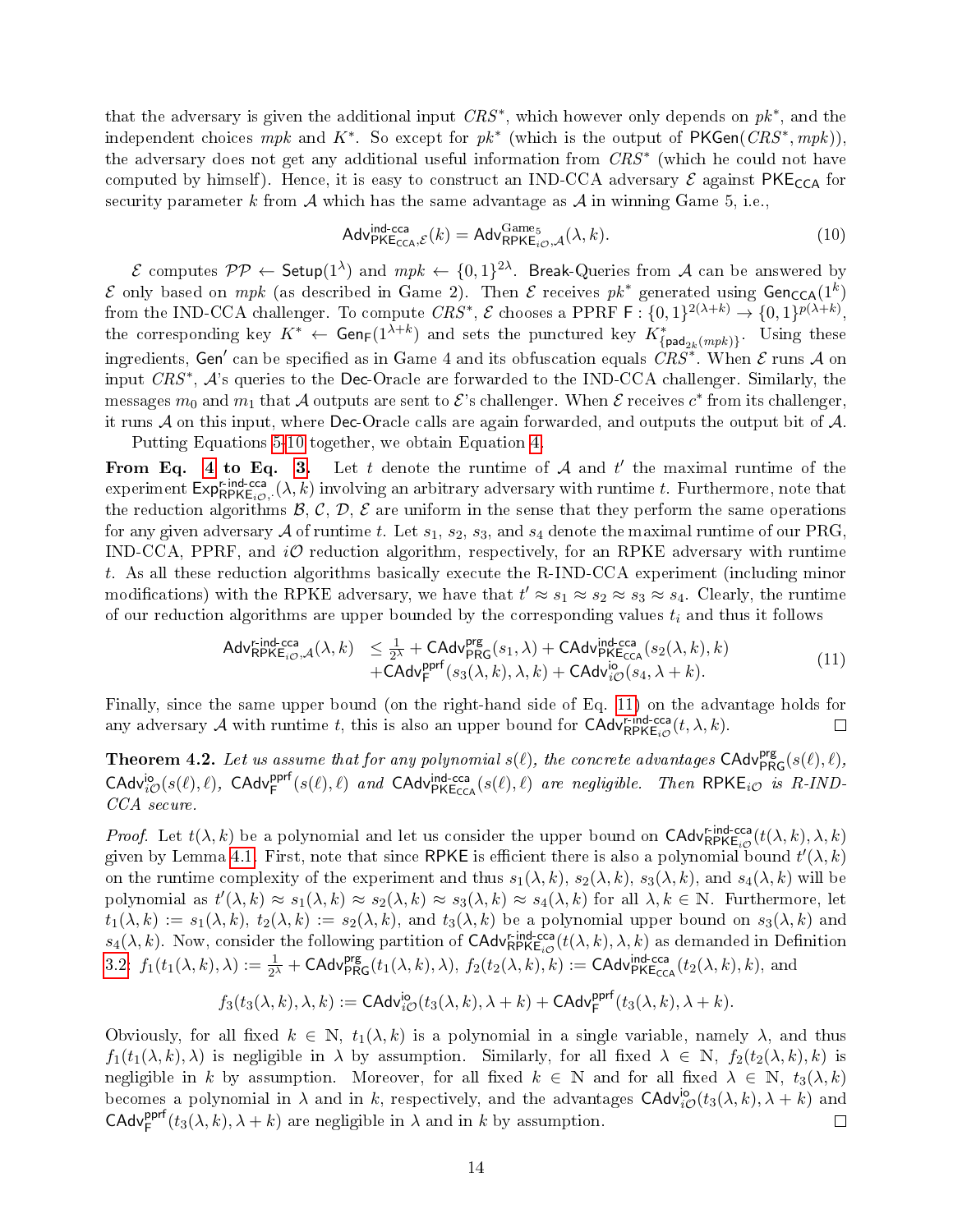**Versatility of our iO-based construction.** As one can easily see, the iO-based construction of an RPKE we presented above is very modular and generic: there was no need to modify the standard cryptosystem (the IND-CCA secure PKE) itself to make it reconfigurable but we just added a component "in front" which fed its key generator with independently-looking randomness. Thus, the same component may be used to make other types of cryptosystems reconfigurable in this sense. Immediate applications would be the construction of an  $i\mathcal{O}$ -based R-IND-CPA secure RPKE from an IND-CPA secure PKE or of an R-EUF-CMA secure reconfigurable signature scheme (cf. Definition [5.2\)](#page-18-0) from an EUF-CMA secure signature scheme. The construction is also very flexible in the sense that it allows to switch to a completely different IND-CCA secure PKE (or at least to a more secure algebraic structure for the PKE) on-the-fly when the short-term security level  $k$  gets increased. One may even use the same long-term keys to generate short-term PKIs for multiple different cryptosystems (e.g., a signature and an encryption scheme) used in parallel. We leave the security analysis of such extended approaches as an open problem.

#### <span id="page-14-0"></span>4.2 Reconfigurable Encryption from SCasc

Our second construction of a R-IND-CPA secure reconfigurable encryption scheme makes less strong assumptions than our construction using iO. Namely, it uses a pairing-friendly group generator G as introduced in [Section 2](#page-4-0) and the only assumption is (a suitable variant of) the  $SC_k\tm{DDH}$  assumption with respect to  $G$ . Our construction is heavily inspired by Regev's lattice-based encryption scheme  $[18]$  (in its "dual variant"  $[13]$ ). However, instead of computing with noisy integers, we perform similar computations "in the exponent". (A similar adaptation of lattice-based cryptographic constructions to a group setting was already undertaken in  $[8]$ , although with different constructions and for a different purpose.)

**A** two-parameter variant of the  $SC_k$ -MDDH assumption. For our purposes, it will be useful to consider the  $SC_k$ -MDDH assumption as an assumption in two security parameters,  $\lambda$  and k. Namely, let

$$
\mathsf{Adv}_{\mathcal{G}, \mathcal{B}}^{\mathsf{SC}}(\lambda, k) := \mathsf{Adv}_{\mathcal{G}, \mathcal{A}}^{\mathcal{D}_{k^\text{-}\mathrm{MDDH}}}(\lambda)
$$

where  $\mathcal{D}_k = \mathcal{SC}_k$  as defined by Equation [2](#page-5-0) in Section [2.](#page-4-0) Note that this also defines the concrete advantage  $\mathsf{CAdv}_{\mathcal{G}}^{\mathsf{SC}}(t,\lambda,k)$  (generically defined in Section [2\)](#page-4-0).

It is not immediately clear how to define asymptotic security with this two-parameter advantage function. To do so, we follow the path taken for our reconfigurable security definition, with  $\lambda$  as a long-term, and  $k$  as a short term security parameter: We say that the SCasc assumption holds relative to G iff  $\mathsf{CAdv}_{\mathcal{G}}^{\mathsf{SC}}(t,\lambda,k)$  can be split up into three components, as follows. We require that for every polynomial  $t = t(\lambda, k)$ , there exist nonnegatively-valued functions  $f_1 : \mathbb{N}^2 \to \mathbb{R}_0^+, f_2 : \mathbb{N}^2 \to \mathbb{R}_0^+, f_3 :$  $\mathbb{N}^3 \to \mathbb{R}_0^+$  and polynomials  $t_1(\lambda, k), t_2(\lambda, k), t_3(\lambda, k)$  such that

$$
\mathsf{CAdv}_{\mathcal{G}}^{\mathsf{SC}}(t(\lambda,k),\lambda,k) \le f_1(t_1(\lambda,k),\lambda) + f_2(t_2(\lambda,k),k) + f_3(t_3(\lambda,k),\lambda,k)
$$

and the following conditions are satisfied for  $f_1, f_2, f_3$ :

- For all  $k \in \mathbb{N}$  it holds that  $f_1(t_1(\lambda, k), \lambda)$  is negligible in  $\lambda$
- For all  $\lambda \in \mathbb{N}$  it holds that  $f_2(t_2(\lambda, k), k)$  is negligible in k
- For all  $k \in \mathbb{N}$  it holds that  $f_3(t_3(\lambda, k), \lambda, k)$  is negligible in  $\lambda$
- For all  $\lambda \in \mathbb{N}$  it holds that  $f_3(t_3(\lambda, k), \lambda, k)$  is negligible in k.

The interpretation is quite similar to reconfigurable security: we view  $\lambda$  (which determines, e.g., the group order) as a long-term security parameter. On the other hand,  $k$  determines the concrete computational problem considered in this group, and we thus view  $k$  as a short-term security parameter. (For instance, it is conceivable that an adversary may successfully break one computational problem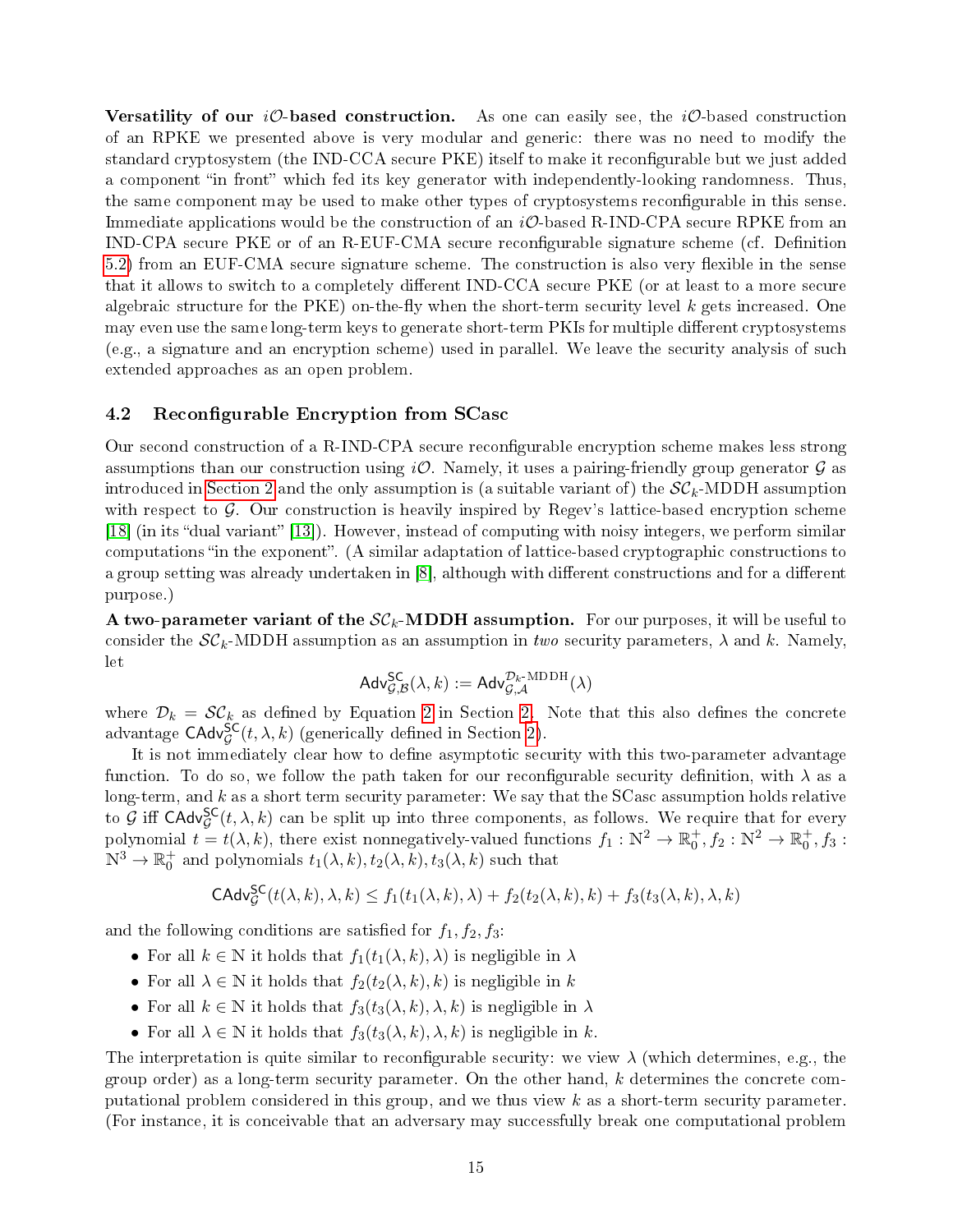in a given group, but not a potentially harder problem. Hence, increasing  $k$  may be viewed as increasing the security of the system.) It is not hard to show that  $\mathsf{CAdv}_{\mathcal{G}}^{\mathsf{SC}}(t,\lambda,k)$  holds in the generic group model, although, the usual proof technique only allows for a trivial splitting of the adversarial advantage into the  $f_1$ ,  $f_2$  and  $f_3$ .

**Choosing subspace elements.** We will face the problem of sampling a vector  $[\vec{r}] \in G^{k+1}$  satisfying  $\vec{r}^\top \cdot {\bf A}_x = \vec{y}^\top$  for given  ${\bf A}_x \in \mathbb{Z}_p^{(k+1)\times k}$  (of the form of Eq. [2\)](#page-5-0) and  $[\vec{y}] \in G^k$ . One efficient way to choose a uniform solution  $[\vec{r}] = [(r_i)_i]$  is as follows: choose  $r_1$  uniformly, and set  $[r_{i+1}] = [y_i] - x \cdot [r_i]$ for  $2 \leq i \leq k+1$ .

Our scheme RPKE<sub>SC</sub>. Now our encryption scheme has message space  $G_T$  and is given by the following algorithms:

Setup(1<sup> $\lambda$ </sup>): sample  $(p, G, g, G_T, e) \leftarrow \mathcal{G}(1^{\lambda})$  and return  $\mathcal{PP} := (p, G, g, G_T, e)$ .

MKGen( $\mathcal{PP}$ ): sample  $x \leftarrow \mathbb{Z}_p$  and return  $mpk := [x] \in G$  and  $msk := x$ .

**CRSGen** $(PP, 1^k)$ : sample  $\vec{y} \leftarrow \mathbb{Z}_p^k$  and return  $CRS := (1^k, PP, [\vec{y}^{\top}] \in G^k)$ .

**PKGen**(*CRS*, *mpk*): compute  $[\mathbf{A}_x]$  from  $mpk = [x]$  and return  $pk := (CRS, [\mathbf{A}_x] \in G^{(k+1)\times k})$ .

SKGen(CRS, msk): compute  $\mathbf{A}_x$  from  $msk = x$  and sample a uniform solution  $[\vec{r}] \in G^{k+1}$  of  $\vec{r}^{\top} \cdot \mathbf{A}_x =$  $\vec{y}^{\top}$ , and return  $sk := (CRS, [\vec{r}])$ .

**Enc**( $pk, m$ ): sample  $\vec{s} \leftarrow \mathbb{Z}_p^k$ , and return

$$
c = ([\vec{R}], [S]_T) = ([\mathbf{A}_x \cdot \vec{s}], [\vec{y}^\top \cdot \vec{s}]_T \cdot m) \in G^{k+1} \times G_T.
$$

 $\text{Dec}(sk, c)$ : return  $m = [S]_T - [\vec{r}^{\top} \cdot \vec{R}]_T \in G_T$ .

Correctness and security. Correctness follows from

$$
\mathsf{Dec}(sk,c) = [S]_T - [\vec{r}^\top \cdot \vec{R}]_T = \left( [\vec{y}^\top \cdot \vec{s}]_T - [\vec{r}^\top \cdot \mathbf{A}_x \cdot \vec{s}]_T \right) \cdot m,
$$

since  $\vec{y}^{\top} = \vec{r}^{\top} \cdot \mathbf{A}_x$  by definition. For security, consider

**Lemma 4.3.** Let  $t \in \mathbb{N}$  be given and let t' denote the maximal runtime of the experiment **Lemma 4.3.** Let  $t \in \mathbb{N}$  be given and let  $t'$  denote the maximal runtime of  $\mathsf{Exp}_{\mathsf{RPKE}_{SC}}^{\mathsf{r}\text{-}\mathsf{ind}\text{-}\mathsf{cca}}(\lambda, k)$  involving arbitrary adversaries with runtime  $t$ . Then it holds that  $\mathsf{CAdv}_{\mathsf{RPKE}_{SC}}^{\mathsf{r}\text$ 

<span id="page-15-2"></span>
$$
\mathsf{CAdv}_{\mathsf{RPKE}_{SC}}^{\mathsf{r-ind-cpa}}(t,\lambda,k) \le \frac{1}{2^{\lambda}} + \mathsf{CAdv}_{\mathcal{G}}^{\mathsf{SC}}(s,\lambda,k)
$$
\n(12)

where  $t' \approx s$ .

Proof. Similar to the proof of lemma [4.1,](#page-9-4) the following reduction will be in the non-uniform setting, where we consider an adversary  $A$  against RPKE<sub>SC</sub> for fixed security parameters  $\lambda$  and k. We show that  ${\cal A}$  can be turned into an algorithm  ${\cal B}$  solving SCasc for fixed  $\lambda$  and  $k$  with advantage  ${\sf Adv}^{\sf SC}_{{\cal G},\cal B}(\lambda,k)$ such that

<span id="page-15-1"></span>
$$
\mathsf{Adv}_{\mathsf{RPKE}_{SC},\mathcal{A}}^{\mathsf{r}\text{-}\mathsf{ind}\text{-}\mathsf{cpa}}(\lambda,k) \le \frac{1}{2^{\lambda}} + \mathsf{Adv}_{\mathcal{G},\mathcal{B}}^{\mathsf{SC}}(\lambda,k). \tag{13}
$$

We proceed in games, with Game 1 being the  $\mathsf{Exp}_{\mathsf{RPKE}_{SC},\mathcal{A}}^{\mathsf{r}\text{-}\mathsf{ind}\text{-}\mathsf{cpa}}$  experiment. Let  $\mathsf{Adv}_{\mathsf{RPKE}_{SC},\mathcal{A}}^{\mathsf{Game}_i}(\lambda,k)$ denote the advantage of  $A$  in Game *i*. Thus, by definition,

<span id="page-15-0"></span>
$$
\mathsf{Adv}_{\mathsf{RPKE}_{SC},\mathcal{A}}^{\mathsf{r-ind}\text{-}\mathsf{cca}}(\lambda,k) = \mathsf{Adv}_{\mathsf{RPKE}_{SC},\mathcal{A}}^{\mathsf{Game}_1}(\lambda,k). \tag{14}
$$

In Game 2, we implement the Break( $\mathcal{PP}, msk, \cdot$ ) oracle differently for A. Namely, recall that in Game 1, upon input  $k' < k$ , Break chooses a CRS  $CRS_{k'} = (1^{k'}, \mathcal{PP}, [\vec{y}^{\top}] \leftarrow G^{k'}),$  then computes a secret key  $sk_{k'} = [\vec{r}] \in G^{k'+1}$  with  $\vec{r}^\top \mathbf{A}_x = \vec{y}^\top$ , and finally returns  $CRS_{k'}$  and  $sk_{k'}$  to A.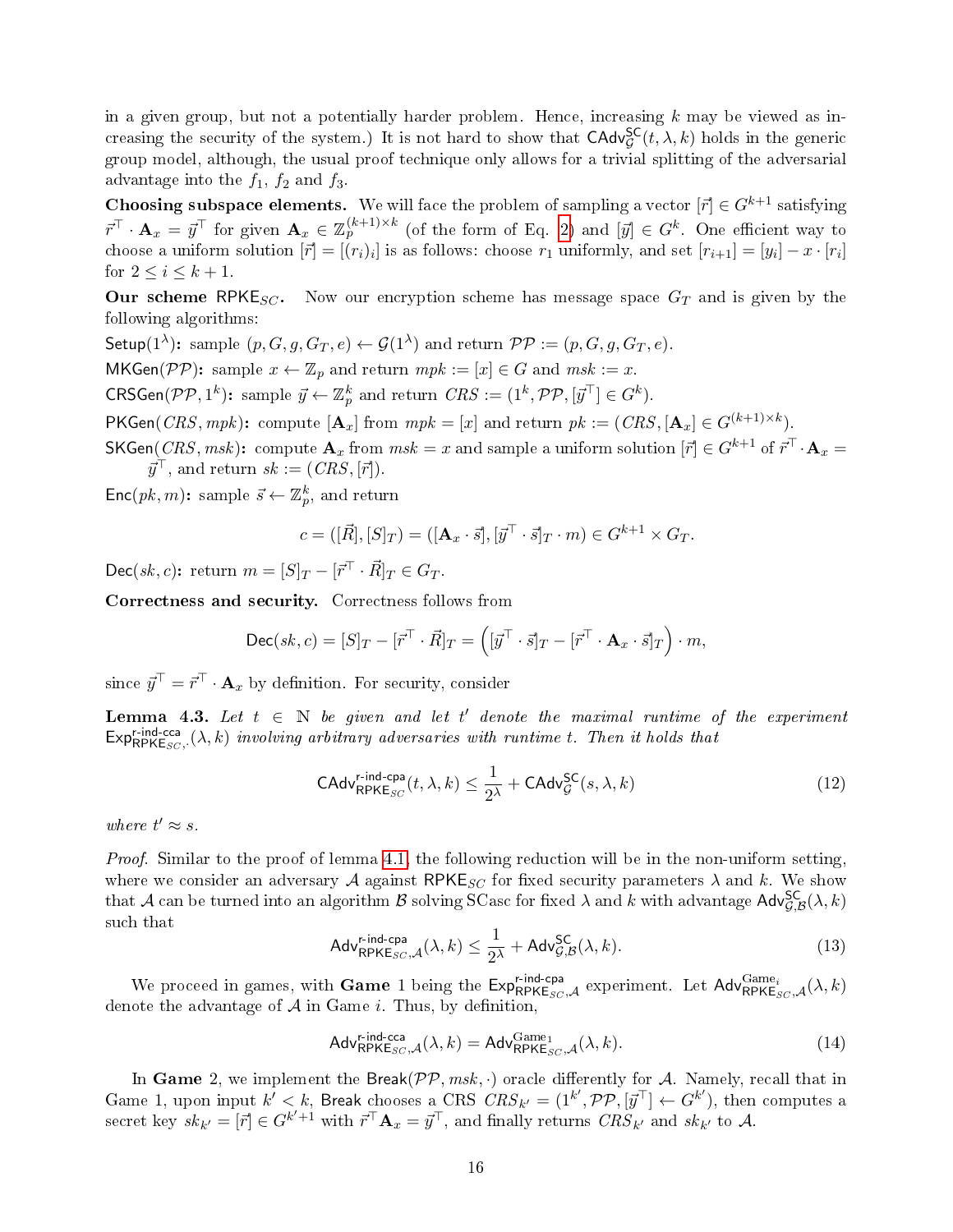Instead, we will now let Break first choose  $\vec{r} \in \mathbb{Z}_p^{k'+1}$  uniformly, and then compute  $[\vec{y}^\top] = [\vec{r}^\top {\bf A}_x]$ from  $\vec{r}$  and set  $CRS_{k'} = (1^{k'}, \mathcal{PP}, [\vec{y}^\top])$ . This yields exactly the same distribution for  $sk_{k'}$  and  $CRS_{k'},$ but only requires knowledge about  $[A_x]$  (and not  $A_x$ ). Hence, we have

$$
\mathsf{Adv}_{\mathsf{RPKE}_{SC},\mathcal{A}}^{\mathsf{Game}_1}(\lambda,k) = \mathsf{Adv}_{\mathsf{RPKE}_{SC},\mathcal{A}}^{\mathsf{Game}_2}(\lambda,k). \tag{15}
$$

In Game 3, we prepare the challenge ciphertext  $c^*$  differently for A. As a prerequisite, we let the game also choose  $CRS_{-}^*$  like the Break oracle from Game 2 chooses the  $CRS_{k'}$ . In other words, we set  $\text{sup} \; CRS^* = [\vec{y}^\top] = [\vec{r^*}^\top \mathbf{A}_x] \text{ for uniformly chosen } \vec{r^*}.$  This way, we can assume that  $sk^* = (CRS^*, [\vec{r^*}])$ is known to the game, even for an externally given  $[A_x]$ .

Next, recall that in Game 2, we have first chosen  $\vec{s} \leftarrow \mathbb{Z}_p^k$  and then computed  $c^* = ([\vec{R}], [S]_T) =$  $([{\bf A}_x \cdot \vec{s}], [\vec{y}^\top \cdot \vec{s}]_T \cdot m_b)$ . In Game 3, we still first choose  $\vec{s}$  and compute  $[\vec{R}] = [{\bf A}_x \cdot \vec{s}]$ . However, we then compute  $[S]_T = [r^{\vec{*}}^\top \cdot R]_T \cdot m_b$  in a black-box way from  $[\vec{R}]$ , without using  $\vec{s}$  again.

These changes are again purely conceptual, and we get

$$
\mathsf{Adv}_{\mathsf{RPKE}_{SC},\mathcal{A}}^{\mathsf{Game}_2}(\lambda,k) = \mathsf{Adv}_{\mathsf{RPKE}_{SC},\mathcal{A}}^{\mathsf{Game}_3}(\lambda,k). \tag{16}
$$

Now, in Game 4, we are finally ready to use the SCasc assumption. Specifically, instead of computing the value  $[\vec{R}]$  of  $c^*$  as  $[\vec{R}] = [\mathbf{A}_x \cdot \vec{s}]$  for a uniformly chosen  $\vec{s} \in \mathbb{Z}_p^k$ , we sample  $[\vec{R}] \in G^{k+1}$ independently and uniformly. (By our change from Game 3, then  $[S]_T$  is computed from  $[\vec{R}]$  using  $sk^*$ .)

Our change hence consists in replacing an element of the form  $[A_x \cdot \vec{s}]$  by a random vector of group elements. Besides, at this point, our game only requires knowledge of  $[A_x]$  (but not of  $A_x$ ). Hence, a straightforward reduction to the SCasc assumption yields an adversary  $\beta$  with

$$
\mathsf{Adv}_{\mathcal{G},\mathcal{B}}^{\mathsf{SC}}(\lambda,k) = \left| \mathsf{Adv}_{\mathsf{RPKE}_{SC},\mathcal{A}}^{\mathsf{Game}_4}(\lambda,k) - \mathsf{Adv}_{\mathsf{RPKE}_{SC},\mathcal{A}}^{\mathsf{Game}_3}(\lambda,k) \right|.
$$
 (17)

Finally, it is left to observe that in Game 4, the challenge ciphertext is (statistically close to) independently random. Indeed, recall that the challenge ciphertext is chosen as  $c^* = ([\vec{R}], [S]_T)$  for uniform  $\vec{R} \in \mathbb{Z}_p^{k+1}$ , and  $[S]_T = [r^*{^\top} \cdot R]_T \cdot m_b$ . Suppose now that  $\vec{R}$  does not lie in the image of  $\mathbf{A}_x$ . (That is,  $\vec{R}$  cannot be explained as a combination of columns of  $\mathbf{A}_x$ .) Then, for random  $\vec{r}$ , the values  $\vec{r^*}^\top {\bf A}_x$  and  $\vec{r^*}^\top \cdot R$  are independently random. In particular, even given  $[{\bf A}_x]$  and  $CRS^*$ , the value  $[r^{\vec{*}}^\top \cdot R]_T$  looks independently random to A.

Hence,  $\mathcal{A}$ 's view is independent of the encrypted message  $m_b$  (at least when conditioned on  $\vec{R}$  not being in the image of  $\mathbf{A}_x$ ). On the other hand, since  $\vec{R}$  is uniformly random in Game 4, it lies in the image of  $\mathbf{A}_x$  only with probability  $1/p$ . Thus, we get

<span id="page-16-0"></span>
$$
\mathsf{Adv}_{\mathsf{RPKE}_{SC},\mathcal{A}}^{\mathsf{Game}_4}(\lambda,k) \le \frac{1}{p}.\tag{18}
$$

Putting Eq. [14](#page-15-0)[-18](#page-16-0) together (and using that  $p \geq 2^{\lambda}$ ), we obtain Equation [13.](#page-15-1)

From Eq. [13](#page-15-1) to Eq. [12.](#page-15-2) Let t denote the runtime of A and t' the maximal runtime of the experiment  $\textsf{Exp}_{\mathsf{RPKE}_{SC}}^{\textsf{r-ind-cca}}(\lambda, k)$  involving an arbitrary adversary with runtime t. Note that the reduction algorithm  $\beta$  is uniform in the sense that it performs the same operations for any given adversary  $\mathcal A$ of runtime t. Let s denote the maximal runtime of our SCasc algorithm for an RPKE adversary with runtime t. As the SCasc algorithm basically executes the R-IND-CCA experiment (including minor modifications) with the RPKE adversary, we have that  $t' \approx s$ . Clearly, the runtime of  $\beta$  is upper bounded by s and thus it follows

<span id="page-16-1"></span>
$$
\mathsf{Adv}_{\mathsf{RPKE}_{SC},\mathcal{A}}^{\mathsf{r}\text{-}\mathsf{ind}\text{-}\mathsf{cca}}(\lambda,k) \le \frac{1}{2^{\lambda}} + \mathsf{CAdv}_{\mathcal{G}}^{\mathsf{SC}}(s,\lambda,k). \tag{19}
$$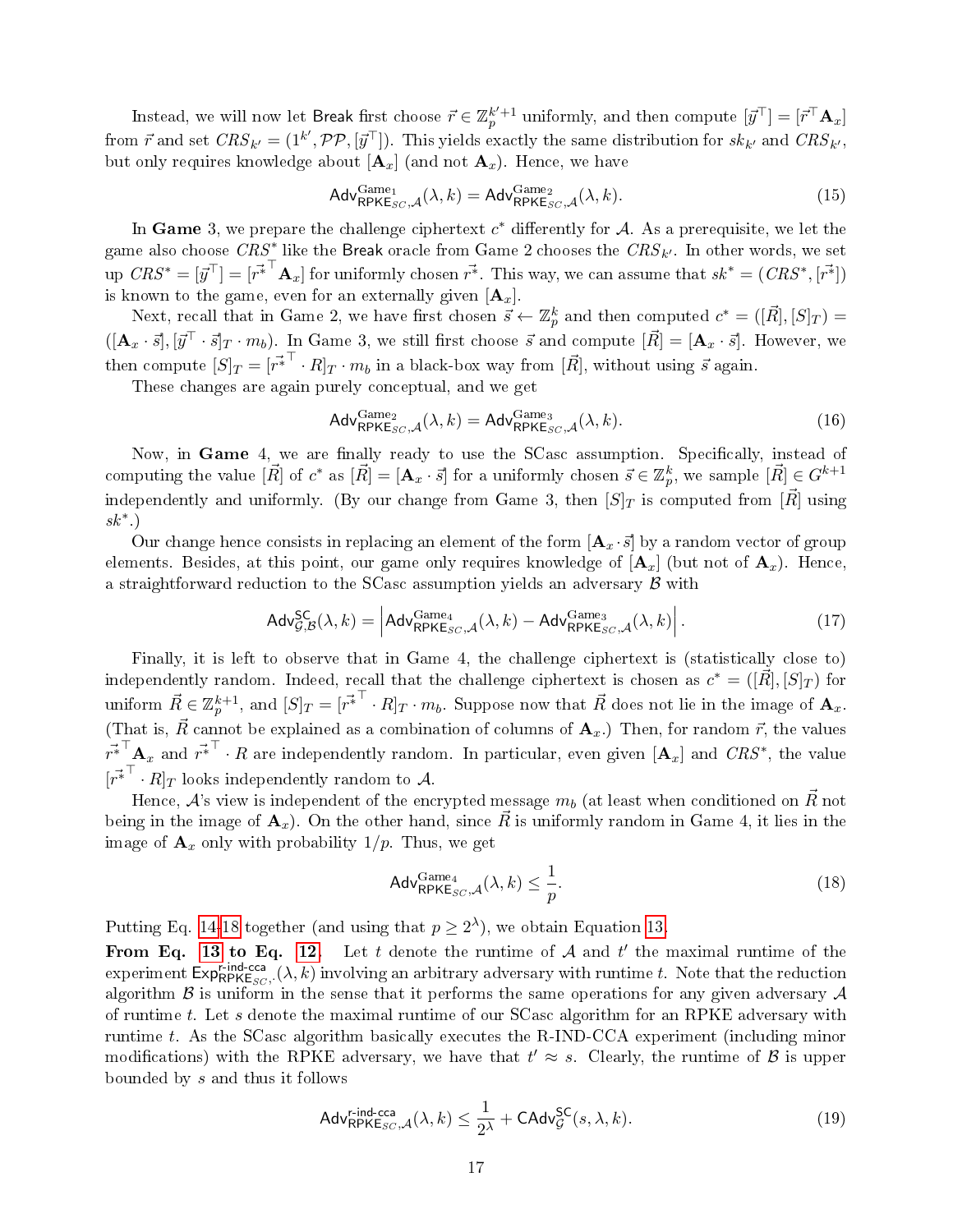Finally, since the same upper bound (on the right-hand side of Eq. [19\)](#page-16-1) on the advantage holds for any adversary A with runtime t, this is also an upper bound for  $CAdv_{RPKE_{SC}}^{rind-cca}(t, \lambda, k)$ .  $\Box$ 

<span id="page-17-1"></span>**Theorem 4.4.** If the two-parameter variant of the SCasc assumption holds, then RPKE<sub>SC</sub> is R-IND-CPA secure.

*Proof.* Let  $t(\lambda, k)$  be a polynomial. Since RPKE<sub>SC</sub> is efficient,  $t'(\lambda, k)$  will be polynomial and so  $s(\lambda, k)$ . As  $s(\lambda, k)$  is polynomial, according to the SCasc assumption there exist functions  $g_1, g_2$ , and  $g_3$  as well as polynomials  $s_1(\lambda, k)$ ,  $s_2(\lambda, k)$ , and  $s_3(\lambda, k)$  such that

$$
\mathsf{CAdv}_{\mathcal{G}}^{\mathsf{SC}}(s(\lambda,k),\lambda,k) \le g_1(s_1(\lambda,k),\lambda) + g_2(s_2(\lambda,k),k) + g_3(s_3(\lambda,k),\lambda,k).
$$

Now, consider the following partitioning of  $CAdv_{RPKE_{SC}}^{r-ind-cca}(t(\lambda, k), \lambda, k)$  as specified in Definition [3.2:](#page-7-1)  $f_1(s_1(\lambda, k), \lambda) := \frac{1}{2^{\lambda}} + g_1(s_1(\lambda, k), \lambda, k), f_2(s_2(\lambda, k), k) := g_2(s_2(\lambda, k), \lambda, k), \text{ and } f_3(s_3(\lambda, k), \lambda, k) =$  $g_3(s_3(\lambda, k), \lambda, k)$ . Clearly, the properties demanded for  $f_1, f_2, f_3$  by Definition [3.2](#page-7-1) immediately follow from the SCasc assumption.  $\Box$ 

## <span id="page-17-0"></span>5 Reconfigurable Signatures

The concept of reconfiguration is not restricted to encryption schemes. In this section, we consider the case of reconfigurable signatures. We start with some preliminaries, define reconfigurable signatures and a security experiment (both in line with the encryption case) and finally give a construction.

## 5.1 Preliminaries

**Signature schemes.** A signature scheme SIG with message space  $M$  consists of three PPT algorithms Setup, Gen, Sig, Ver. Setup $(1^{\lambda})$  outputs public parameters  ${\cal PP}$  for the scheme. Key generation Gen(PP) outputs a verification key vk and a signing key sk. The signing algorithm  $\text{Sig}(sk, m)$  takes the signing key and a message  $m \in \mathcal{M}$ , and outputs a signature  $\sigma$ . Verification Ver(vk,  $\sigma$ , m) takes the verification key, a signature and a message m and outputs 1 or  $\perp$ . For correctness, we require that for all  $m \in \mathcal{M}$  and all  $(vk, sk) \leftarrow \mathsf{Gen}(1^k)$  we have  $\mathsf{Ver}(sk, \mathsf{Sig}(sk, m), m) = 1$ .

EUF-CMA security. The  $EUF-CMA-advantage$  of an adversary  $A$  on SIG is defined by  $\mathsf{Adv}_{\mathsf{SIG},\mathcal{A}}^{\mathsf{euf-cma}}(\lambda) := \Pr[\mathsf{Exp}_{\mathsf{SIG},\mathcal{A}}^{\mathsf{euf-cma}}(\lambda) = 1]$  for the experiment  $\mathsf{Exp}_{\mathsf{SIG},\mathcal{A}}^{\mathsf{euf-cma}}$  described below. In  $\mathsf{Exp}_{\mathsf{SIG},\mathcal{A}}^{\mathsf{euf-cma}},$ first,  ${\cal PP}\leftarrow{\sf Setup}(1^\lambda)$  and  $(pk, sk)\leftarrow{\sf Gen}({\cal PP})$  is sampled. The we run  ${\cal A}$  on input  $pk,$  where  ${\cal A}$  also has access to a signature oracle. The experiment returns 1 if for  $\mathcal{A}$ 's output  $(\sigma^*, m^*)$  it holds that Ver( $pk, \sigma^*, m^*$ ) = 1 and  $m^*$  was not sent to the signature oracle. A signature scheme SIG is called EUF-CMA-secure if for all PPT algorithms  $\mathcal A$  the advantage  $\mathsf{Adv}_{\mathsf{SIG},\mathcal A}^{\mathsf{euf-cma}}(\lambda)$  is negligible.

**Non-interactive proof systems.** A non-interactive proof system for a language  $\mathcal{L}$  consists of three PPT algorithms (CRSGen, Prove, Ver). CRSGen( $\mathcal{L}$ ) gets as input information about the language and outputs a common reference string (CRS). Prove  $CRS, x, w$  with statement x and witness w outputs a proof  $\pi$ , and  $\textsf{Ver}(CRS, \pi, x)$  outputs 1 if  $\pi$  is a valid proof for  $x \in \mathcal{L}$ , and  $\perp$  otherwise. The proof system is *complete* if Ver always accepts proofs if x is contained in  $\mathcal{L}$ , and it is *perfectly sound* if Ver always rejects proofs if x is not in  $\mathcal{L}$ .

Witness indistinguishability (WI). Suppose a statement  $x \in \mathcal{L}$  has more than one witness. A proof of membership can be generated using any of the witnesses. If a proof  $\pi \leftarrow \text{Prove}(CRS, x, w)$ information theoretically hides the choice of the witness, it is called *perfectly witness indistinguishable*.

Groth-Sahai (GS) proofs. In [\[15\]](#page-24-12), Groth and Sahai introduced efficient non-interactive proof systems in pairing-friendly groups. We will only give a high level overview of the properties that are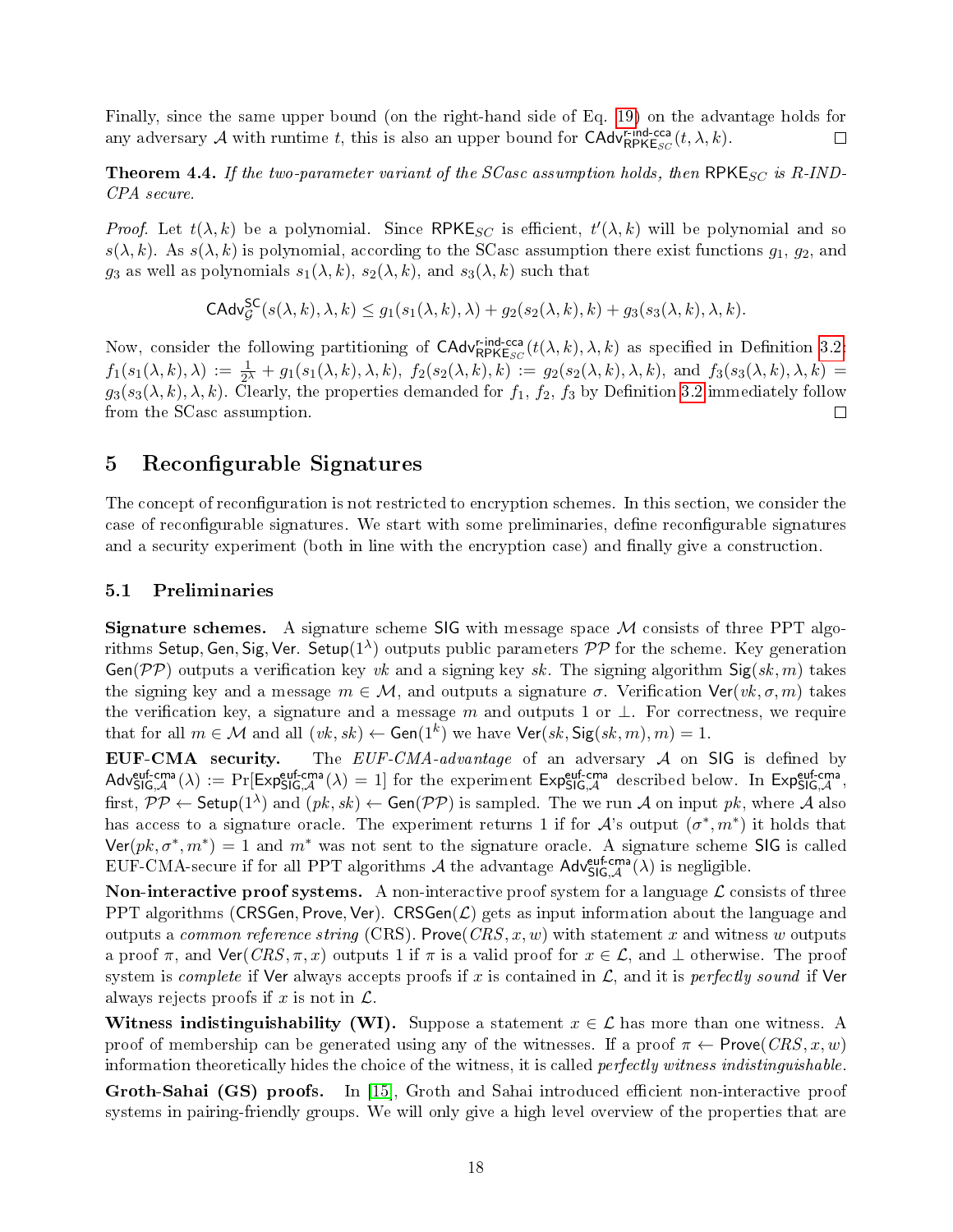needed for our reconfigurable signature scheme and refer to the full version [\[15\]](#page-24-12) for the details of their construction.

In GS proof systems, the algorithm CRSGen takes as input a pairing-friendly group  $G := (p, G, g, G_T, e)$  and outputs a CRS suitable for proving satisfiability of various types of equations in these groups. Furthermore, CRSGen has two different modes of operation, producing a CRS that leads to either perfectly witness indistinguishable or perfectly sound proofs. The two types of CRS can be shown to be computationally indistinguishable under different security assumptions such as subgroup decision, SXDH and 2-Linear.

In both modes, CRSGen additionally outputs a trapdoor. In the WI mode, this trapdoor can be used to produce proofs of false statements<sup>[6](#page-18-1)</sup>. In the sound mode, the trapdoor can be used to extract the witness from the proof. To easily distinguish the two operating modes, we equip CRSGen with an additional parameter  $mode \in \{ \texttt{wi}, \texttt{sound} \}.$ 

Statements provable with GS proofs have to be formulated in terms of satisability of equations in pairing-friendly groups. For example, it is possible to prove the statement  $\mathcal{X} := " \exists s \in \mathbb{Z}_n : [s]_1 = S$ " for an element  $S \in G_1$ . A witness for this statement is a value s satisfying the equation  $[s] = S$ , i.e., the DL of S to the basis  $g_1$ . Furthermore, GS proofs are nestable and thus admit proving statements about proofs, e.g.,  $\mathcal{Y} := " \exists \pi : \text{Ver}(CRS, \pi, \mathcal{X}) = 1"$ .

#### 5.2 Definitions

Similar to the case of RPKE, we can define reconfigurable signatures.

<span id="page-18-2"></span>**Definition 5.1.** A reconfigurable signature (RSIG) scheme RSIG consists of algorithms Setup, MKGen, CRSGen, PKGen, SKGen, Sig and Ver. The first five algorithms are defined as in Definition 3.1. Sig and  $\forall$ er are the signature generation and verification algorithms and are defined as in a regular signature scheme. RSIG is called correct if for all  $\lambda, k \in \mathbb{N}$ ,  $\mathcal{PP} \leftarrow$  Setup $(1^{\lambda})$ ,  $(mpk, msk) \leftarrow \mathsf{MKGen}(\mathcal{PP})$ ,  $CRS \leftarrow \text{CRSGen}(\mathcal{PP}, 1^k)$ , messages  $m \in \mathcal{M}$ , sk  $\leftarrow$  SKGen(CRS, msk) and  $pk \leftarrow \text{PKGen}(CRS, mpk)$ we have that  $\text{Ver}(pk, \text{Sig}(sk, m), m) = 1$ .

We define R-EUF-CMA security for an RSIG scheme RSIG analogously to R-IND-CCA security for RPKE, where the security experiment  $\textsf{Exp}_{\textsf{RSIG},\mathcal{A}}^{\textsf{r-euf-cma}}(\lambda,\mathrm{k})$  is defined in [Figure 3.](#page-19-0)

<span id="page-18-0"></span>**Definition 5.2.** Let RSIG be an RSIG scheme according to Definition [5.1.](#page-18-2) Then we define the advantage of an adversary A as

$$
4 \text{ as}
$$
\n
$$
\mathsf{Adv}_{\mathsf{RSIG},\mathcal{A}}^{\mathsf{r-euf-cma}}(\lambda,k) := \Pr[\mathsf{Exp}_{\mathsf{RSIG},\mathcal{A}}^{\mathsf{r-euf-cma}}(\lambda,k) = 1]
$$

 $\mathsf{Adv}_{\mathsf{R}\mathsf{S}\mathsf{IG},\mathcal{A}}^{\mathsf{Adv}_{\mathsf{R}\mathsf{S}\mathsf{IG},\mathcal{A}}^{\mathsf{car}}(\lambda, k) := \Pr[\mathsf{Exp}_{\mathsf{R}\mathsf{S}\mathsf{IG},\mathcal{A}}^{\mathsf{car}}(\lambda, k) = 1]$ <br>where  $\mathsf{Exp}_{\mathsf{RSIG},\mathcal{A}}^{\mathsf{Per}_{\mathsf{R}\mathsf{S}\mathsf{IG}}^{\mathsf{car}}(\lambda, k)$  is the experiment given in [Figure 3.](#page-19-0) Th of adversaries against RSIG with time complexity t follows canonically (cf. [Section 2\)](#page-4-0).

An RSIG scheme RSIG is then called R-EUF-CMA secure if for all polynomials  $t(\lambda, k)$ , there exist positive functions  $f_1: \mathbb{N}^2 \to \mathbb{R}_0^+$ ,  $f_2: \mathbb{N}^2 \to \mathbb{R}_0^+$ , and  $f_3: \mathbb{N}^3 \to \mathbb{R}_0^+$  as well as polynomials  $t_1(\lambda, k)$ ,  $t_2(\lambda, k)$ , and  $t_3(\lambda, k)$  such that<br>CAdv<sub>RSIG</sub>  $(t(\lambda, k))$ 

$$
\mathsf{CAdv}_{\mathsf{RSIG}}^{\mathsf{reuf-cma}}(t(\lambda,k),\lambda,k) \le f_1(t_1(\lambda,k),\lambda) + f_2(t_2(\lambda,k),k) + f_3(t_3(\lambda,k),\lambda,k)
$$

for all  $\lambda, k$ , and the following conditions are satisfied for  $f_1, f_2, f_3$ :

• For all  $k \in \mathbb{N}$  it holds that  $f_1(t_1(\lambda, k), \lambda)$  is negligible in  $\lambda$ 

<span id="page-18-1"></span> $6$ Actually, the original paper only describes a method for generating proofs for specific false statements. Arbitrary statements can be proven at the cost of slightly larger proofs and CRSs, using known methods that apply to WI proofs [\[14\]](#page-24-13).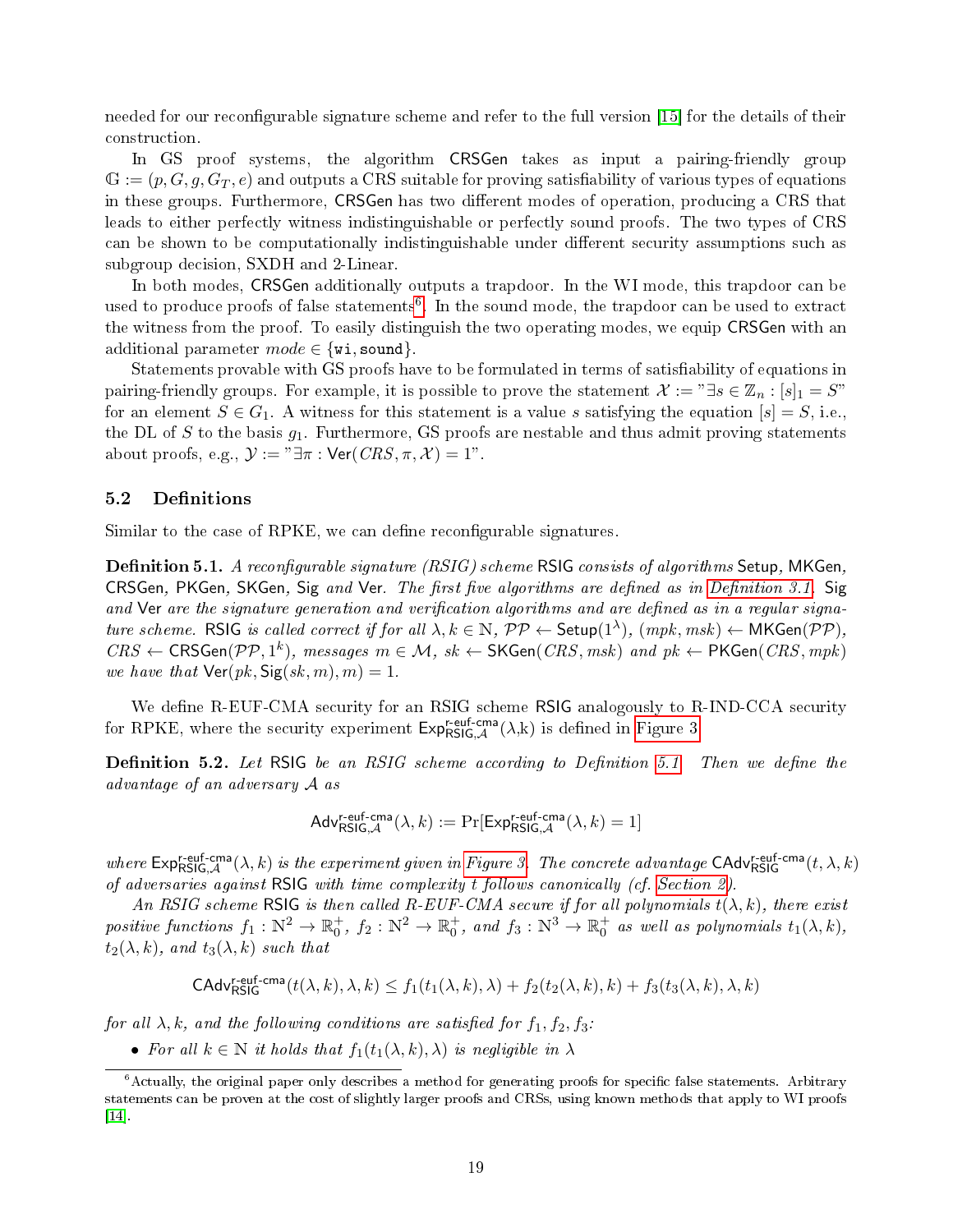<span id="page-19-0"></span> ${\bf Experiment ~Exp}_{\mathsf{RSIG},\mathcal{A}}^{\mathsf{r}\text{-}{\sf euf}\text{-}{\sf cma}}(\lambda,\!{\rm k})$  $\mathcal{PP} \leftarrow \mathsf{Setup}(1^\lambda)$  $(mpk, msk) \leftarrow \mathsf{MKGen}(\mathcal{PP})$ state  $\leftarrow \mathcal{A}^{\text{Break}(\mathcal{PP}, \text{msk}, \cdot)}(1^{\lambda}, 1^k, \mathcal{PP}, \text{mpk}, \text{``learn''})$  $CRS^* \leftarrow \textsf{CRSGen}(\mathcal{PP}, 1^k)$  $sk^* \leftarrow \mathsf{SKGen}(\mathit{CRS}^*, \mathit{msk})$  $pk^* \leftarrow \text{PKGen}(CRS^*, mpk)$  $(m^*, \sigma^*) \leftarrow \mathcal{A}^{\mathsf{Sig}(sk^*, \cdot)}(CRS^*, state)$ Let  $k_1,\ldots,k_\ell$  be the inputs sent to the Break-Oracle by  ${\mathcal A}$ . On input  $k_i,$  the Break-Oracle returns  $CRS_{k_i} \leftarrow \text{CRSGen}(\mathcal{PP}, 1^{k_i})$  as well as  $sk_{k_i} \leftarrow \text{SKGen}(CRS_{k_i}, msk)$  to A.

Return 1 if  $k_i < k$  for all i,  $\text{Ver}(pk^*, \sigma^*, m^*) = 1$ , and  $m^*$  was not an input to the Sig-Oracle. Otherwise, return 0.

Figure 3: R-EUF-CMA experiment for a reconfigurable signature scheme RSIG.

- For all  $\lambda \in \mathbb{N}$  it holds that  $f_2(t_2(\lambda, k), k)$  is negligible in k
- For all  $k \in \mathbb{N}$  it holds that  $f_3(t_3(\lambda, k), \lambda, k)$  is negligible in  $\lambda$
- For all  $\lambda \in \mathbb{N}$  it holds that  $f_3(t_3(\lambda, k), \lambda, k)$  is negligible in k

#### 5.3 Reconfigurable Signatures from Groth-Sahai Proofs

The intuition behind our scheme is as follows. Each user of the system has a long-term key pair, consisting of a public instance of a hard problem and a private solution of this instance. A valid signature is a proof of knowledge of *either* knowledge of the long-term secret key or a valid signature of the message under another signature scheme. The proof system and signature scheme for generating the proofs of knowledge are published, e.g. using a CRS. We are now able to reconfigure the scheme by pdating the CRS with a new proof system and a new signature scheme. This way, old short-term secret keys of a user (i.e., valid proofs of knowledge of the user's long-term secret key under deprecated proof systems) become useless and can thus be leaked to the adversary.

Our reconfigurable signature scheme RSIG has message space  $\mathcal{M} = \{0, 1\}^m$ . It makes use of a symmetric pairing-friendly group generator G, a family of GS proof systems  $PS := \{PS_k :=$  $(\mathsf{CRSGen}_{\mathsf{PS}_k}, \mathsf{Prove}_{\mathsf{PS}_k}, \mathsf{Ver}_{\mathsf{PS}_k})\}_{k\in\mathbb{N}}$  for proving equations in the groups generated by  $\mathcal{G}(1^\lambda)$  and a family of EUF-CMA-secure signature schemes SIG := {SIG<sup>k</sup> := (SetupSIG<sup>k</sup> , GenSIG<sup>k</sup> , SigSIG<sup>k</sup> , VerSIG<sup>k</sup> )}k∈<sup>N</sup> with message space  $\mathcal M$ , where  $\mathsf{Setup}_{\mathsf{SIG}_k}(1^\lambda)$  outputs  $\mathbb G$  with  $\mathbb G\leftarrow\mathcal G(1^\lambda)$  for all  $k\in\mathbb N$  (i.e., each  $\mathsf{SIG}_k$ can be instantiated using the same symmetric pairing-friendly groups G).

Two-parameter families of GS proofs and EUF-CMA-secure signatures. Let us view PS as a family of GS proof systems and SIG a family of EUF-CMA-secure signature schemes de fined in two security parameters  $\lambda$  and k. Such families may be constructed based on the (two parameters variant) of the SCasc assumption or other matrix assumptions. Consequently, we consider a security experiment where the adversary receives two security parameters and has advantage Adv<sup>ind-crs</sup> $(\lambda, k)$  and Adv<sup>euf-cma</sup> $(\lambda, k)$ , respectively. Note that this also defines the concrete advantages  $CAdv_{PS}^{ind-crs}(t, \lambda, k)$  and  $CAdv_{SIG}^{euf-cma}(t, \lambda, k)$  (as generically defined in [Section 2\)](#page-4-0). We define asymptotic security for these families following the approach taken for our reconfigurable security definition. That means, we call PS (SIG) secure if for every polynomial  $t(\lambda, k)$  the advantage CAdv<sup>ind-crs</sup> $(t(\lambda, k), \lambda, k)$  (CAdveuf-cma $(t(\lambda, k), \lambda, k)$ ) can be split up into nonnegatively-valued functions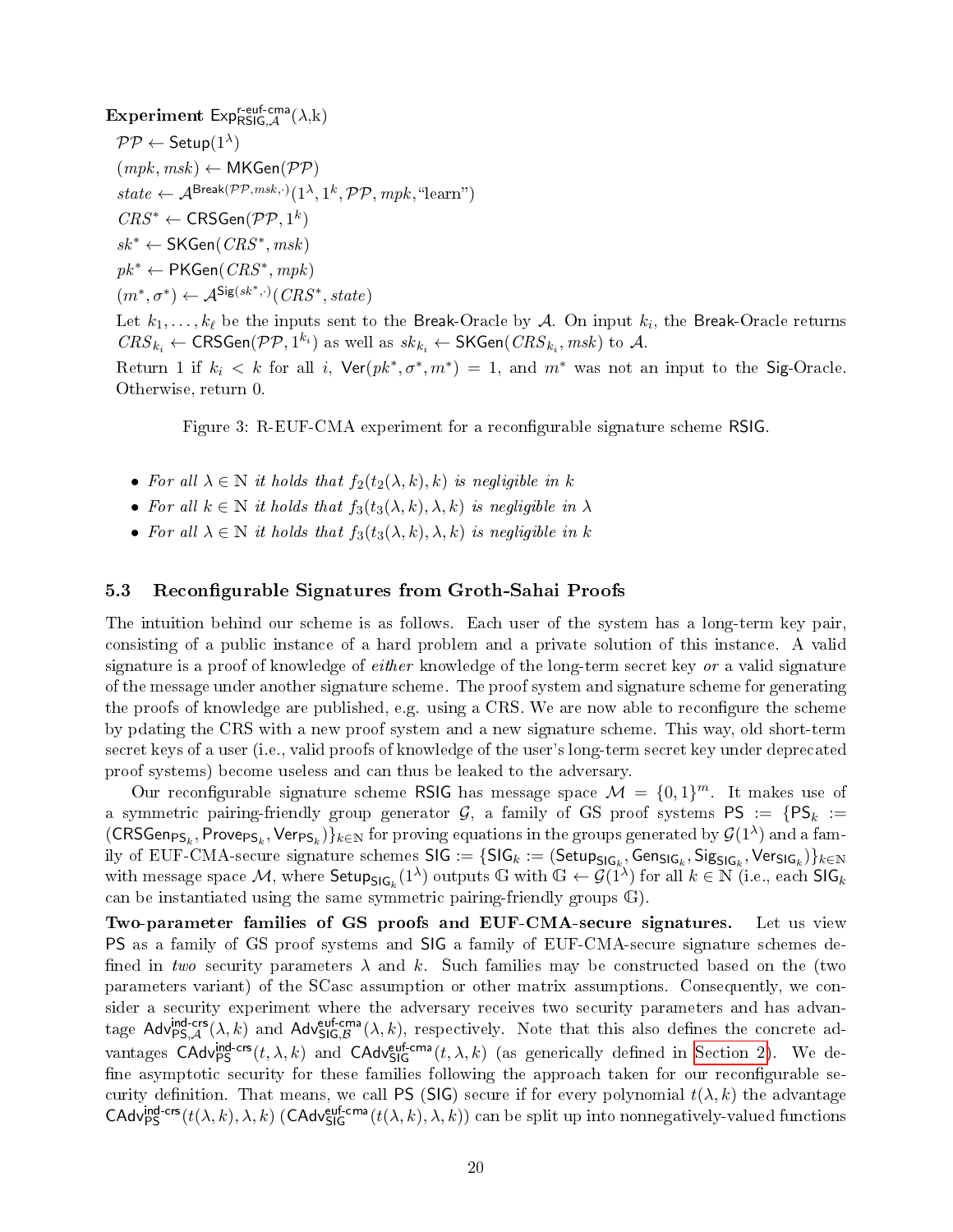| Setup $(1^{\lambda})$                                                                                                               | $MKGen(\mathcal{PP})$                                                              |
|-------------------------------------------------------------------------------------------------------------------------------------|------------------------------------------------------------------------------------|
| $(p, G, g, G_T, e) \leftarrow \mathcal{G}(1^{\lambda})$                                                                             | parse $\mathcal{PP} := (p, G, g, G_T, e)$                                          |
| return $\mathcal{PP} := (p, G, g, G_T, e)$                                                                                          | $x, y \leftarrow \mathbb{Z}_n$                                                     |
|                                                                                                                                     | return $mpk := ([x], [y]), \ msk := [xy]$                                          |
| $CRSGen(\mathcal{PP}, 1^k)$                                                                                                         |                                                                                    |
| $(CRS_{PS_k}, td_k) \leftarrow \text{CRSGen}_{PS_k}(wi, \mathcal{PP})$                                                              |                                                                                    |
| $(s\tilde{k}_k, v k_k) \leftarrow \mathsf{Gen}_{\mathsf{SIG}_k}(\mathcal{PP})$                                                      |                                                                                    |
| return $CRS_k := (CRS_{PS_k}, \widetilde{vk}_k, \mathcal{PP}, k)$                                                                   |                                                                                    |
| $PKGen(CRS_k, mpk)$                                                                                                                 | $SKGen(CRS_k, msk)$                                                                |
| return $pk_k := (CRS_k, mpk)$                                                                                                       | parse $CRS_k$ as $(CRS_{PS_k}, vk_k, \mathcal{PP}, k)$                             |
|                                                                                                                                     | set $\mathcal{X} := " \exists z : e(mpk_1, mpk_2) = e(z, [1])"$                    |
|                                                                                                                                     |                                                                                    |
|                                                                                                                                     | $\pi_k \leftarrow$ Prove <sub>PS<sub>k</sub></sub> $CRS_{PS_k}, \mathcal{X}, msk)$ |
|                                                                                                                                     | return $sk_k := (CRS_k, \pi_k)$                                                    |
| $Sign(m, sk_k)$                                                                                                                     | $\mathsf{Ver}(pk_k, \sigma, m)$                                                    |
| $sk_k$ as $(CRS_k, \pi_k)$ and $CRS_k$ as<br>parse                                                                                  | parse $pk_k$ as $(CRS_k, mpk)$ and $CRS_k$ as                                      |
| $(CRS_{PS_k}, v k_k, {\cal PP}, k)$                                                                                                 | $(CRS_{PS_k}, vk_k, \mathcal{PP}, k)$                                              |
| set $\mathcal{Y}_k := " \exists (\pi_k, \Sigma_k) : \mathsf{Ver}_{\mathsf{PS}_k}(CRS_{\mathsf{PS}_k}, \pi_k, \mathcal{X}) = 1 \vee$ | parse $\sigma := (\pi_m, \mathcal{Y}_k)$                                           |
| $\mathsf{Ver}_{\mathsf{SIG}_k}(vk_k, \Sigma_k, m) = 1$ "                                                                            | verify that $\mathcal{Y}_k$ contains m and X and X contains                        |
| $\pi_m \leftarrow$ Prove <sub>PS<sub>k</sub></sub> $CRS_{PS_k}, \mathcal{Y}_k, sk_k)$                                               | mpk                                                                                |
| return $\sigma := (\pi_m, \mathcal{Y}_k)$                                                                                           | return $\mathsf{Ver}_{\mathsf{PS}_k}(CRS_{\mathsf{PS}_k}, \pi_m, \mathcal{Y}_k)$   |
|                                                                                                                                     |                                                                                    |

Figure 4: Our reconfigurable signature scheme

 $f_1: \mathbb{N}^2 \to \mathbb{R}_0^+, f_2: \mathbb{N}^2 \to \mathbb{R}_0^+, f_3: \mathbb{N}^3 \to \mathbb{R}_0^+$  such that for some polynomials  $t_1(\lambda, k)$ ,  $t_2(\lambda, k)$ ,  $t_3(\lambda, k)$ the sum  $f_1(t_1(\lambda, k), \lambda) + f_2(t_2(\lambda, k), k) + f_3(t_3(\lambda, k), \lambda, k)$  is an upper bound on the advantage. Furthermore, the following conditions need to be satisfied for  $f_1, f_2, f_3$ :

- For all  $k \in \mathbb{N}$  it holds that  $f_1(t_1(\lambda, k), \lambda)$  is negligible in  $\lambda$
- For all  $\lambda \in \mathbb{N}$  it holds that  $f_2(t_2(\lambda, k), k)$  is negligible in k
- For all  $k \in \mathbb{N}$  it holds that  $f_3(t_3(\lambda, k), \lambda, k)$  is negligible in  $\lambda$
- For all  $\lambda \in \mathbb{N}$  it holds that  $f_3(t_3(\lambda, k), \lambda, k)$  is negligible in k.

Correctness of RSIG, in terms of Definition 5.1, directly follows from the completeness of the underlying proof system.

<span id="page-20-1"></span>**Lemma 5.3.** Let a  $t \in \mathbb{N}$  be given and let  $t'$  denote the maximal runtime of the experiment **Lemma 5.3.** Let a  $t \in \mathbb{N}$  be given and let  $t'$  denote the maximal runtime  $\exp_{\text{RSIG},\cdot}^{\text{Feuf-cma}}(\lambda, k)$  involving arbitrary adversaries with runtime  $t$ . Then it holds that <br>CAdv<sub>RSIG</sub>.  $\text{CAdv}_{\text{RSIG}}^{\text{Feuf-cma}}(t, \lambda, k$ 

$$
\mathrm{CAdv}_{\mathrm{RSIG}}^{\mathrm{reuf-cma}}(t,\lambda,k)\leq 2\cdot \mathrm{CAdv}_{\mathrm{PS}}^{\mathrm{ind-crs}}(s_1,\lambda,k)+\mathrm{CAdv}_{\mathcal{G}}^{\mathrm{cdh}}(s_2,\lambda)+\mathrm{CAdv}_{\mathrm{SIG}}^{\mathrm{euf-cma}}(s_3,\lambda,k)\qquad \qquad (20)
$$

where  $t' \approx s_1 \approx s_2 \approx s_3$ .

<span id="page-20-0"></span>Theorem 5.4. Let us assume that PS is a secure two-parameter family of Groth-Sahai proof systems, SIG a secure two-parameter family of EUF-CMA secure signature schemes and the CDH assumption holds with respect to  $G$ . Then RSIG is R-EUF-CMA secure.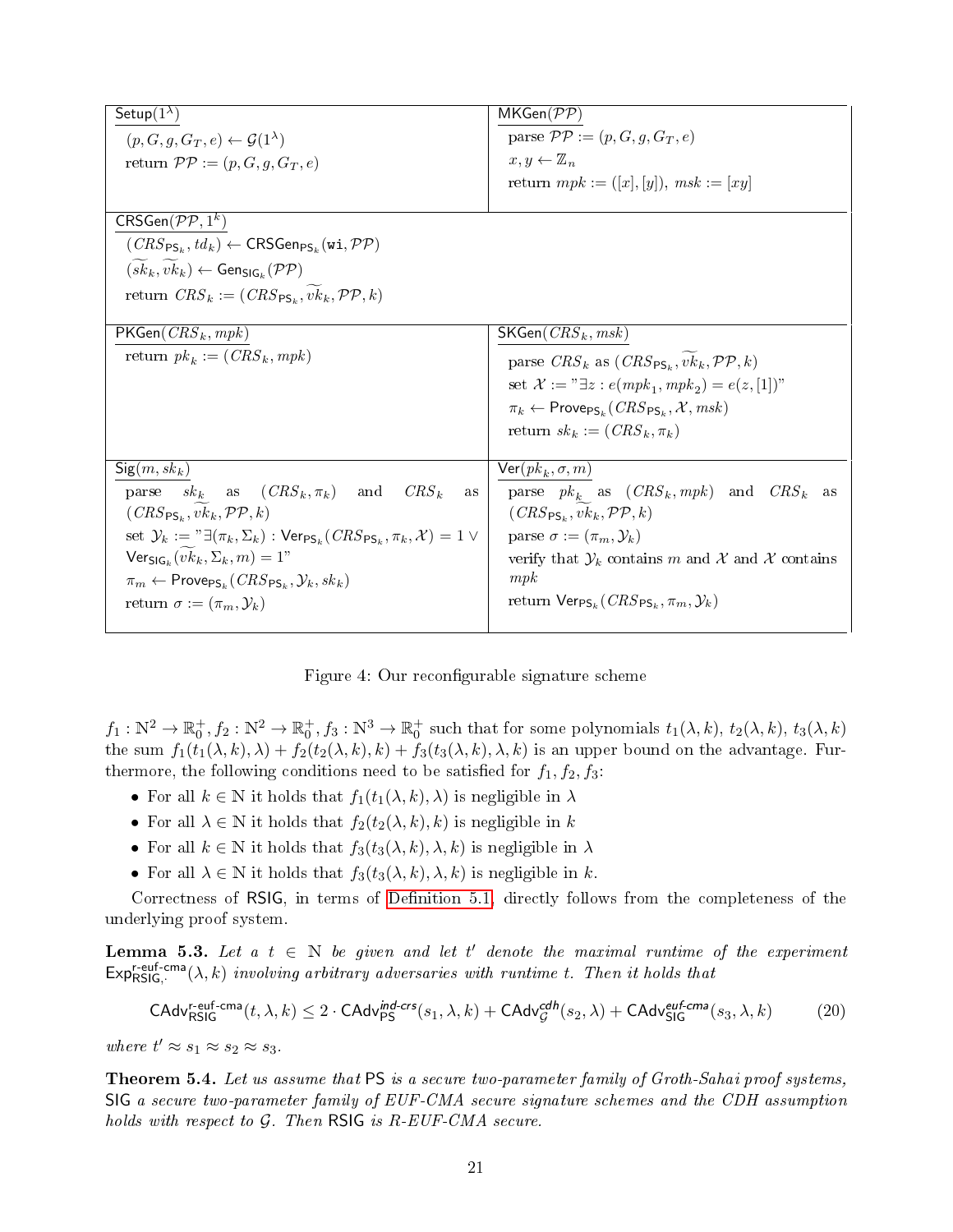We omit the proof of Theorem [5.4](#page-20-0) as it is analogous to the proof of Lemma [4.4.](#page-17-1) In the remainder of this section, we sketch a proof for Lemma [5.3.](#page-20-1)

Proof sketch: We use a hybrid argument to prove our theorem. Starting with the R-EUF-CMA security game, we end up with a game in which the adversary has no chance of winning. It follows that  $Adv_{RSIG, A_{RSIG}}^{r\text{-}ema}(\lambda, k)$  is smaller than the sum of advantages of adversaries distinguishing between all  $\sup$  subsequent intermediate games. Throughout the proof,  $\mathsf{Adv}_{\mathcal{A}_{\mathsf{RSIG}}}^{Gi}(\lambda, k)$  denotes the winning probability of  $A_{RSIG}$  when running in game i.

Game 0: This is the original security game  $Exp_{RSIG, \mathcal{A}_{RSIG}}^{r-euf-cma}$ . Note that the signature oracle of  $\mathcal{A}_{RSIG}$  is implemented using  $sk_k$  and thus, implicitly, msk as a witness. We have that

<span id="page-21-0"></span>
$$
\mathsf{Adv}_{\mathsf{RSIG},\mathcal{A}_{\mathsf{RSIG}}}^{\mathsf{r}\text{-}\mathsf{euf}\text{-}\mathsf{cma}}(\lambda,k) = \mathsf{Adv}_{\mathcal{A}_{\mathsf{RSIG}}}^{\mathsf{G0}}(\lambda,k)
$$
(21)

Game 1: Here we modify the implementation of the signature oracle by letting the experiment use the formerly unused signing key of the signature scheme  $\mathsf{SIG}_k$ . More formally, let state denote the output of  $\mathcal{A}_{\text{RSIG}}^{\text{Break}}(\mathcal{PP},\text{mpk},\text{``learn''}).$  While running  $(\mathcal{C}\text{RS}^*,\widetilde{vk}^*,\mathcal{PP},k) \leftarrow \text{CRSGen}(\mathcal{PP},1^k)$ , the experiment learns  $\widetilde{sk}^*$ , the signing key corresponding to  $\widetilde{vk}^*$ . We now let the experiment answer  $\mathcal{A}_{\text{RSIG}}$ 's oracle queries  $\textsf{Sig}_k(sk^*,m)$  for  $m \in \mathcal{M}$  with signatures  $\textsf{Prove}_{\textsf{PS}_k}(\overline{CRS^*},\mathcal{Y}^*,\tau)$ , where  $\tau \leftarrow \textsf{Sig}_{\textsf{SIG}_k}(\widetilde{sk}^*,m)$ and  $\mathcal{Y}^* := \text{arg}(\pi^*, \Sigma^*) : \text{Ver}_{\text{PS}_k}(CRS^*, \pi^*, \mathcal{X}) = 1 \vee \text{Ver}_{\text{SIG}_k}(\widetilde{vk}^*, \Sigma^*, m) = 1$ ".

Since the proofs generated by  $PS_k$  are perfectly WI, the  $A_{RSIG}$ 's view in game 0 and game 1 is exactly the same and thus we have  $\mathsf{Adv}_{\mathcal{A}_{\mathsf{RSIG}}}^{G1}(\lambda, k) = \mathsf{Adv}_{\mathcal{A}_{\mathsf{RSIG}}}^{G0}(\lambda, k)$ 

**Game 2:** In this game, we want to switch the CRS for which  $A_{RSIG}$  forges a message from witness indistinguishable to sound mode. For this, the experiment runs  $(CRS_{\mathsf{PS}_k}, td_k) \leftarrow \mathsf{CRSGen}_{\mathsf{PS}_k}(\mathsf{sound}, \mathcal{PP})$ and  $(s\widetilde{k}^*, \widetilde{vk}^*) \leftarrow \mathsf{Gen}_{\mathsf{SIG}_k}(\mathcal{PP})$  and sets  $CRS^* := (CRS_{\mathsf{PS}_k}, \widetilde{vk}^*, \mathcal{PP}, k)$ .

Claim 5.5. For every  $\lambda$  and k and adversary  $A_{RSIG}$ , there is an adversary  $A_{PS_k}$  with  $T(A_{RSIG}) \approx$  $\mathbf{T}(\mathcal{A}_{\mathsf{PS}_k})$  and

$$
\mathsf{Adv}_{\mathsf{PS},\mathcal{A}_{\mathsf{PS}_k}}^{\mathsf{ind}\text{-}\mathsf{crs}}(\lambda,k) := \left| \frac{1}{2} - \Pr\left[\mathcal{A}_{\mathsf{PS}_k}(CRS_{\mathsf{PS}_k}) \to \mathsf{mode} \right] \right| = \left| \frac{\mathsf{Adv}_{\mathcal{A}_{\mathsf{RSIG}}}^{G1}(\lambda,k) - \mathsf{Adv}_{\mathcal{A}_{\mathsf{RSIG}}}^{G2}(\lambda,k)}{2} \right| \tag{22}
$$

where  $(CRS_{PS_k}, td_k) \leftarrow \mathsf{CRSGen}_{PS_k}(\textit{mode}, \mathcal{PP})$  and  $\textit{mode} \in \{wi, sound\}.$ 

*Proof.* Note that  $A_{RSIG}$ 's view in game 1 and 2 is exactly the same until he sees  $CRS^*$ . We construct  $\mathcal{A}_{\sf PS}_k$  as follows.  $\mathcal{A}_{\sf PS}_k$  gets  $CRS_{\sf PS}_k$  and then plays game 1 with  $\mathcal{A}_{\sf RSIG}$  until  $\mathcal{A}_{\sf RSIG}$  outputs state. Now  $\mathcal{A}_{PS_k}$  sets  $CRS^* := (CRS_{PS_k}, \widetilde{vk}^*, \mathcal{PP}, k)$  and proceeds the game. Note that this is possible since  $\mathcal{A}_{\sf PS}_k$  does not make use of a trapdoor for  $CRS_{\sf PS}_k$ .  $\mathcal{A}_{\sf PS}_k$  finally outputs wi if  $\mathcal{A}_{\sf RSIG}$  wins the game. If  $A_{RSIG}$  loses,  $\beta$  outputs sound.

We now analyze the advantage of  $\mathcal{A}_{PS_k}$  in guessing the CRS mode. For this, note that if mode  $=\mathtt{wi}$ , then  $A_{RSIG}$ 's view is as in game 1, and if mode = sound, then  $A_{RSIG}$ 's view is as in game 2. Let  $X_i$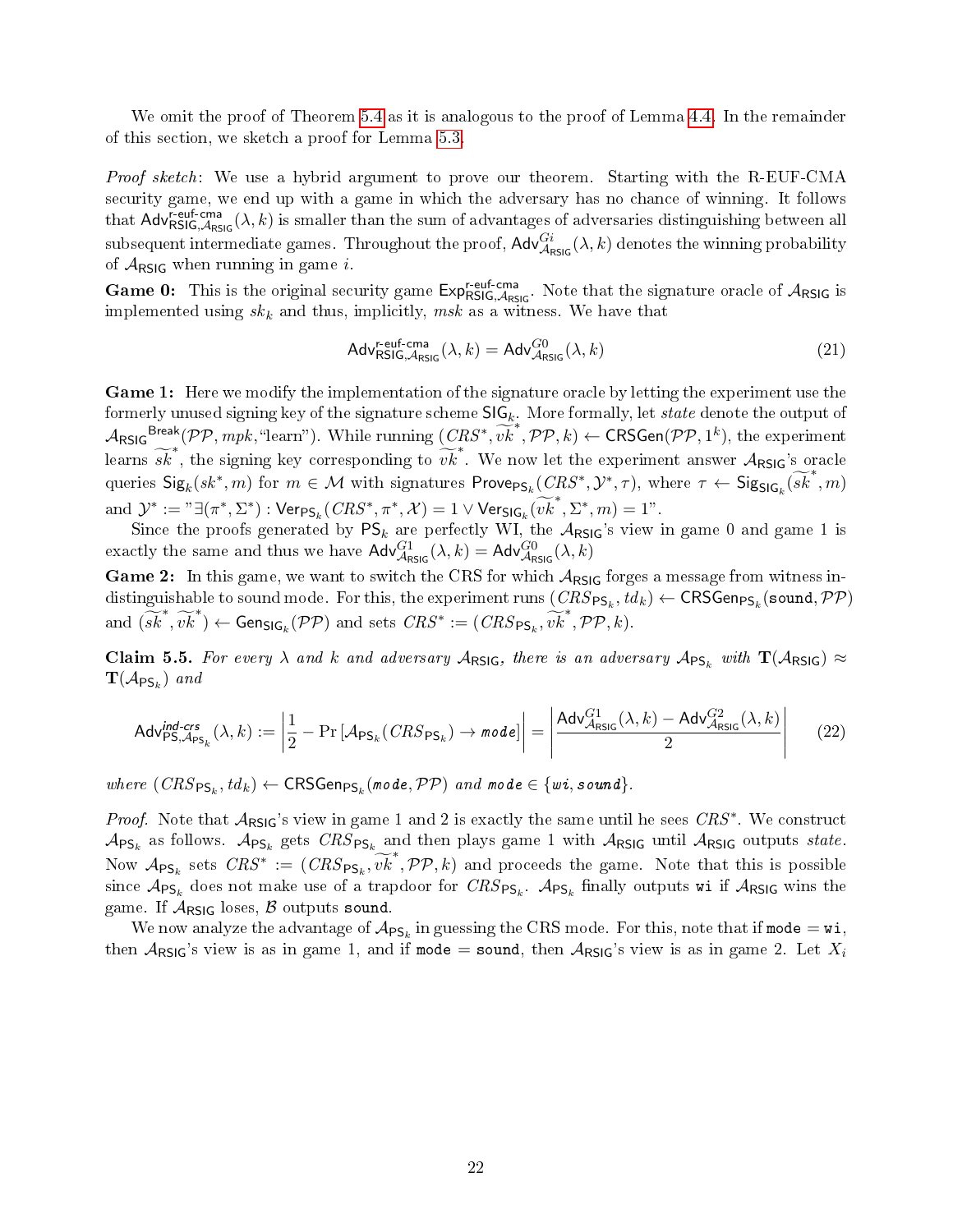denote the event that  $\mathcal{A}_{\mathsf{RSIG}}$  wins game i, and thus  $\mathsf{Adv}_{\mathcal{A}_{\mathsf{RSIG}}}^{Gi}(\lambda, k) = \Pr [X_i]$ . We have that

$$
\Pr\left[\mathcal{A}_{\mathsf{PS}_k}\text{wins}\right] = \Pr\left[\mathcal{A}_{\mathsf{PS}_k}\text{ wins }\middle|\text{mode}=\text{wi}\right] + \Pr\left[\mathcal{A}_{\mathsf{PS}_k}\text{ wins }\middle|\text{mode}=\text{sound}\right] \n= \frac{1}{2}\sum_{i=1}^{2} (\Pr\left[\mathcal{A}_{\mathsf{PS}_k}\text{ wins }|X_i\right] + \Pr\left[\mathcal{A}_{\mathsf{PS}_k}\text{ wins }|\neg X_i\right]) \n= \frac{1}{2} (1 \cdot \mathsf{Adv}_{\mathcal{A}_{\mathsf{RSIG}}}^{G1}(\lambda, k) + 0 \cdot (1 - \mathsf{Adv}_{\mathcal{A}_{\mathsf{RSIG}}}^{G1}(\lambda, k)) + 0 \cdot \mathsf{Adv}_{\mathcal{A}_{\mathsf{RSIG}}}^{G2}(\lambda, k) + 1 \cdot (1 - \mathsf{Adv}_{\mathcal{A}_{\mathsf{RSIG}}}^{G2}(\lambda, k)) \n= \frac{1}{2} (\mathsf{Adv}_{\mathcal{A}_{\mathsf{RSIG}}}^{G1}(\lambda, k) + 1 - \mathsf{Adv}_{\mathcal{A}_{\mathsf{RSIG}}^{G2}}^{G2}(\lambda, k)) = \frac{1}{2} + \frac{\mathsf{Adv}_{\mathcal{A}_{\mathsf{RSIG}}}^{G1}(\lambda, k) - \mathsf{Adv}_{\mathcal{A}_{\mathsf{RSIG}}^{G2}}^{G2}(\lambda, k)}{2} \n\Rightarrow \Pr\left[\mathcal{A}_{\mathsf{PS}_k}\text{wins}\right] - \frac{1}{2} = \frac{\mathsf{Adv}_{\mathcal{A}_{\mathsf{RSIG}}^{G1}}^{G1}(\lambda, k) - \mathsf{Adv}_{\mathcal{A}_{\mathsf{RSIG}}^{G2}(\lambda, k)}{2} \n\Rightarrow \left|\Pr\left[\mathcal{A}_{\mathsf{PS}_k}\text{wins}\right] - \frac{1}{2}\right| = \left|\frac{\mathsf{Adv}_{\mathcal{A}_{\mathsf{RSIG}}^{G1}}^{G1}(\lambda, k) - \mathsf{Adv}_{\mathcal{A}_{\mathsf{RSIG}}^{G2}(\lambda, k)}{2}\right|
$$

**Game 3:** Now, the experiment no longer uses knowledge of msk to produce answers  $sk_k \leftarrow$  $\mathsf{SKGen}(\mathit{CRS}_\mathsf{PS}_k,\mathit{msk})$  to Break-queries. Instead, we let the experiment use the trapdoor of the CRS to generate the proofs. This can be done since the experiment always answers Break-oracle queries by running  $(CRS_{PS_k}, td_k) \leftarrow \textsf{CRSGen}_{PS_k}(\texttt{wi}, \mathcal{PP})$  and, since in wi mode,  $td_k$  can be used to simulate a proof  $sk_k$  without actually using  $msk$ . Moreover, the proofs are perfectly indistinguishable from the proofs in Game 2 and thus  $A_{RSIG}$ 's view in Games 2 and 3 are identical and we have  $\mathsf{Adv}_{\mathcal{A}_{\mathsf{RSIG}}}^{G3}(\lambda, k) = \mathsf{Adv}_{\mathcal{A}_{\mathsf{RSIG}}}^{G2}(\lambda, k)$ 

Game 4: We modify the winning conditions of the experiment:  $A_{RSIG}$  loses if  $sk^*$ , i.e., a solution to a CDH instance, can be extracted from the forgery.

Claim 5.6. For every  $\lambda$  and k, and every adversary  $A_{RSIG}$ , there exists a  $A_G$  with  $\mathbf{T}(A_{RSIG}) \approx \mathbf{T}(A_G)$ and

$$
\mathsf{Adv}_{\mathcal{G},\mathcal{A}_{\mathcal{G}}}^{\mathsf{cdh}}(\lambda) := \Pr\left[\mathcal{A}_{\mathcal{G}}(\mathbb{G},[x],[y]) = [xy]\right] \ge \left|\mathsf{Adv}_{\mathcal{A}_{\mathsf{RSIG}}}^{\mathcal{G}3}(\lambda,k) - \mathsf{Adv}_{\mathcal{A}_{\mathsf{RSIG}}}^{\mathcal{G}4}(\lambda,k)\right| \tag{23}
$$

 $\Box$ 

where  $\mathbb{G} \leftarrow \mathcal{G}(1^{\lambda})$  and the probability is over the random coins of  $\mathcal G$  and  $\mathcal A_{\mathcal G}$ .

*Proof.* First note that  $A_{RSJG}$ 's view is identical in both games, since we only modified the winning condition. Let  $E$  denote the event that  $sk^*$  can be extracted from the forgery produced by  $\mathcal{A}_{\mathsf{RSIG}}$ . Let  $X_3, X_4$  denote the random variables describing the output of the experiment in Game 3 and Game 4, respectively. From the definition of the winning conditions of both games it follows that

$$
\Pr\left[X_3 = 1 | \neg E\right] = \Pr\left[X_4 = 1 | \neg E\right] \Longrightarrow \left|\Pr\left[X_3 = 1\right] - \Pr\left[X_4 = 1\right]\right| \le \Pr\left[E\right] \le \Pr\left[\mathcal{A}_{\mathcal{G}}(\mathbb{G}, mpk) = msk\right]
$$

where the first inequality follows from the difference lemma  $[22]$  and the latter holds because, since msk is not needed to run the experiment,  $\mathcal{A}_{\mathcal{G}}$  can run  $\mathcal{A}_{\text{RSIG}}$  and, since E happened, extract the CDH solution from the forgery.  $\Box$ 

Game 5: We again modify the winning conditions of  $A_{RSIG}$  by:  $A_{RSIG}$  loses the game if a valid signature under  $\mathsf{SIG}_k$  can be extracted from the forgery.

Claim 5.7. For every  $\lambda$  and k, and every adversary  $A_{RSIG}$ , there exists a  $A_{SIG_k}$  with  $T(A_{RSIG}) \approx$  $\mathbf{T}(\mathcal{A}_{\mathsf{SIG}_k})$  and

<span id="page-22-0"></span>
$$
\mathsf{Adv}_{\mathsf{SIG}_k,\mathcal{A}_{\mathsf{SIG}_k}}^{\mathit{euf-cma}}(\lambda) := \Pr\left[\mathsf{Exp}_{\mathsf{SIG}_k,\mathcal{A}_{\mathsf{SIG}_k}}^{\mathit{euf-cma}}(\lambda) = 1\right] \geq \mathsf{Adv}_{\mathcal{A}_{\mathsf{RSIG}}}^{\mathit{G4}}(\lambda,k) - \mathsf{Adv}_{\mathcal{A}_{\mathsf{RSIG}}}^{\mathit{G5}}(\lambda,k) \tag{24}
$$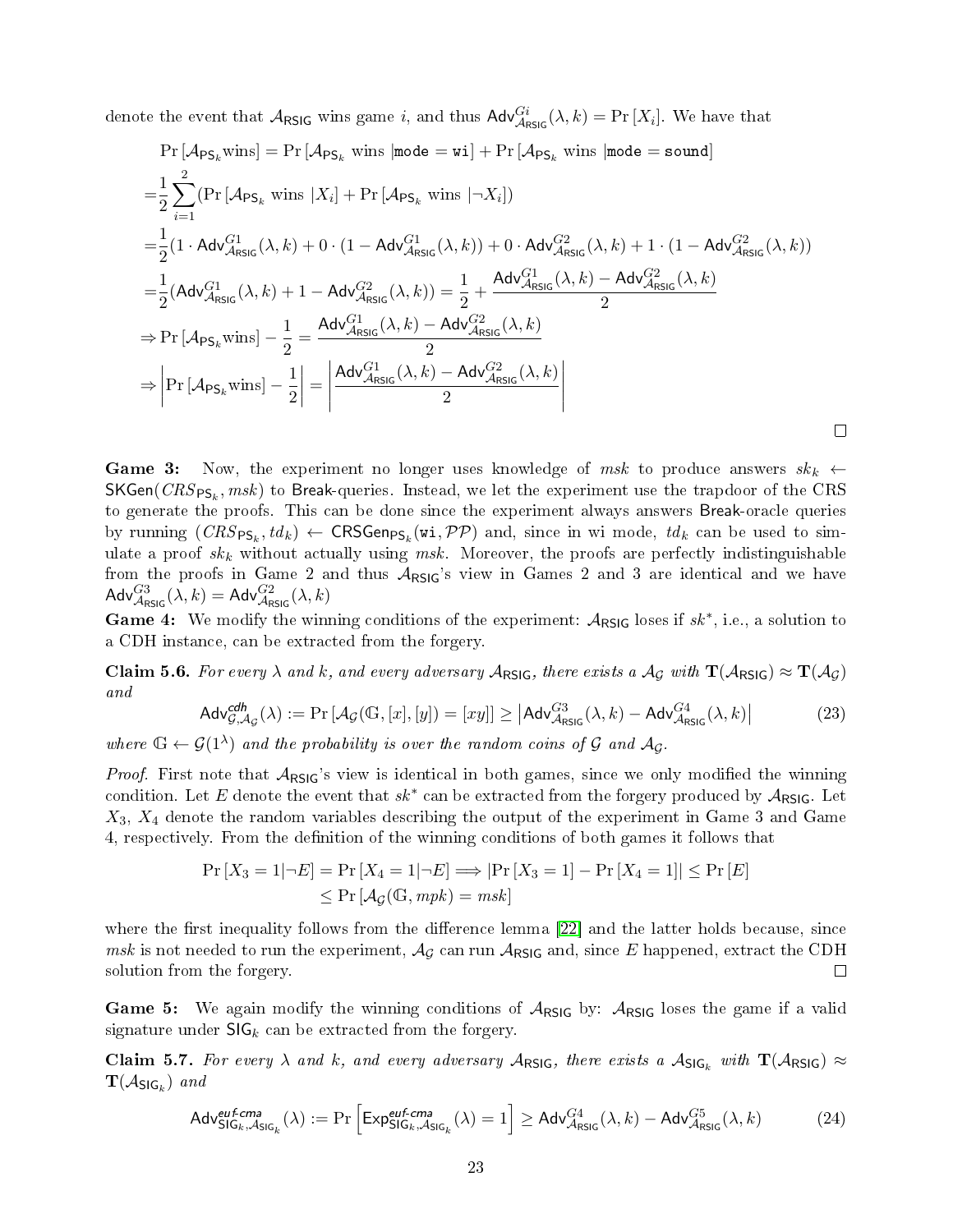Proof. The proof proceeds similar to the proof of the last claim. Note that the signature oracle provided by the EUF-CMA experiment can be used to answer  $\mathcal{A}_{\sf RSIG}$ 's queries to the oracle  $\sf Sig_k(sk^*, \cdot).$  $\Box$ 

So far, we made the following changes to the original security experiment.

- Game 0: the Expr-euf-cma security experiment
- Game 1: experiment uses signatures from  $\mathsf{SIG}_k$  to implement  $\mathsf{Sig}_k({\mathfrak s}{\mathfrak k}^*,\cdot)$
- Game 2: experiment switches last CRS to sound mode
- Game 3: experiment simulates answers to Break-queries (from here, the experiment does not need to know msk)
- Game 4:  $A_{RSIG}$  loses if he solves a CDH instance

Game 5:  $A_{RSIG}$  loses if he breaks EUF-CMA security

Now let us determine the chances of  $A_{RSIG}$  in winning game 5. If  $A_{RSIG}$  does not know any of the two witnesses, it follows from the perfect soundness of  $CRS^*$  that  $\mathcal{A}_{\mathsf{RSIG}}$  can not output a valid proof and therefore never wins game 5. Putting together equations [21](#page-21-0)[-24](#page-22-0) concludes our proof sketch of Theorem [5.3.](#page-20-1)

#### 5.3.1 Instantiation based on SCasc

Towards an instantiation of our scheme, we need to choose a concrete family  $PS_k$  of NIWI proof systems and a family  $\mathsf{SIG}_k$  of EUF-CMA signature schemes. We seek an interesting instantiation where reconfiguration of the PKI using a higher value of  $k$  (i.e., publishing a new CRS) leads to a system with increased security.

For this purpose,  $PS_k$  and  $SIG_k$  should be based on a family of assumptions that (presumably) become weaker as k grows such as the  $\mathcal{D}_k$ -MDDH assumption families from [\[11\]](#page-24-8). The k-SCasc assumption family seen in Section [2](#page-4-0) is one interesting member of this class.

In the uniform adversary setting, [\[11,](#page-24-8) [16\]](#page-25-7) shows that any  $\mathcal{D}_k$ -MDDH assumption family is enough to obtain a family of GS proof system  $\mathsf{PS}_k:=(\mathsf{CRSGen}_{\mathsf{PS}_k},\mathsf{Prove}_{\mathsf{PS}_k},\mathsf{Ver}_{\mathsf{PS}_k})$  with computationally indistinguishable CRS modes. More formally, one can show for any k that if  $\mathcal{D}_k$ -MDDH holds w.r.t. G, then for all PPT adversaries A, the advantage  $\textsf{Adv}^{\textsf{ind-crs}}_{\textsf{PS}_k,\mathcal{A}}(\lambda) := |\Pr[\mathcal{A}(CRS_{\textsf{PS}_k}) = \texttt{mode}] - \frac{1}{2}$  $rac{1}{2}$  is negligible in  $\lambda$ , where  $CRS_{PS_k} \leftarrow \mathsf{CRSGen}_{PS_k}(\mathbb{G})$  and  $\mathbb{G} \leftarrow \mathcal{G}(1^{\lambda})$ . If we base the construction in [\[11,](#page-24-8) [16\]](#page-25-7) on the two-parameter variant of SCasc as defined in Section [4.2](#page-14-0) (or of any other  $\mathcal{D}_k$ -MDDH assumption, which can be defined in a straightforward manner), we obtain a family of GS proof systems as required by our RSIG scheme.

Very recently, the concept of affine MACs was introduced in [\[5\]](#page-24-14). Basing their construction on the Naor-Reingold PRF, whose security follows from any  $\mathcal{D}_k$ -MDDH assumption, we can now construct a family of signature schemes  $\mathsf{SIG}_k$ , where for each k we have that  $\mathsf{SIG}_k$  is is EUF-CMA secure under  $\mathcal{D}_k$ -MDDH using the well-known fact that every PR-ID-CPA-secure IBE system implies an EUF-CMA-secure signature system.[7](#page-23-0) Furthermore, we claim that using the same construction we can obtain a family of signature schemes as required by using the two-parameter variant of SCasc (or of any other  $\mathcal{D}_k$ -MDDH assumption) as the underlying assumption.

<span id="page-23-0"></span><sup>&</sup>lt;sup>7</sup>In fact, [\[5\]](#page-24-14) constructs an IB-KEM. It is straightforward to verify that a PR-IDKEM-CPA secure IB-KEM scheme also implies an EUF-CMA-secure signature scheme.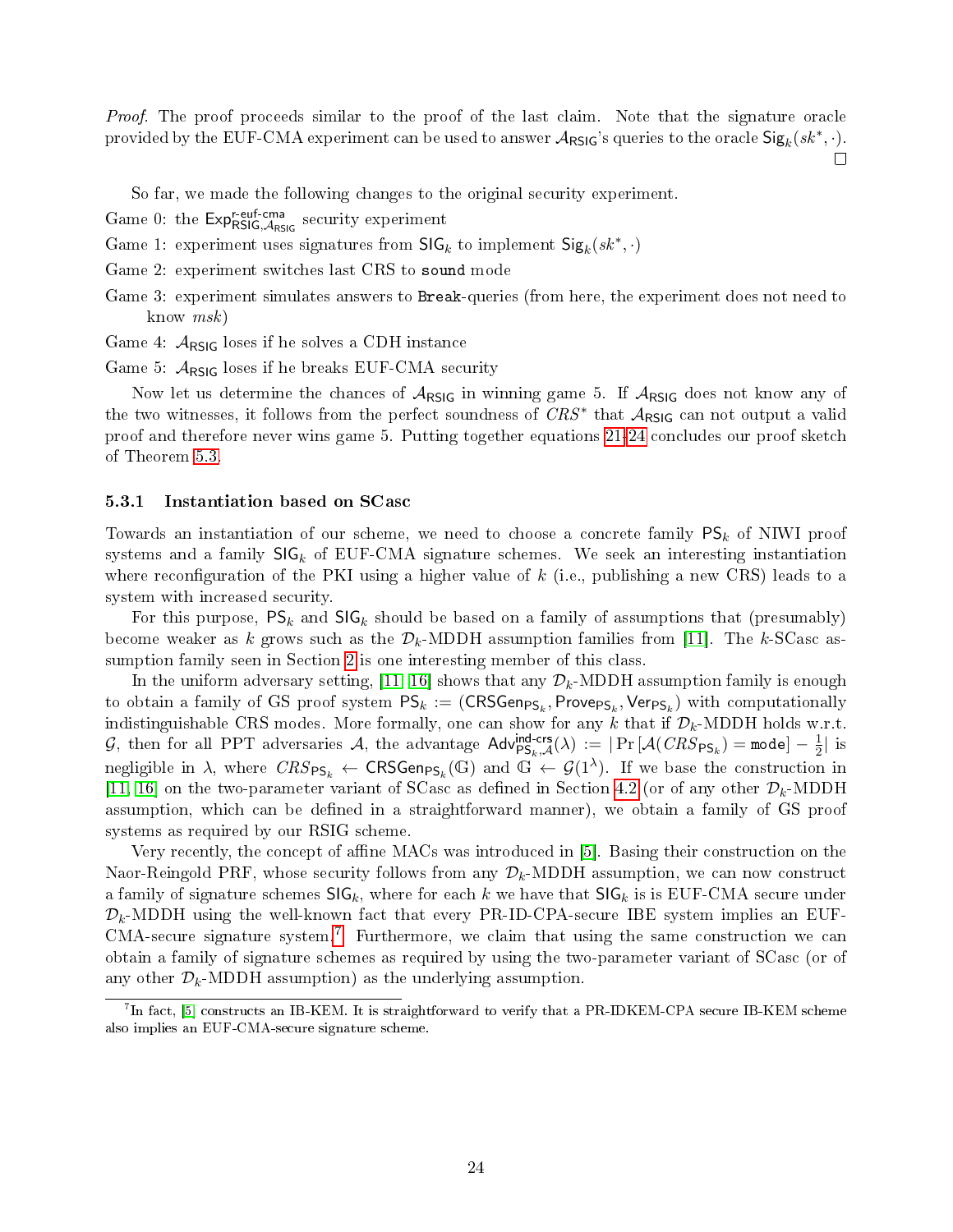## References

- <span id="page-24-6"></span>[1] Barak, B., Goldreich, O., Impagliazzo, R., Rudich, S., Sahai, A., Vadhan, S.P., Yang, K.: On the (im)possibility of obfuscating programs. J. ACM  $59(2)$ , 6 (2012)
- <span id="page-24-5"></span>[2] Bellare, M., Desai, A., Jokipii, E., Rogaway, P.: A concrete security treatment of symmetric encryption. In: Proceedings of FOCS 1997. pp. 394-403. IEEE Computer Society (1997)
- <span id="page-24-4"></span>[3] Bellare, M., Kilian, J., Rogaway, P.: The security of the cipher block chaining message authentication code. J. Comput. Syst. Sci.  $61(3)$ ,  $362-399$   $(2000)$
- <span id="page-24-2"></span>[4] Bellare, M., Miner, S.K.: A forward-secure digital signature scheme. In: Proceedings of CRYPTO 1999. pp. 431–448. No. 1666 in Lecture Notes in Computer Science, Springer (1999)
- <span id="page-24-14"></span>[5] Blazy, O., Kiltz, E., Pan, J.: (hierarchical) identity-based encryption from affine message authentication. In: Proceedings of CRYPTO  $(1)$  2014. pp. 408–425. No. 8616 in Lecture Notes in Computer Science, Springer (2014)
- <span id="page-24-0"></span>[6] Boneh, D., Franklin, M.K.: Identity-based encryption from the weil pairing. In: Proceedings of CRYPTO 2001. pp. 213–229. No. 2139 in Lecture Notes in Computer Science, Springer  $(2001)$
- <span id="page-24-9"></span>[7] Boneh, D., Zhandry, M.: Multiparty key exchange, efficient traitor tracing, and more from indistinguishability obfuscation. In: Proceedings of CRYPTO  $(1)$  2014. pp. 480–499. No. 8616 in Lecture Notes in Computer Science, Springer (2014)
- <span id="page-24-11"></span>[8] Brakerski, Z., Kalai, Y.T., Katz, J., Vaikuntanathan, V.: Overcoming the hole in the bucket: Public-key cryptography resilient to continual memory leakage. In: Proceedings of FOCS 2010. pp. 501–510. IEEE Computer Society (2010)
- <span id="page-24-3"></span>[9] Canetti, R., Halevi, S., Katz, J.: A forward-secure public-key encryption scheme. J. Cryptology  $20(3)$ ,  $265-294$  (2007)
- <span id="page-24-1"></span>[10] Diffie, W., van Oorschot, P.C., Wiener, M.J.: Authentication and authenticated key exchanges. Des. Codes Cryptography  $2(2)$ ,  $107-125$  (1992)
- <span id="page-24-8"></span>[11] Escala, A., Herold, G., Kiltz, E., Ràfols, C., Villar, J.L.: An algebraic framework for diffiehellman assumptions. In: Proceedings of CRYPTO  $(2)$  2013. pp. 129–147. No. 8043 in Lecture Notes in Computer Science, Springer (2013)
- <span id="page-24-7"></span>[12] Garg, S., Gentry, C., Halevi, S., Raykova, M., Sahai, A., Waters, B.: Candidate indistinguishability obfuscation and functional encryption for all circuits. In: Proceedings of FOCS 2013. pp. 4049. IEEE Computer Society (2013)
- <span id="page-24-10"></span>[13] Gentry, C., Peikert, C., Vaikuntanathan, V.: Trapdoors for hard lattices and new cryptographic constructions. In: Proceedings of STOC 2008. pp. 197-206. ACM (2008)
- <span id="page-24-13"></span>[14] Groth, J.: Simulation-sound NIZK proofs for a practical language and constant size group signatures. In: Proceedings of ASIACRYPT 2006. pp. 444–459. No. 4284 in Lecture Notes in Computer Science, Springer (2006)
- <span id="page-24-12"></span>[15] Groth, J., Sahai, A.: Efficient non-interactive proof systems for bilinear groups. In: Proceedings of EUROCRYPT 2008. pp. 415432. No. 4965 in Lecture Notes in Computer Science, Springer (2008)